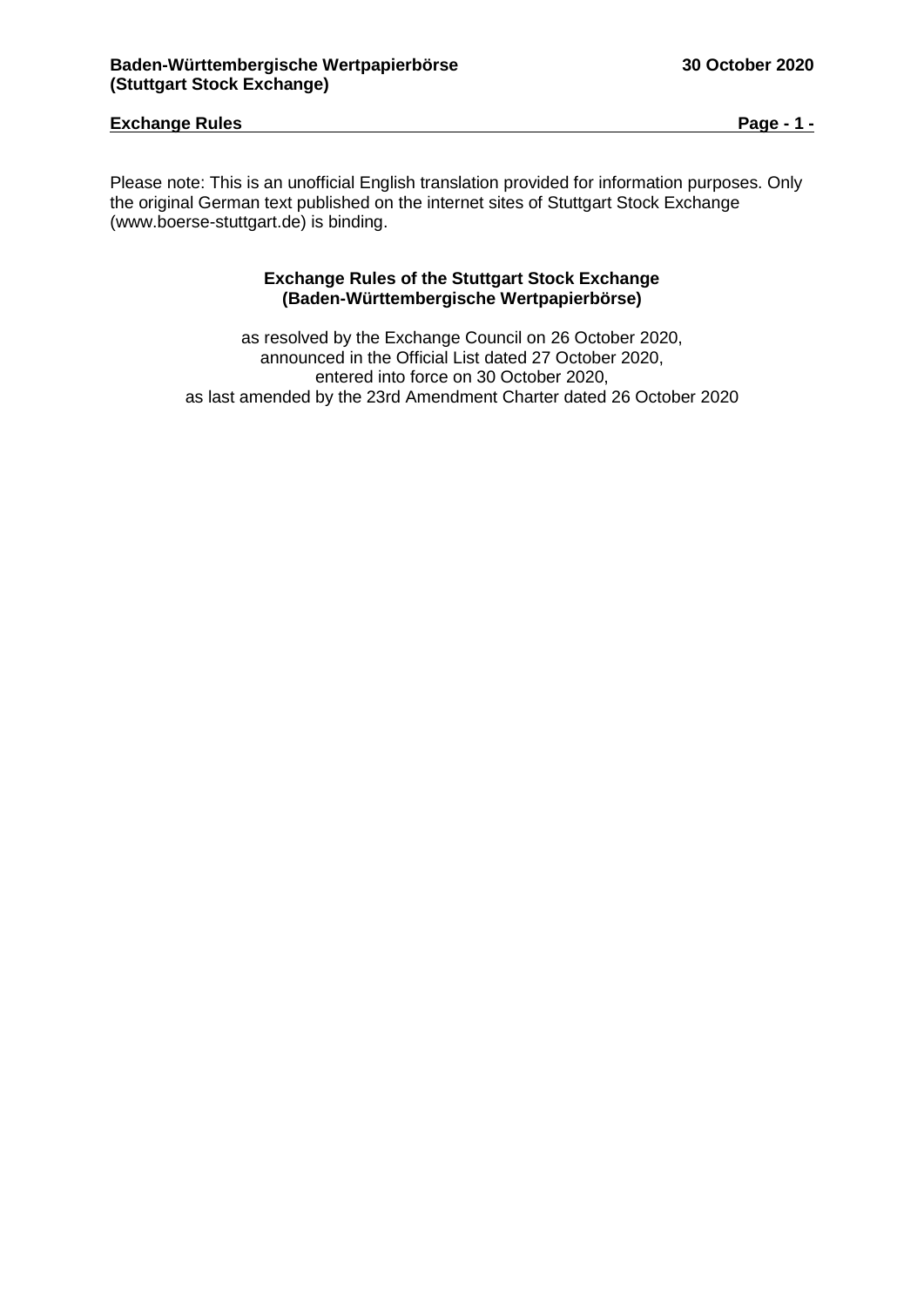## **Exchange Rules Page - 2 -**

## **Contents**

| Chapter I:         |            |                                                                                        |  |  |
|--------------------|------------|----------------------------------------------------------------------------------------|--|--|
|                    | Section 1  |                                                                                        |  |  |
|                    | Section 2  |                                                                                        |  |  |
|                    | Section 3  |                                                                                        |  |  |
|                    | Section 4  |                                                                                        |  |  |
| <b>Chapter II:</b> |            |                                                                                        |  |  |
|                    |            |                                                                                        |  |  |
|                    | Section 5  |                                                                                        |  |  |
|                    | Section 6  | Chairperson of the Exchange Council; Deputy Chairpersons10                             |  |  |
|                    | Section 7  |                                                                                        |  |  |
| Part 2:            |            |                                                                                        |  |  |
|                    | Section 8  |                                                                                        |  |  |
|                    | Section 9  |                                                                                        |  |  |
|                    |            |                                                                                        |  |  |
|                    |            |                                                                                        |  |  |
|                    |            |                                                                                        |  |  |
|                    | Section 11 |                                                                                        |  |  |
|                    |            | Chapter III: Access to the Exchange and to Participation in Exchange Trading 12        |  |  |
|                    |            | Part 1: Admission for Participation in Exchange Trading and Access to the Exchange  12 |  |  |
|                    | Section 12 |                                                                                        |  |  |
|                    | Section 13 |                                                                                        |  |  |
|                    | Section 14 | Admission to Exchange Trading as an Exchange Trader 15                                 |  |  |
|                    | Section 15 |                                                                                        |  |  |
|                    |            |                                                                                        |  |  |
|                    | Section 17 |                                                                                        |  |  |
|                    | Section 18 |                                                                                        |  |  |
|                    | Section 19 |                                                                                        |  |  |
|                    | Section 20 |                                                                                        |  |  |
|                    | Section 21 |                                                                                        |  |  |
|                    | Section 22 | Waiver, Withdrawal, Revocation and Suspension of Admission 19                          |  |  |
|                    |            |                                                                                        |  |  |
|                    | Section 23 |                                                                                        |  |  |
|                    |            | Part 3: Special Forms of Participation in Exchange Trading as an Enterprise 21         |  |  |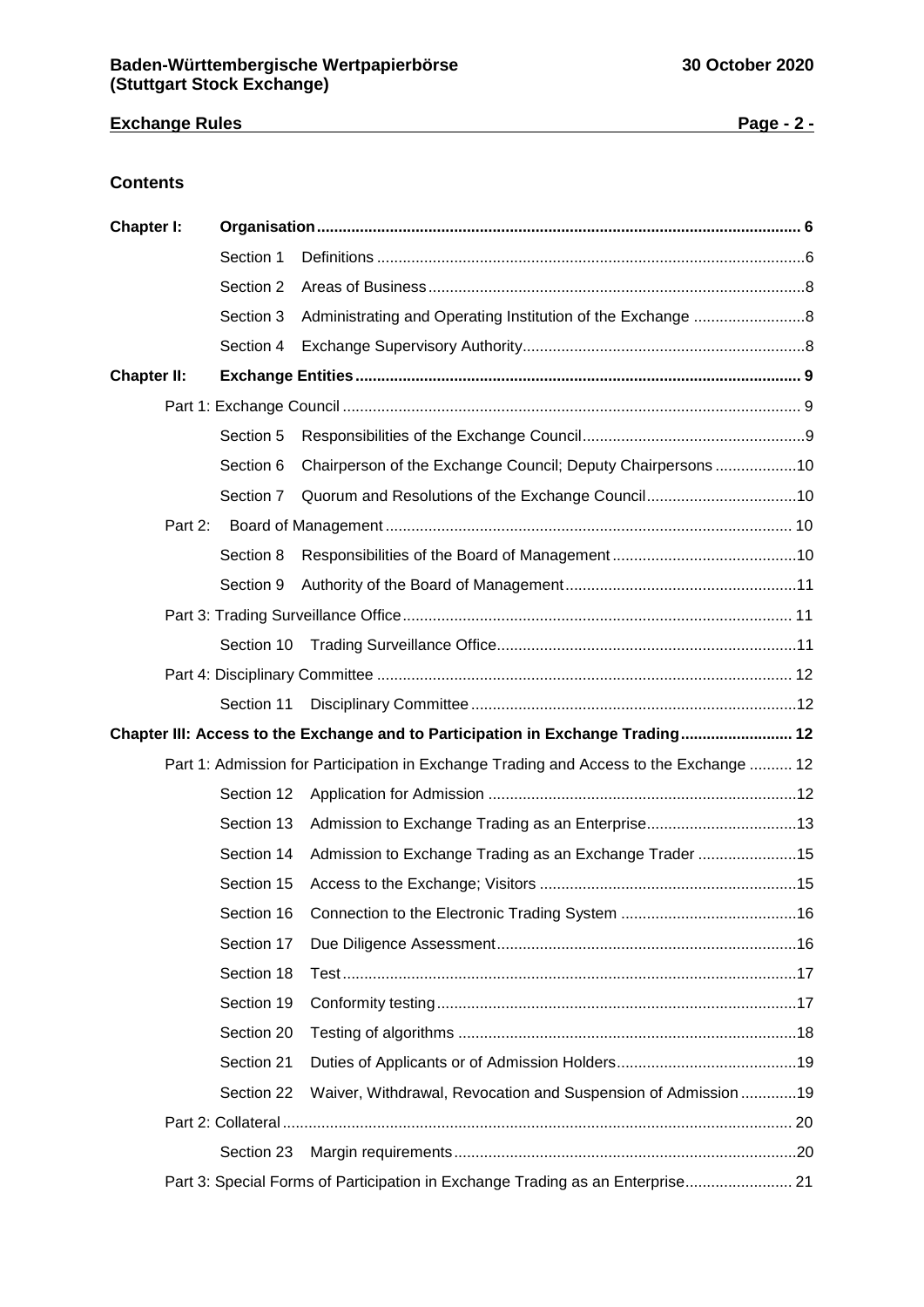# **Exchange Rules Page - 3 -** Section 24 [Order Management, Substitute Trading, Direct Electronic Market Access,](#page-20-1)  [Market-Making Strategy................................................................................................21](#page-20-1) Section 25 [Requirements for the Use of Order Management Services](#page-20-2) ....................21 Section 26 [Requirements for the use of Substitute Trading......................................21](#page-20-3) Section 27 [Requirements for the Provision of Direct Market Access](#page-21-0) ........................22 Part 4: Synchronisation of business clocks [..............................................................................](#page-23-0) 24 Section 28 [Synchronisation of business clocks.........................................................24](#page-23-1) **Chapter IV: Notices and Reports [..................................................................................................](#page-23-2) 24** Section 29 Obligation to transmit order data [.............................................................24](#page-23-3) Section 30 [Obligation to report transactions..............................................................24](#page-23-4) **Chapter V: [Admission, Listing and Inclusion of Securities......................................................](#page-24-0) 25** [Part 1: Admission of Securities to Trading in the Regulated Market and their Listing](#page-24-1) ............. 25 Section 31 Admission [of Securities to the Regulated Market....................................25](#page-24-2) Section 32 Application for Admission [........................................................................25](#page-24-3) Section 33 Disclosure of Information [.........................................................................26](#page-25-0) Section 34 [Revocation of Admission upon Application](#page-25-1) .............................................26 Section 35 [Ex Officio Withdrawal or Revocation of Admission..................................27](#page-26-0) Section 36 [Listing of Securities..................................................................................27](#page-26-1) Section 37 Application for Introduction [......................................................................27](#page-26-2) [Part 2: Inclusion of Securities into the Regulated Market.........................................................](#page-27-0) 28 Section 38 [Inclusion of Securities into the Regulated Market](#page-27-1) ...................................28 Section 39 [Application for Inclusion...........................................................................28](#page-27-2) Section 40 [Applicant's Duties; Lapse of the Applicant's Admission to Exchange](#page-27-3)  [Trading](#page-27-3) 28 Section 41 [Revocation of Inclusion upon Application................................................29](#page-28-0) Section 42 [Ex Officio Withdrawal or Revocation of Inclusion](#page-28-1) ....................................29 **Chapter VI: Market Rulings [...........................................................................................................](#page-28-2) 29** Section 43 [Suspension, Discontinuation and Interruption of Trading........................29](#page-28-3) **[Chapter VII: Exchange Trading, Orders, and Exchange Price Determination](#page-29-0) .......................... 30** [Part 1: Exchange Trading.........................................................................................................](#page-29-1) 30 Section 44 [Electronic Trading....................................................................................30](#page-29-2) Section 45 Trading Hours for Securities [....................................................................30](#page-29-3) Section 46 Trading models [........................................................................................30](#page-29-4) Section 47 Trading phases [........................................................................................30](#page-29-5) Section 48 [Trading Model "Continuous auctions in euro \(order-driven\)"...................31](#page-30-0) Section 49 [Trading model "one auction in euro \(time-driven\)"](#page-30-1) ..................................31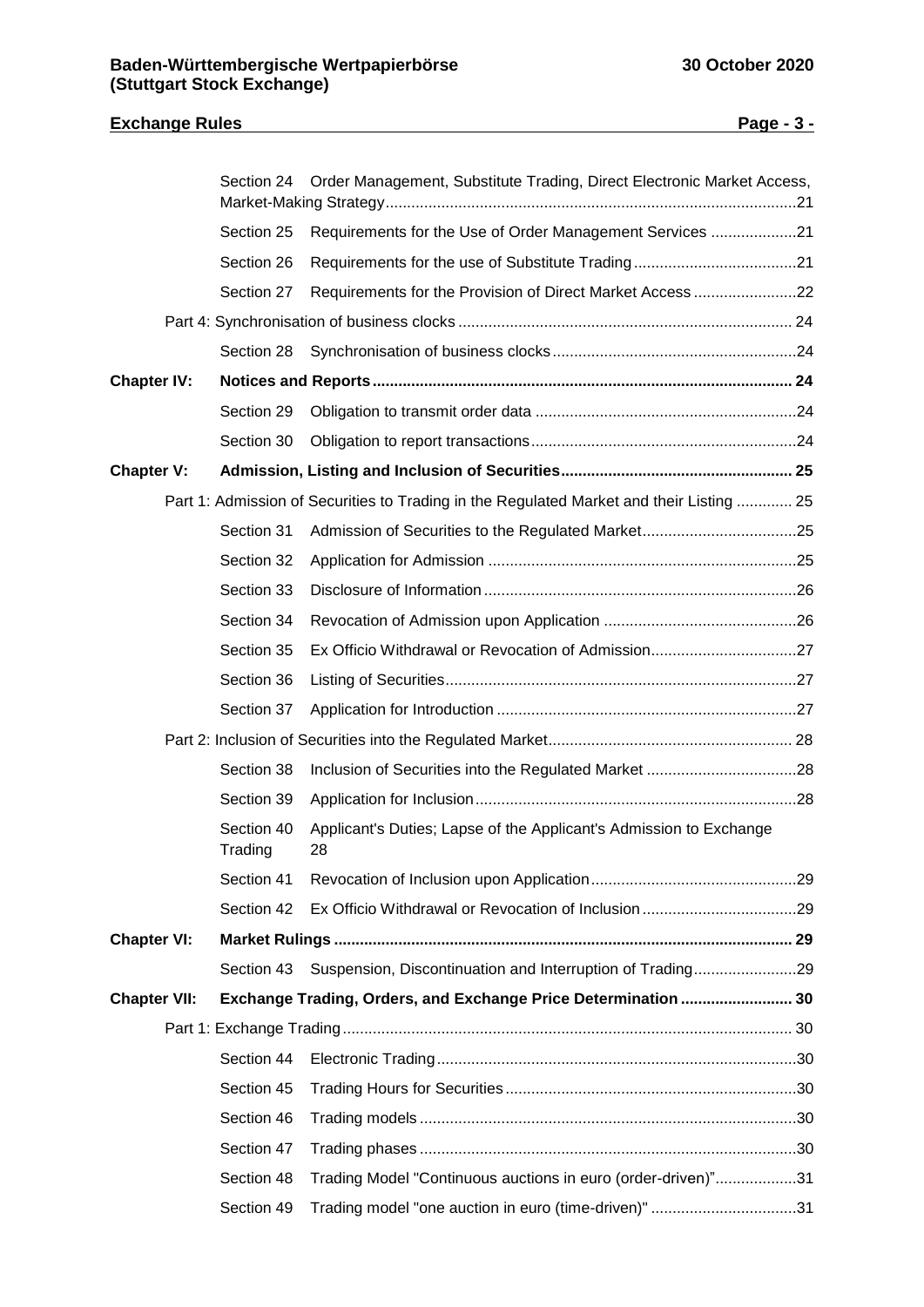## **Exchange Rules Page - 4 -**

| Section 50 | Trading model "Continuous auctions in foreign currency (order-driven)"31   |  |
|------------|----------------------------------------------------------------------------|--|
| Section 51 | Trading Model "One auction in foreign currency (time-driven)"32            |  |
| Section 52 |                                                                            |  |
| Section 53 |                                                                            |  |
| Section 54 |                                                                            |  |
| Section 55 | Plausibility Check and Preparation of QLP S Information 33                 |  |
| Section 56 |                                                                            |  |
| Section 57 |                                                                            |  |
| Section 58 |                                                                            |  |
| Section 59 |                                                                            |  |
|            |                                                                            |  |
| Section 60 |                                                                            |  |
| Section 61 |                                                                            |  |
| Section 62 |                                                                            |  |
| Section 63 |                                                                            |  |
| Section 64 |                                                                            |  |
| Section 65 |                                                                            |  |
| Section 66 | Flagging of Algorithmic Orders and Trading Algorithms39                    |  |
| Section 67 |                                                                            |  |
| Section 68 |                                                                            |  |
|            |                                                                            |  |
| Section 69 | Determination of Exchange Prices and Type of Quotation 40                  |  |
| Section 70 |                                                                            |  |
|            |                                                                            |  |
| Section 72 |                                                                            |  |
| Section 73 | Addenda and Symbols in Connection with Price Determination 41              |  |
| Section 74 | Publication of Exchange Prices and their Underlying Volumes43              |  |
| Section 75 |                                                                            |  |
| Section 76 |                                                                            |  |
|            | Part 4: Cancellation and Modification of Exchange Price Determinations  43 |  |
| Section 77 | Cancellation of Price Determinations (Mistrades) with the exception of     |  |
|            |                                                                            |  |
| Section 78 |                                                                            |  |
| Section 79 | 'Ex Officio' Decisions by the Board of Management44                        |  |
| Section 80 |                                                                            |  |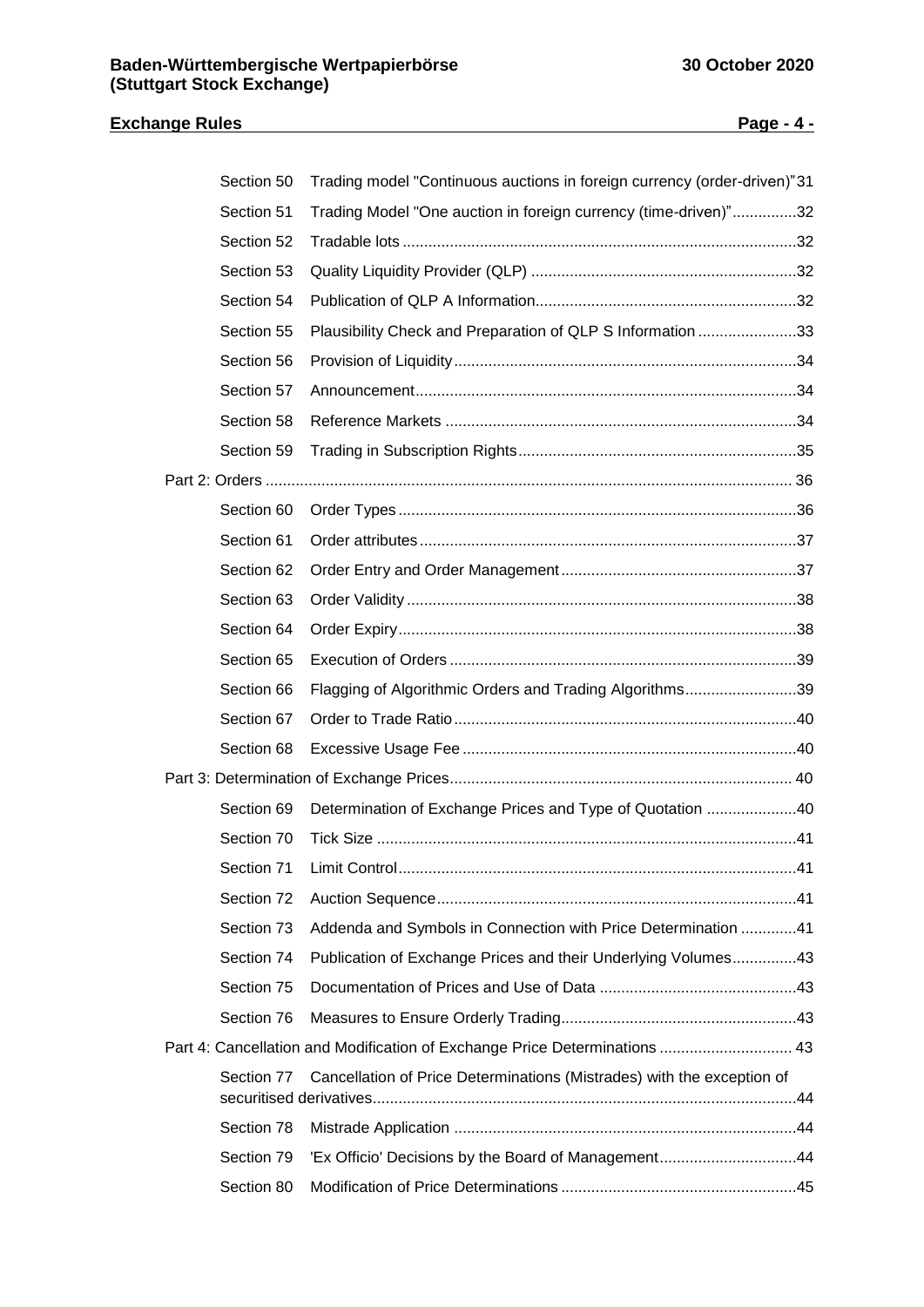## **Exchange Rules Page - 5 -**

| <b>Chapter VIII:</b> |                       |                                                                                                 |  |
|----------------------|-----------------------|-------------------------------------------------------------------------------------------------|--|
|                      |                       | Part 1: Provisions for the Electronic Trading of Foreign Equities in the 4-X Trading Segment 45 |  |
|                      | Section 81            |                                                                                                 |  |
|                      | Section 82            | Admission of Foreign Equities to the 4X Trading Segment45                                       |  |
|                      | Section 83            |                                                                                                 |  |
|                      | Section 84<br>Segment | Special Provisions for Trading Foreign Equities in the 4-X Trading<br>45                        |  |
|                      | Section 85            | Withdrawal and Revocation of Admission of Foreign Equities to the 4-X                           |  |
|                      | Section 86            |                                                                                                 |  |
| <b>Chapter IX:</b>   |                       |                                                                                                 |  |
|                      | Section 87            | Trading Participants' Duty to Provide Information 46                                            |  |
|                      | Section 88            | Market-Makers' Record-Keeping and Disclosure Duties46                                           |  |
|                      | Section 89            |                                                                                                 |  |
| <b>Chapter X:</b>    |                       |                                                                                                 |  |
|                      | Section 90            |                                                                                                 |  |
| <b>Chapter XI:</b>   |                       |                                                                                                 |  |
|                      | Section 91            |                                                                                                 |  |
|                      | Section 92            |                                                                                                 |  |
|                      | Section 93            |                                                                                                 |  |
|                      | Section 94            |                                                                                                 |  |
|                      | Section 95            |                                                                                                 |  |
|                      | Section 96            |                                                                                                 |  |
|                      | Section 97            |                                                                                                 |  |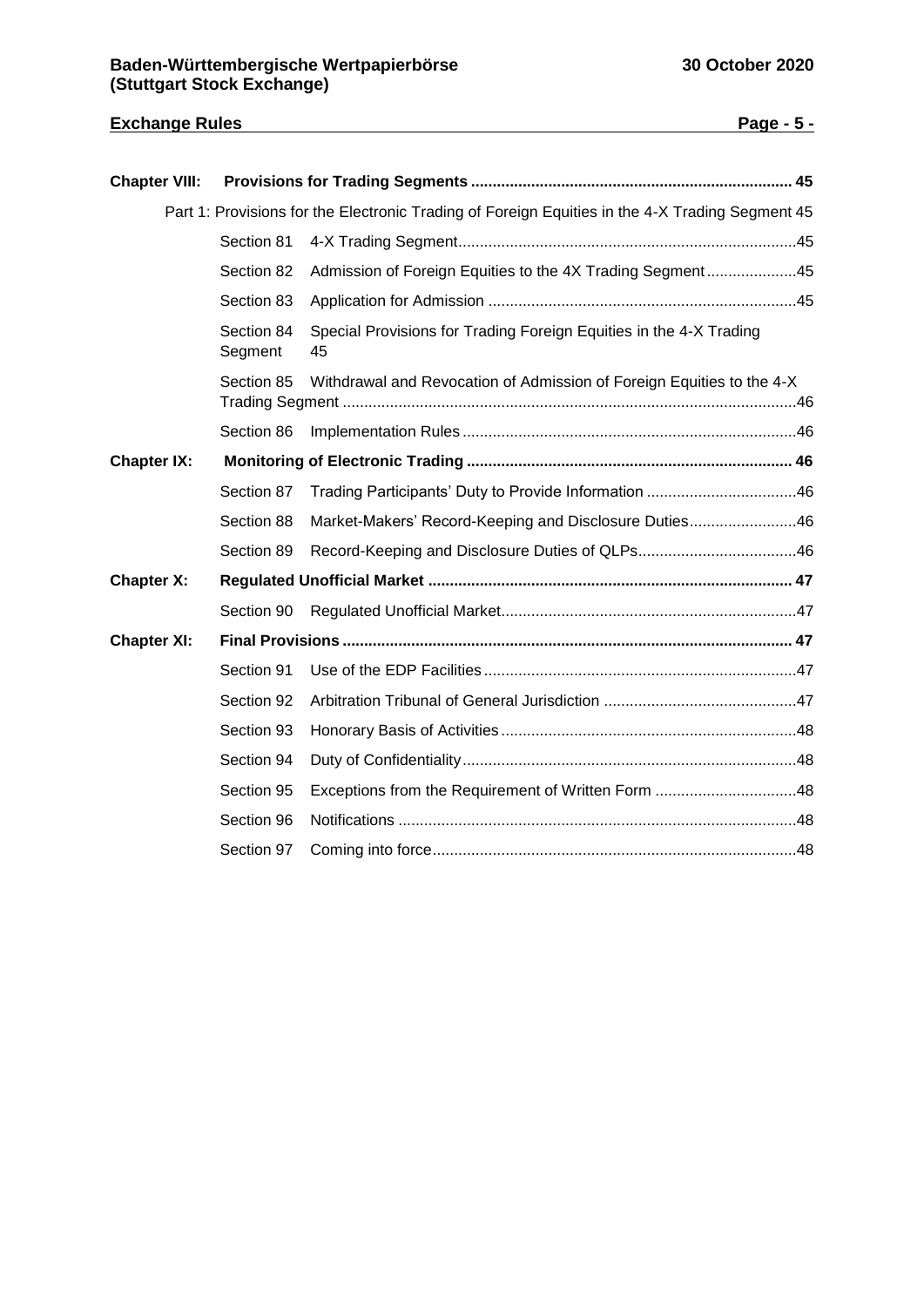## **Exchange Rules Page - 6 -**

## <span id="page-5-0"></span>**Chapter I: Organisation**

#### <span id="page-5-1"></span>**Section 1 Definitions**

(1) Exchange

The Stuttgart Stock Exchange (*Baden-Württembergische Wertpapierbörse* – the "Exchange") is a public-law institution having partial legal capacity (*teilrechtsfähige Anstalt*), which manages and supervises multilateral systems that bring together (or facilitate the bringing together of) multiple thirdparty buying and selling interests in commercial goods as well as rights admitted to trading on such systems – in the system, in accordance with the provisions of the German Exchange Act (*Börsengesetz* – "BörsG") and subject to defined, non-discretionary rules, in a way that results in contracts to buy or sell such trading instruments.

(2) Regulated Market

The Exchange operates the Regulated Market which qualifies as a regulated market pursuant to directive 2014/65/EU (MiFID II).

- (3) Administration Institution of the Exchange Pursuant to the BörsG, Exchange, as a public-law institution having partial legal capacity (*teilrechtsfähige Anstalt*) requires an administrating and operating institution (*Trägergesellschaft*) which ensures the Exchange's legal capacity to act under private law, and also operates the Regulated Unofficial Market (Freiverkehr). Baden-Württembergische Wertpapierbörse GmbH is the administrating and operating institution ("Administration Institution") of the Exchange.
- (4) Regulated Unofficial Market (*Freiverkehr*; an MTF) The Exchange's Regulated Unofficial Market (*Freiverkehr*) is deemed to be a multilateral trading facility (MTF). A multilateral trading facility, as defined by the Exchange Rules, is a system which brings together multiple third-party buying and selling interests in financial instruments – in the system and in accordance with non-discretionary rules – in a way that results in a contract on the purchase or sale of such financial instruments.
- (5) Quality Liquidity Provider (QLP) A Quality Liquidity Provider (QLP) is an enterprise admitted to trading on the Exchange, which supports the price determination process in electronic trading.
- (6) QLP A Information

QLP A Information is the price estimate which the QLP must provide continuously for each security covered with regard to the respective trading and settlement currency. The QLP A information is nonbinding information about the bid and ask price between which a stock exchange price can be determined. The QLP A Information basically consists of a bid and ask price and the respective volume.

(7) Auctions

An auction consists of limit control, the price discovery process, and the price determination. Within an auction, all orders are taken into account that are in the order book at the time the price is determined.

(8) QLP S Information

QLP S Information is the prerequisite for any price determination carried out by the electronic trading system; the QLP must submit QLP S Information immediately when a trade is executable (based on QLP A Information).

(9) Market-Maker

Market-Makers are enterprises admitted to Exchange trading who quote, with regard to the respective trading and settlement currency either on a continuous indicative basis or, upon request by a QLP, binding bid and ask prices with regard to a specific order volume for the securities they make markets for.

(10) Reference Market

Reference Markets are exchanges and other trading platforms in Germany and abroad, providing high liquidity. Multiple Reference Markets may be admitted for each financial instrument.

(11) Best-price principle

No price will be determined outside the quotes prevailing on the Reference Markets which have been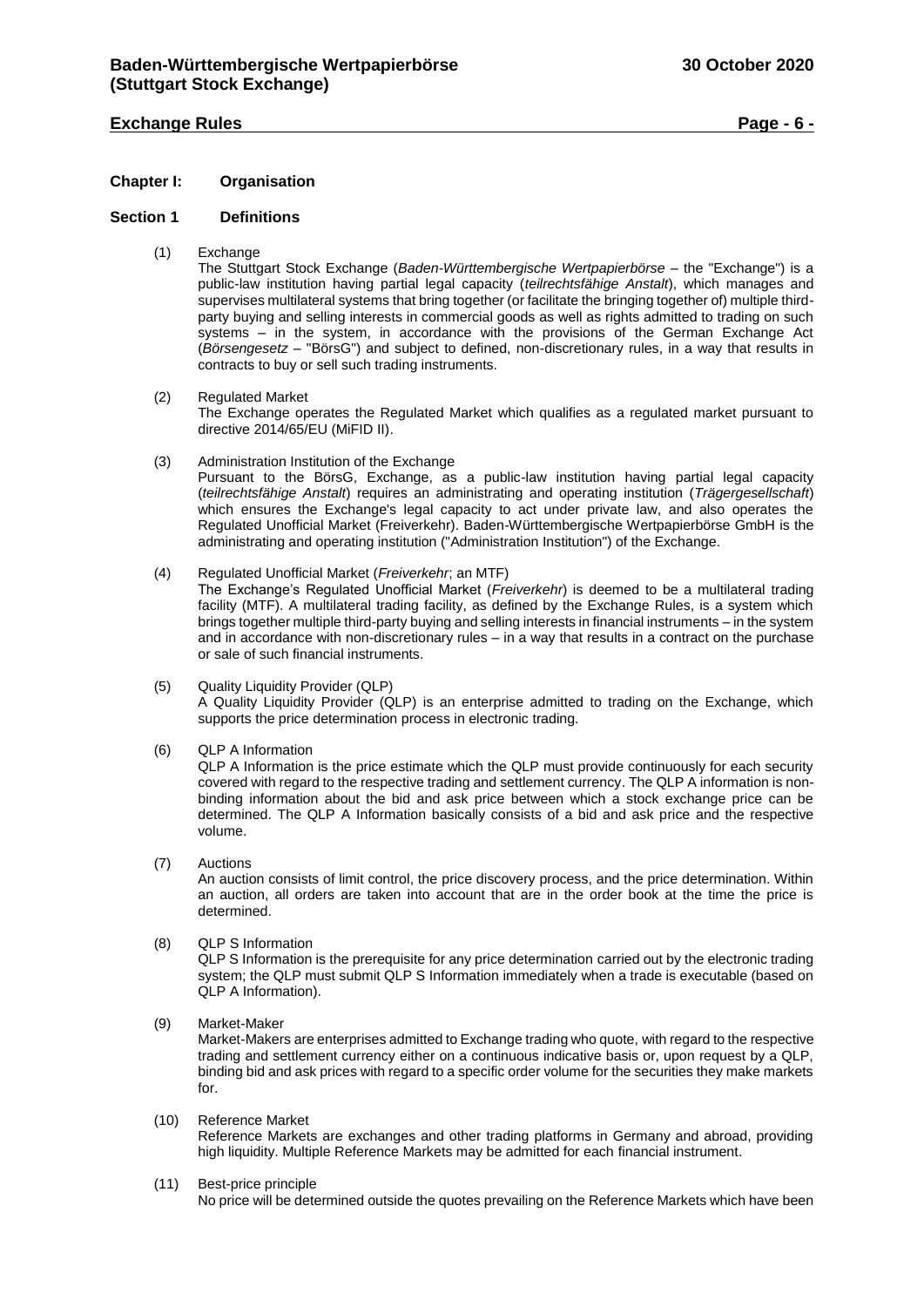## **Exchange Rules Page - 7 -**

admitted (and must be taken into account) for a given security (Reference Market quotes), or the price information, or orders upon request, submitted by Market-Makers (Market-Maker quotes).

- (12) Exchange system The Exchange system comprises the electronic trading, QLP systems, and other supporting systems.
- (13) Electronic trading system

Within the electronic trading system, orders are accepted and managed through a central order book for each individual security with regard to the respective trading and settlement currency. Prices are determined by the Exchange's electronic trading system. Once a price has been determined, the electronic trading system generates trade confirmations and forwards these to the enterprises involved. The electronic trading system generates the instructions and information required for the purposes of clearing and settlement, forwarding them to the settlement institution responsible for settling the respective trades.

(14) Technical Services Provider

An enterprise instructed by another enterprise with the provision of technical systems, for the purposes of partial compliance with the technical requirements for connection to the electronic trading system of the Stuttgart Stock Exchange, within the framework of admission.

(15) Order Management

Service provided by an admitted enterprise, whereby the service provider offers to manage orders (specifically, order entry, modification and/or deletion) of another admitted enterprise displaying the KV number of such other admitted enterprise.

(16) Substitute Trading

Service provided by an admitted enterprise consisting in executing orders of another admitted enterprise and to enter into the transaction displaying its own KD number.

(17) Direct electronic access

Direct electronic access means an arrangement where a trading participant permits another person to use its trading code so the person can electronically transmit orders relating to a financial instrument directly to the trading venue, except for the cases stipulated in Article 20 of Delegated Regulation (EU) 2017/565 (MiFID II Implementation Regulation). Direct electronic access also includes arrangements which involve the use by a person of the infrastructure of the trading participant, or any connecting system provided by the trading participant, to transmit the orders (direct market access) and arrangements where such an infrastructure is not used by a person (sponsored access).

(18) Algorithmic trading

Algorithmic trading means the trading in financial instruments where a computer algorithm automatically determines individual parameters of orders such as whether to initiate the order, the timing, price or quantity of the order or how to manage the order after its submission, with limited or no human intervention, and does not include any system that is only used for the purpose of routing orders to one or more trading venues or for the processing of orders involving no determination of any trading parameters or for the confirmation of orders or the post-trade processing of executed transactions. The concept of 'algorithms' is deemed to be equivalent to this.

#### (19) Market-making strategy

An enterprise engaged in algorithmic trading pursues a market-making strategy if it is a member or participant of one or more trading venues, and provided that its proprietary trading strategy includes simultaneous quotation of binding, bid and ask prices for one or several financial instrument, at a single or at multiple trading venues, in comparable size and at competitive prices.

#### (20) Listing

Listing means the commencement of the quotation of admitted securities in the Regulated Market of the Exchange.

(21) Trading segment

The Exchange has established various trading segment for securities admitted to trading in the Regulated Market or included in the Regulated Market or the Regulated Unofficial Market; these trading segments define additional quality standards for trading in such securities.

(22) Open transactions subject to designation of the counterparty (Aufgabegeschäfte) 'Aufgabe' trades are those trades where the counterparty is not specified upon conclusion; QLPs are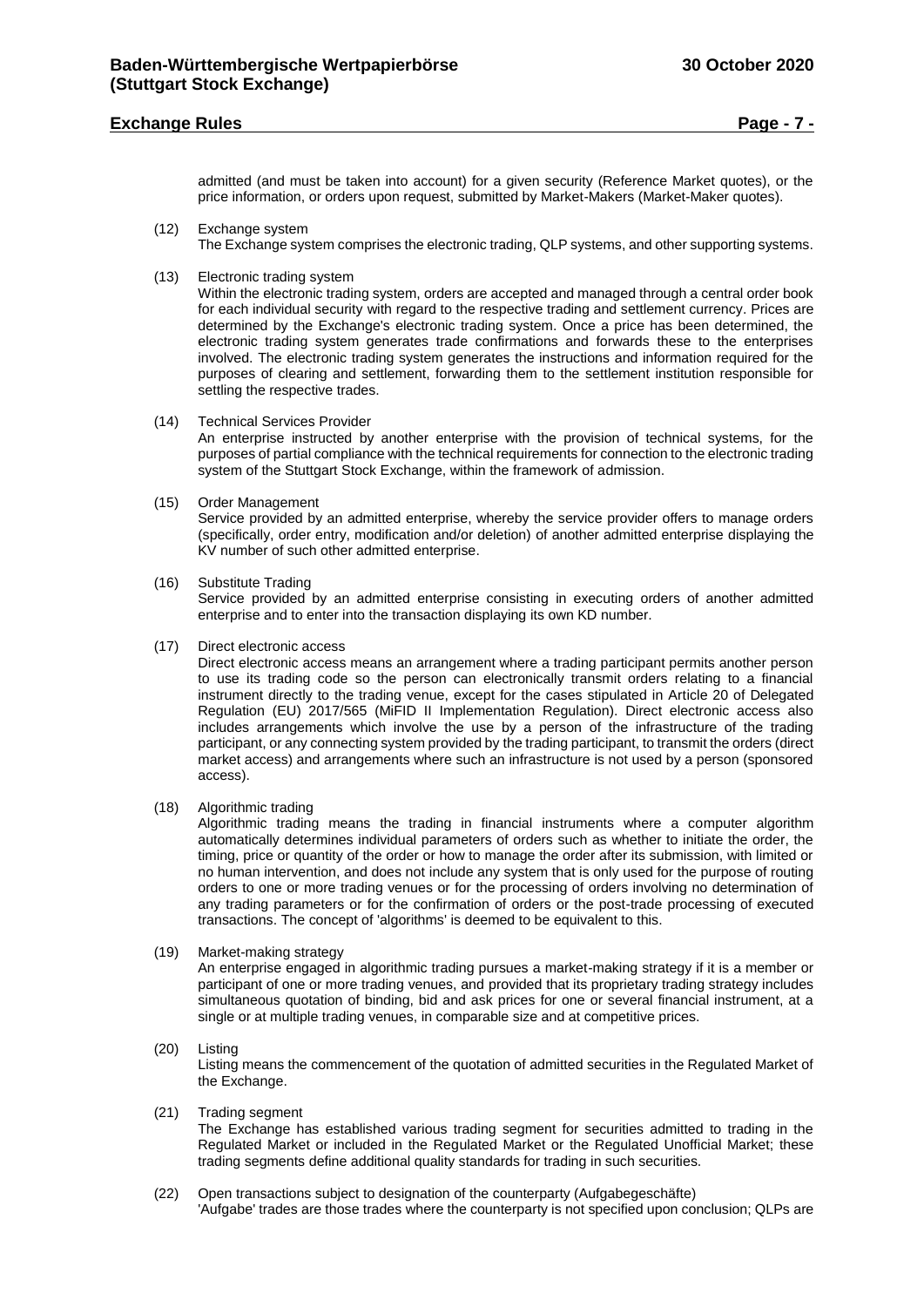## **Exchange Rules Page - 8 -**

obliged to designate a seller until the close of the exchange trading day following the trade date, and to designate a buyer until the close of the second exchange trading day following the trade date, respectively.

- (23) Spread The spread is the difference between the prevailing bid and ask prices.
- (24) LEI

The Legal Entity Identifier (LEI) is a 20-character, alphanumeric code that is associated with key reference data permitting the clear and unambiguous identification of enterprises which take part in financial transactions. The LEI concept is based on ISO Standard 17442, developed by the International Organization for Standardisation (ISO).

## (25) Category of securities

The categories of securities are shares, ETPs, investment funds, securitised derivatives, bonds and profit-participation certificates.

- (26) Product groups The categories of securities can provide for a further categorisation in specific product groups. The product groups of the respective trading segment are listed on the website of the exchange.
- (27) Event driven Orders The event driven orders comprise of stop-market-, stop-limit-, trailing-stop- und one-cancels-other Orders.
- (28) Participant trading system

Participant trading system means all hardware and software components used by the admitted enterprise, in particular its local networks, interfaces and terminal equipment, from which it accesses the electronic trading system and which it uses to carry out its activities or which enable it to trade properly.

#### <span id="page-7-0"></span>**Section 2 Areas of Business**

- (1) The Stuttgart Stock Exchange serves as a forum for effecting trades in securities and derivatives based thereon, as defined in section 2 (3) of the German Securities Trading Act (*Wertpapierhandelsgesetz*, "WpHG"), as well as in financial instruments as defined in section 2 (4) of the WpHG, and precious metals. The trades and the determination of exchange prices are effected via the electronic trading system operated by the Exchange.
- (2) Unless prohibited by law, the Board of Management (Geschäftsführung) may permit the use of Exchange facilities for business activities other than that specified in paragraph (1) above. Such permissible use shall be communicated to the trading participants in a suitable manner.

## <span id="page-7-1"></span>**Section 3 Administrating and Operating Institution of the Exchange**

At the request of the Board of Management, the Administration Institution shall make available to the Exchange all human, material and financial resources, as well as the premises required for the appropriate continued development of Exchange trading.

## <span id="page-7-2"></span>**Section 4 Exchange Supervisory Authority**

The competent highest state authority of the State of Baden-Württemberg shall be responsible for supervising the operations of the Exchange ("Exchange Supervisory Authority", Börsenaufsichtsbehörde). Specifically, it shall supervise the Exchange Council, the Board of Management, the Sanctions Committee, and the Trading Surveillance Office ("Exchange Entities"), as well as the Administration Institution, the bodies required to perform Exchange trading (including areas outsourced in accordance with section 5 (3) of the BörsG), and the Regulated Unofficial Market. The supervisory activity covers compliance with provisions and instructions under exchange law, the proper execution of Exchange trading, as well as the orderly fulfilment of Exchange trades (settlement of Exchange trades).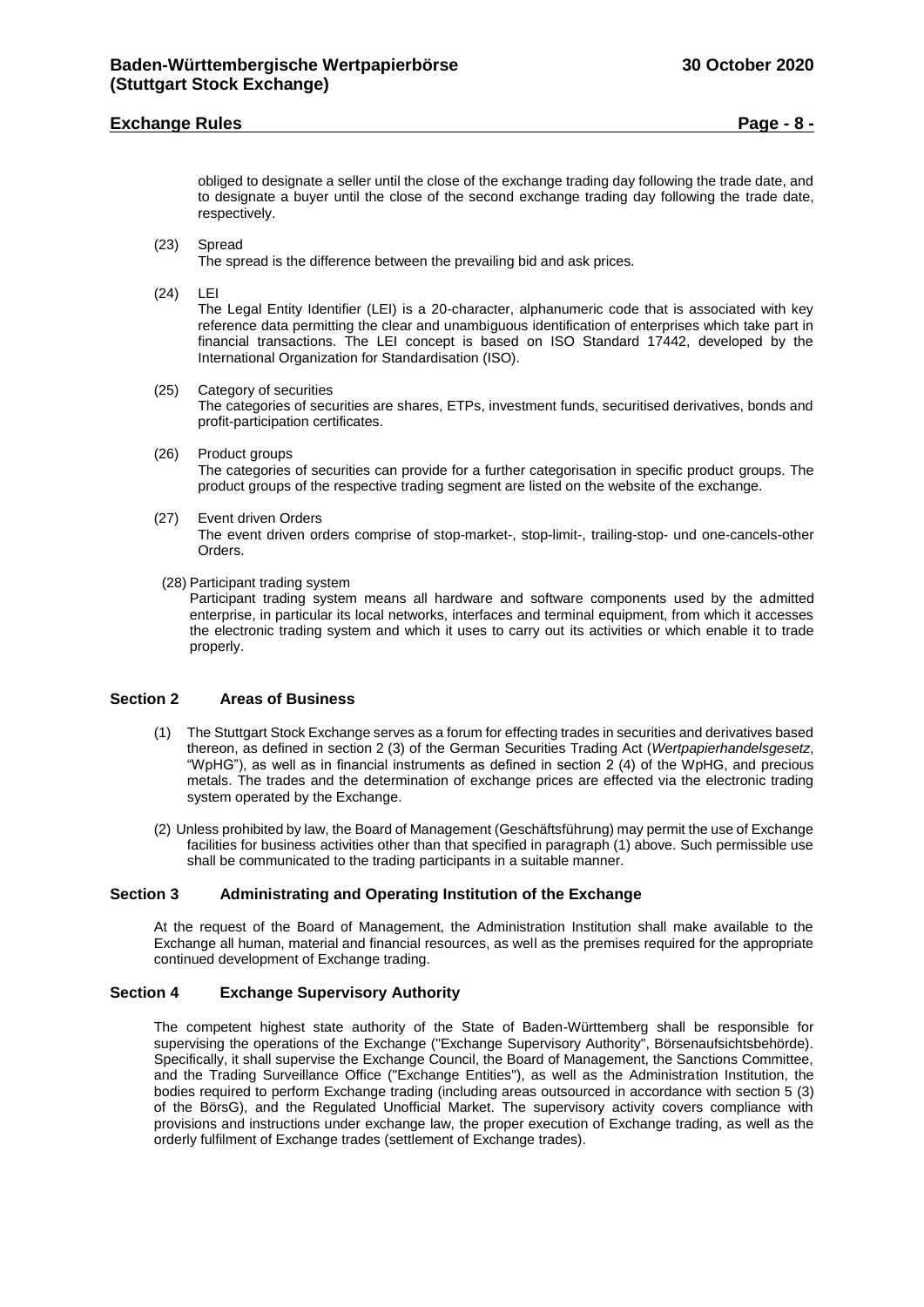## **Exchange Rules Page - 9 -**

## <span id="page-8-0"></span>**Chapter II: Exchange Entities**

## <span id="page-8-1"></span>**Part 1: Exchange Council**

## <span id="page-8-2"></span>**Section 5 Responsibilities of the Exchange Council**

- (1) The Exchange Council (Börsenrat) has the following responsibilities:
	- 1. adoption of the Exchange Rules;
	- 2. adoption of Conditions for Trading on the Exchange;
	- 3. adoption of Fee Regulations for the Exchange;
	- 4. adoption of a Regulation for the Admission of Exchange Traders to the Exchange;
	- 5. adoption of the Trading Rules and Regulations for the Regulated Unofficial Market at the Exchange;
	- 6. adoption of Arbitration Rules;

(in each case adopted in the form of articles of association)

- 7. appointment, reappointment and dismissal of the members of the Board of Management, in consultation with the Exchange Supervisory Authority;
- 8. supervision of the Board of Management;
- 9. adoption of Rules of Procedure for the Board of Management;
- 10. appointment, reappointment or removal of the head of the Trading Surveillance Office (Handelsüberwachungsstelle) upon the Board of Management's proposal and in agreement with the Exchange Supervisory Authority;
- 11. approval of the introduction of technical systems that facilitate the trading or settlement of Exchange trades (and of the relevant rules and regulations) as well as of the use of Exchange facilities pursuant to section 2 paragraph (2) above;
- 12. resolution regarding the quotation of specific securities in a foreign currency or in a unit of account;
- 13. adoption of Business Conditions for Exchange Forward Trading (Börsenterminhandel);
- 14. election of the members of the Disciplinary Committee (Sanktionsausschuss);
- 15. submission of statements regarding co-operation or merger agreements of the Administration Institution of the Exchange, provided that any such agreements concern Exchange trading; and
- 16. submission of statements regarding the outsourcing of functions and activities to another enterprise, in accordance with section 5 (3) of the BörsG.

The Exchange Rules, the Fee Regulations and the Regulation for the Admission of Exchange Traders are subject to approval by the Exchange Supervisory Authority. The Exchange Council shall adopt rules of procedure for itself.

- (2) The Board of Management shall present measures concerning matters of principle to the Exchange Council for approval. Further details are governed by the Rules of Procedure of the Board of Management. The Exchange Council is granted adequate access to information and documents required for the supervision of the Board of Management.
- (3) The Exchange Council shall exclusively discharge the duties and authorities incumbent upon it pursuant to the German Exchange Act in the public interest.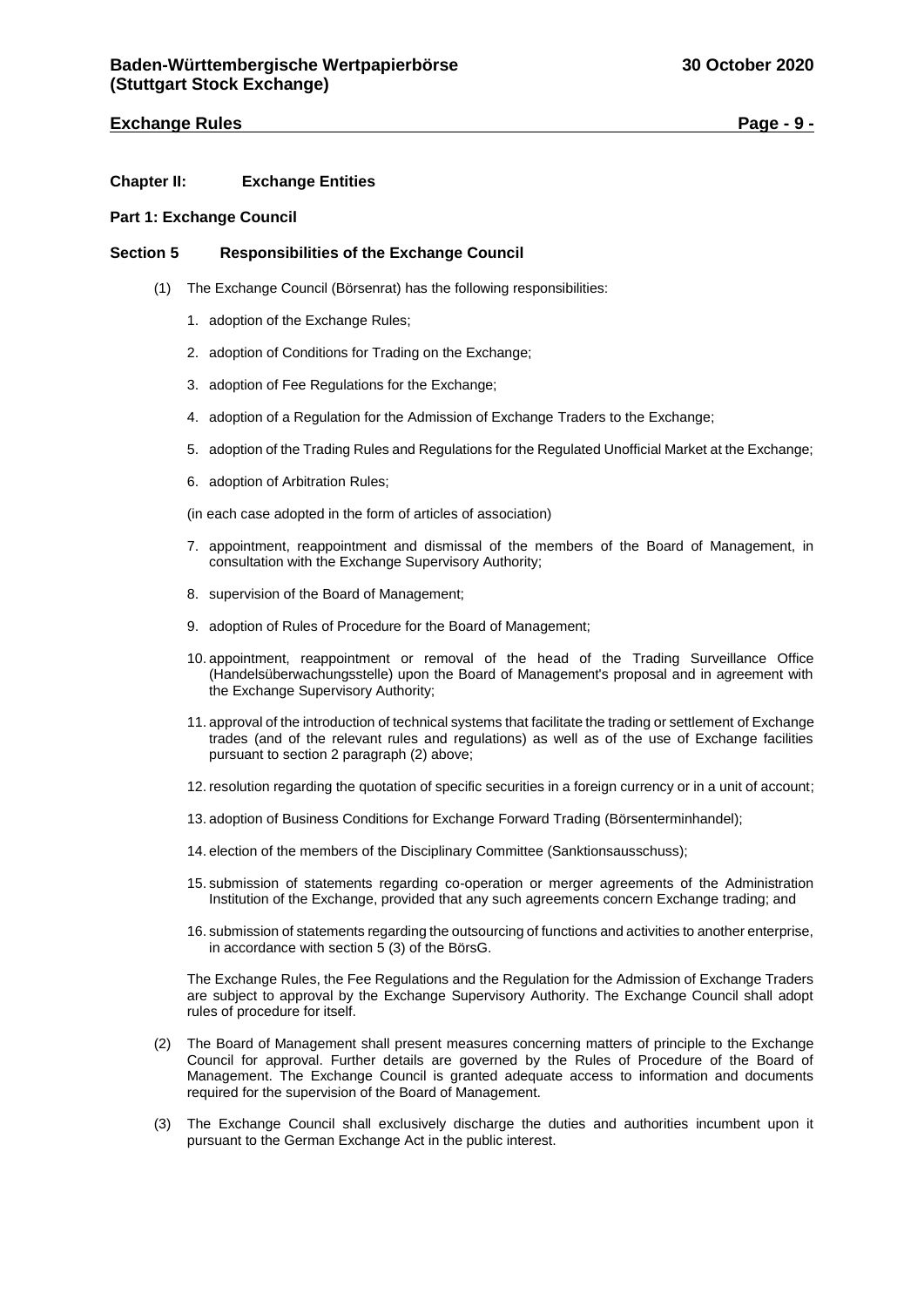## **Exchange Rules Page - 10 -**

## <span id="page-9-0"></span>**Section 6 Chairperson of the Exchange Council; Deputy Chairpersons**

- (1) In its first meeting following its election, the Exchange Council shall elect a chairperson as well as a deputy from among its members, to serve for a three-year term.
- (2) A deputy chairperson must belong to a different group from the chairperson, within the meaning of the Ordinance issued by the Ministry of Economic Affairs concerning the election of the Exchange Council of the Stuttgart Stock Exchange ("Electoral Rules of the Exchange Council"), as amended.
- (3) The election of the chairperson, and the election of his or her deputy, shall be conducted by secret ballot.
- (4) The chairperson shall preside over the proceedings of the Exchange Council or, if the chairperson is unable so to act, the deputy chairperson shall do so. If none of these members are taking part in the proceedings, the eldest member of the Exchange Council shall serve as chairperson.
- (5) The Exchange Council may establish committees for the preparation of its resolutions. In forming such committees, the Exchange Council shall ensure that members of all groups within the meaning of the Electoral Rules of the Exchange Council, whose interests may be affected by the resolutions, are adequately represented.

## <span id="page-9-1"></span>**Section 7 Quorum and Resolutions of the Exchange Council**

- (1) The Exchange Council is deemed to have a quorum when more than one half of its members take part in the passing of a resolution. Members not present are deemed to have participated if they have submitted written voting instructions (for which purpose transmission by facsimile or via electronic media (e-mail) is permissible). Resolutions shall be passed by a simple majority of all votes cast. Abstention from voting does not constitute voting. In case of a tied vote, the chairperson of the meeting shall cast the deciding vote; if the chairperson abstains from voting, the motion shall be deemed rejected. If unable to attend, a member of the Exchange Council may permit another member to submit his or her written vote.
- (2) When resolutions are passed in writing or telephone, facsimile or by e-mail, a motion shall be deemed to have been passed if more than one half of the members of the Exchange Council have responded within a pre-determined period, and if the majority of such responding members agreed to the motion.
- (3) When requested by one quarter of the members, votes shall be taken by secret ballot.
- (4) The content and outcome of the decision-making process shall be recorded in writing, and signed by the chairperson of the meeting.
- (5) Further details are governed by the Rules of Procedure of the Exchange Council.

#### <span id="page-9-2"></span>**Part 2: Board of Management**

#### <span id="page-9-3"></span>**Section 8 Responsibilities of the Board of Management**

- (1) The duty of the Board of Management is to manage the Exchange. The Board of Management shall have the following particular responsibilities:
	- 1. to admit or exclude enterprises and individuals to or from trading on, or as visitors to, the Exchange, or to direct the suspension or revocation of their admission to Exchange trading;
	- 2. to regulate the organisation and business operations of the Exchange, and to set the location of Exchange trading sessions and the trading hours;
	- 3. without diminishing the responsibility of the Trading Surveillance Office, to monitor compliance with the statutes, regulations, articles of association and other rules concerning the Exchange;
	- 4. to maintain order at the Exchange's business premises and to ensure the orderly use of the other Exchange facilities (including access to the system used for electronic trading), taking appropriate measures to accomplish this;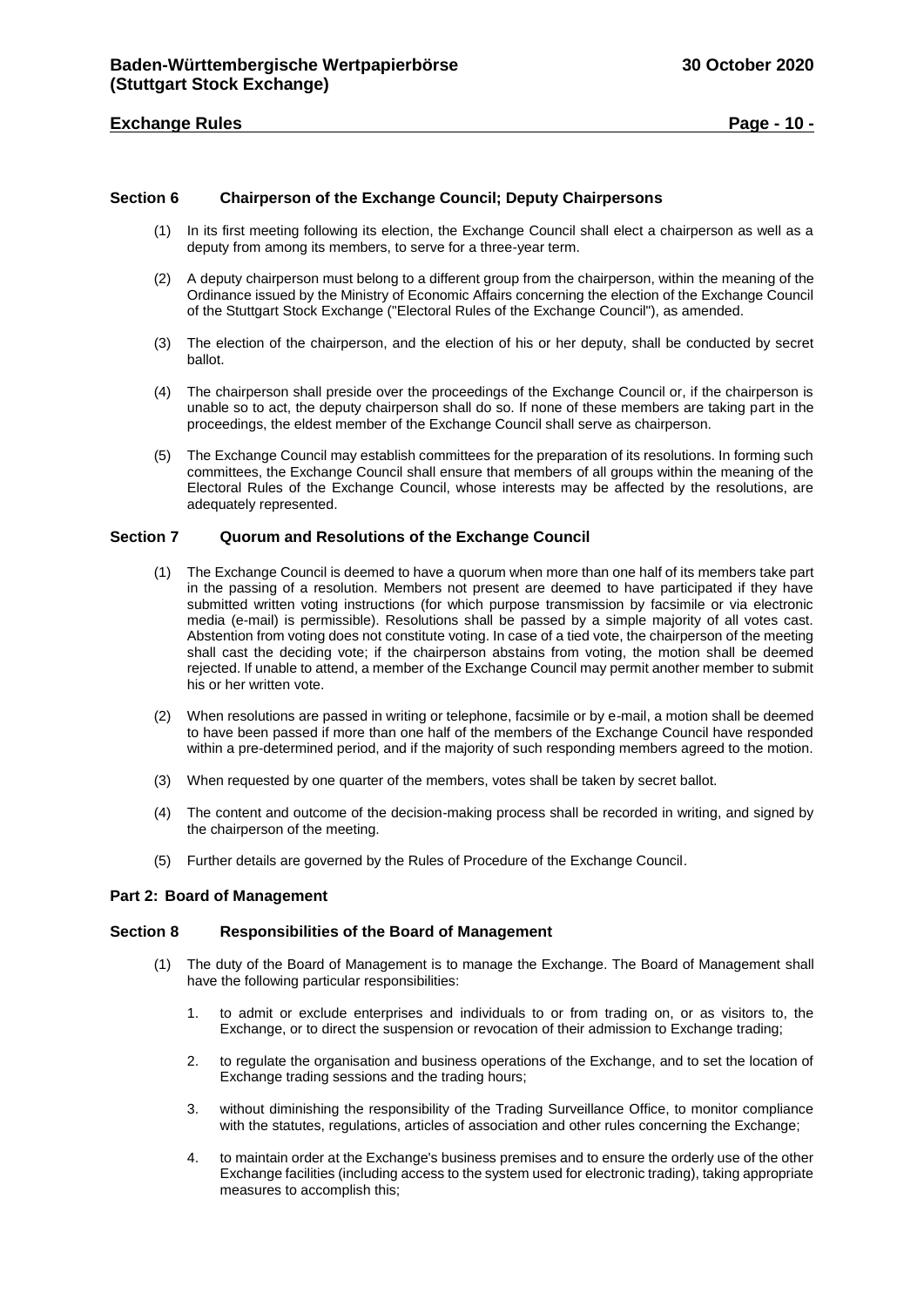## **Exchange Rules Page - 11 -**

- 5. to decide upon the commencement, suspension, discontinuation or interruption of the quotation for securities and foreign means of payment as well as the determination of prices for securities and to determine the trading phases and in which trading model trading in the securities will take place;
- 6. to decide upon the admission of securities to the Regulated Market;
- 7. to decide upon the inclusion of securities to the Regulated Market;
- 8. to admit rights and assets intended for trading at the Exchange, but not admitted to trading in the Regulated Market and not included to trading in the Regulated Market or in the Regulated Unofficial Market, or to include such rights and assets into trading; and
- 9. to determine a minimum of three national newspapers designated for Exchange notices.
- (2) The Board of Management may authorise other persons to fulfil certain responsibilities.
- (3) The Board of Management is responsible for all of the Exchange's duties that are not expressly allocated to other governing bodies of the Exchange.
- (4) The Board of Management is authorised, after notification of the Exchange Supervisory Authority, to set out detailed provisions regarding these Exchange Rules via Implementation Rules (Ausführungsbestimmungen), to the extent that this is provided for in these Exchange Rules. The adopted, amended or repealed Implementation Rules will be published on the website of the Exchange (www.boerse-stuttgart.de).
- (5) The Exchange shall be represented both in and out of court by the Board of Management, unless such representation falls within the area of competence of the Administration Institution of the Exchange. One or more persons may be appointed as Managing Director. Where several persons have been appointed as Managing Directors, the Exchange shall be represented by two Managing Directors jointly. The representation rules of the Board of Management are set out in the rules of procedure (Geschäftsordnung) for the Board of Management of the Baden-Württemberg Stock Exchange resolved by the Exchange Council. The Board of Management may authorise other persons to represent the Exchange.
- (6) The Board of Management shall exclusively discharge the duties and authorities incumbent upon it pursuant to the German Exchange Act in the public interest.

#### <span id="page-10-0"></span>**Section 9 Authority of the Board of Management**

- (1) The Board of Management may issue instructions to trading participants and Issuers to ensure orderly Exchange trading and the orderly settlement of Exchange trades.
- (2) Specifically, the Board of Management shall be authorised to issue any and all instructions vis-à-vis trading participants which are appropriate and necessary in order to prevent breaches of provisions or instructions under Exchange law, or to remedy any abuse which might compromise the proper execution of Exchange trading. In particular, the Board of Management may exclude trading participants from Exchange trading, in full or in part, for a period not exceeding six months.
- (3) Objections, or actions to rescind any measures taken pursuant to paragraph (2) above shall not have any effect upon suspending such measures.
- (4) To fulfil its monitoring duties pursuant to section 8 (1) no. 3 above with respect to foreign participants,the Board of Management may use the services of third parties (in particular, the Administration Institution of the Exchange); any such third party must take appropriate steps (specifically, by entering into an agreement with each foreign participant) to ascertain that it is in a position to demand any information or evidence which may be pertinent for the fulfilment of monitoring duties from such participant at any time.

#### <span id="page-10-1"></span>**Part 3: Trading Surveillance Office**

#### <span id="page-10-2"></span>**Section 10 Trading Surveillance Office**

(1) In accordance with the requirements laid down by the Exchange Supervisory Authority, the Exchange shall operate a Trading Surveillance Office (*Handelsüberwachungsstelle*) as a governing body of the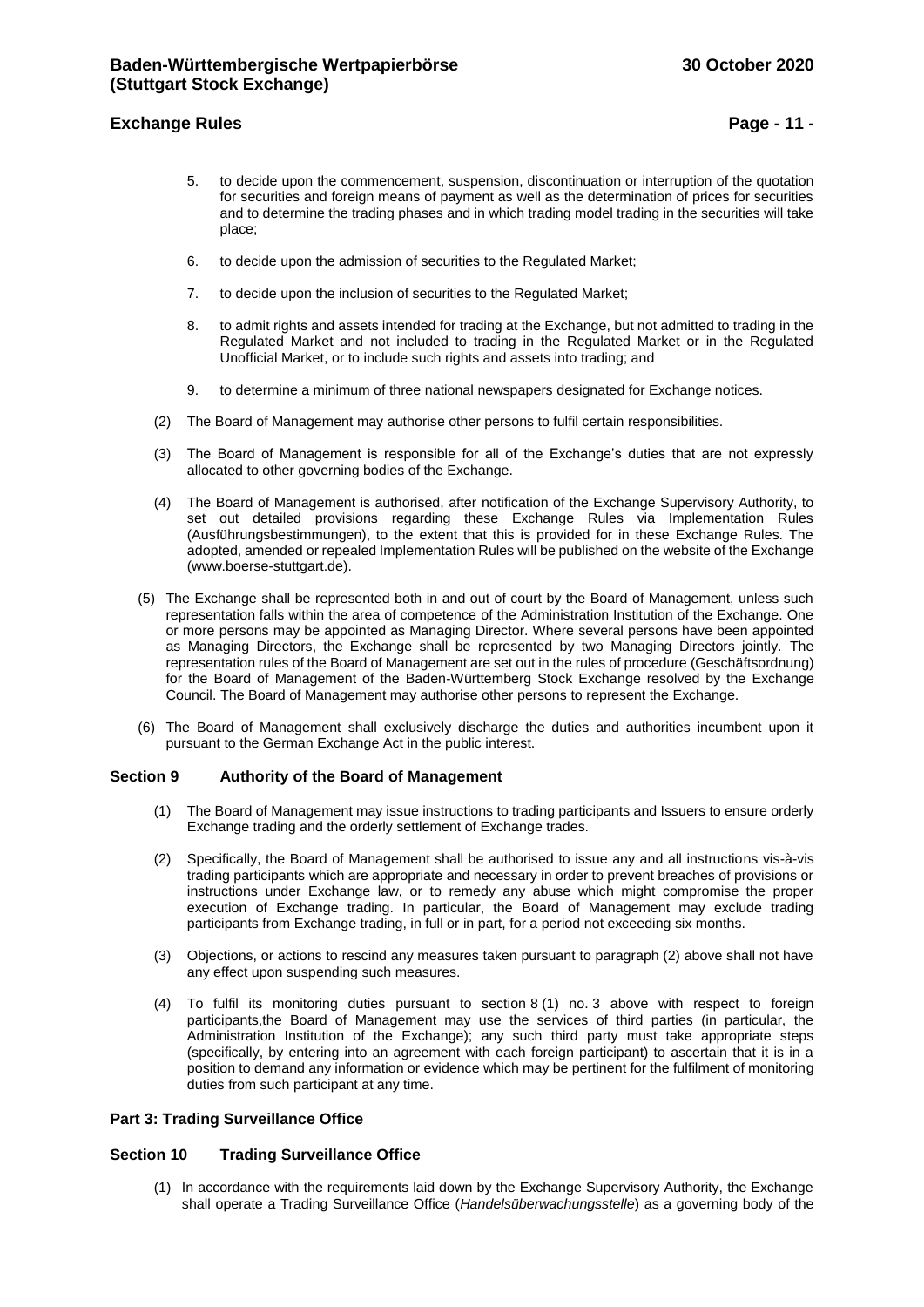Exchange, for the monitoring of trading on the Exchange and the settlement of Exchange trades in accordance with the provisions of the German Exchange Act.

- (2) The Trading Surveillance Office shall systematically and completely collect data on Exchange trading, and on the settlement of Exchange trades (including data as stipulated by Article 25 (2) of Regulation 600/2014 (EU) (MiFIR), analyse such data and conduct any investigations which may be required.
- (3) The Trading Surveillance Office shall assume the Exchange's obligations, under Article 16 of Regulation 596/2014 (EU) (the Market Abuse Regulation – "MAR") concerning the prevention and detection of market abuse.
- (4) The Trading Surveillance Office shall exclusively discharge the duties and authorities incumbent upon it pursuant to the German Exchange Act in the public interest.

## <span id="page-11-0"></span>**Part 4: Disciplinary Committee**

#### <span id="page-11-1"></span>**Section 11 Disciplinary Committee**

- (1) The Ordinance issued by the Ministry of Economic Affairs on the Disciplinary Committee of the Baden-Württemberg Stock Exchange (Disciplinary Committee Regulation, "Sanktionsausschussverordnung"), as amended, regulates the establishment, composition, procedure including the taking of evidence and costs as well as the cooperation of the Exchange Supervisory Authority. The Disciplinary Committee may issue a reprimand to, impose a fine of up to €1 million on, or exclude a trading participant from the Exchange (in full or in part) for a period of up to 30 trading days if the relevant trading participant (or a person acting on its behalf) has, deliberately or negligently, violated exchange law provisions intended to ensure the orderly conduct of Exchange trading, or the orderly settlement of Exchange trades. Moreover, the Disciplinary Committee may also issue a reprimand to, or impose a fine of up to €1 million, on an Issuer if the relevant Issuer (or a person acting on its behalf) has, deliberately or negligently, breached the obligations that arise from its admission. The Disciplinary Committee shall exclusively discharge the duties and authorities incumbent upon it pursuant to the German Exchange Act in the public interest.
- (2) With regard to all decisions made by the Disciplinary Committee, recourse is open to the administrative courts. No follow-up examination regarding prior proceedings shall be required before bringing an action.
- (3) Where, during disciplinary proceedings, the Disciplinary Committee becomes aware of facts that would justify the withdrawal or revocation of the admission of a trading participant, such proceedings shall be handed over to the Board of Management. The Board of Management shall be entitled to request reports from the Disciplinary Committee at any stage of the proceedings and to seize the proceedings. Where the Board of Management has seized the proceedings and it transpires that the admission should not be withdrawn or revoked, the Board of Management shall remand the proceedings back to the Disciplinary Committee.
- (4) With regard to matters which fall exclusively into the area of competence of the Disciplinary Committee, the Exchange shall be represented by its Chairperson or, in his or her absence, by said Chairperson's deputy.

#### <span id="page-11-2"></span>**Chapter III: Access to the Exchange and to Participation in Exchange Trading**

## <span id="page-11-3"></span>**Part 1: Admission for Participation in Exchange Trading and Access to the Exchange**

#### <span id="page-11-4"></span>**Section 12 Application for Admission**

- (1) Anyone who wishes to access the Exchange, to participate in Exchange Trading or to trade on behalf of an enterprise admitted to trading at the Exchange (exchange trader) must have been admitted by the Board of Management.
- (2) The application for admission must be made in writing.
- (3) In its application for admission to Exchange trading, the enterprise shall identify the person who will participate in Exchange trading on its behalf.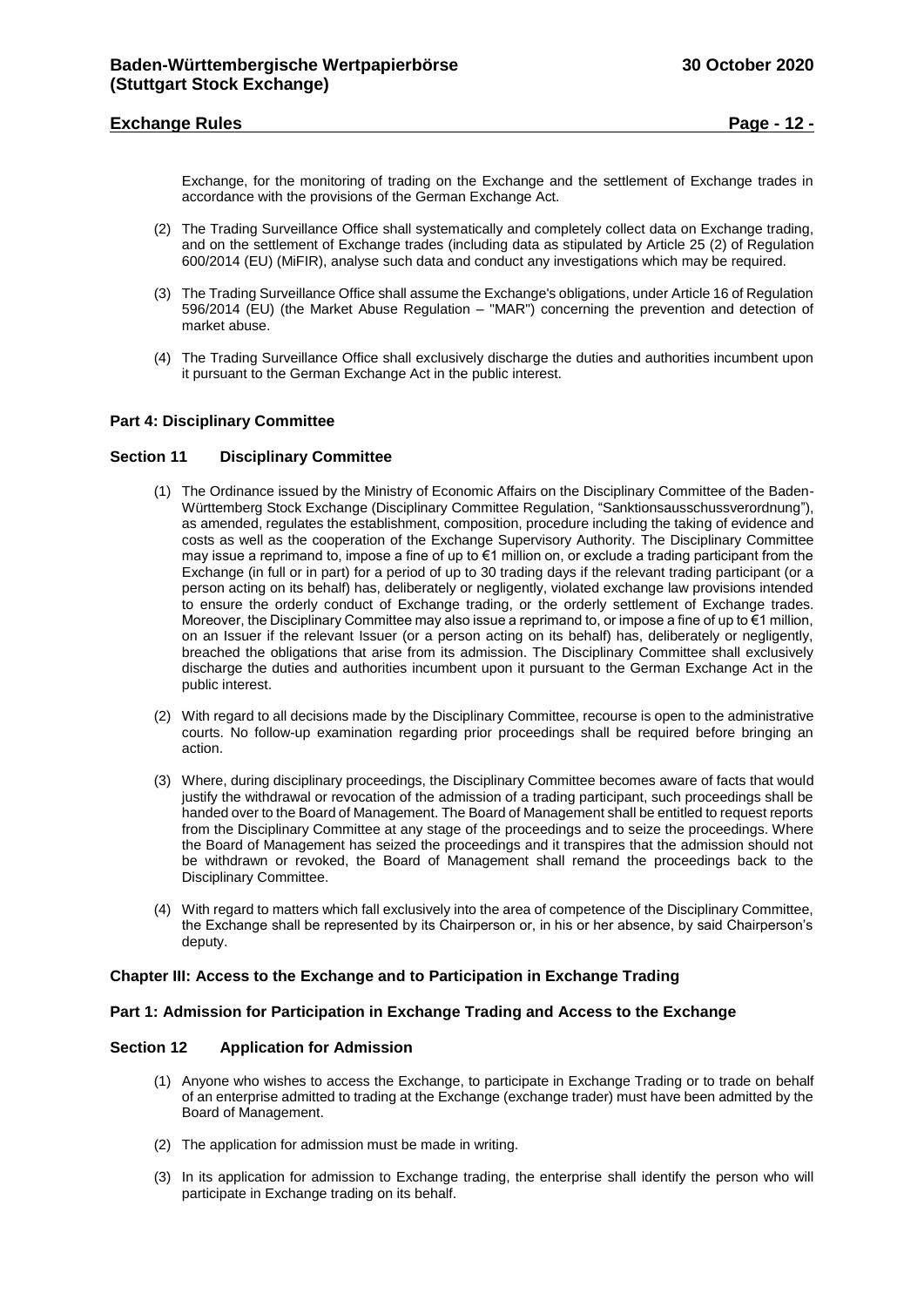## **Exchange Rules Page - 13 -**

- (4) In its application for admission of an exchange trader, the admitted enterprise on whose behalf the exchange trader is intended to trade on the Exchange, shall identify the individual who will trade on the Exchange on its behalf. Said application must be signed by both the admitted enterprise and the exchange trader to be admitted.
- (5) The application for admission must stipulate the enterprise's name and registered office, its LEI, and the competent supervisory authority. Furthermore, it must specify whether the enterprise, in its capacity as an investment firm, is subject to Directive (EU) No 2014/65 (MiFID II) and of the Regulation (EU) 600/2014 (MiFIR), or whether it is not subject to these legal acts as an enterprise. The Board of Management is entitled to request further information.
- (6) The application for admission as enterprise for the admission to Exchange trading shall also include:
	- 1. an indication as to whether the enterprise will engage in algorithmic trading, indicating the algorithms used and taking into account the requirements under sections 18 to 20;
	- 2. an indication as to whether the enterprise will offer direct market access, taking into account the requirements under sections 24 and 27.
- (7) The application for admission shall also include all the supporting evidence and documents required to demonstrate that all prerequisites for admission have been met. The Board of Management is entitled to request further documents or evidence.

## <span id="page-12-0"></span>**Section 13 Admission to Exchange Trading as an Enterprise**

- (1) Only those enterprises may be admitted to Exchange trading that regularly perform the following activities, on a commercial basis, with regard to items that can be traded at an exchange:
	- 1. purchase and sale for own account; or
	- 2. purchase and sale in its own name for the account of third parties; or
	- 3. intermediation of contracts for purchase or sale,

and whose business operations require, in terms of type and scale, a commercial operation.

- (2) The admission of enterprises for participation in Exchange trading pursuant to the preceding paragraph (1) shall be granted if:
	- for enterprises operated in the legal form of a sole trader, the proprietor, and for other enterprises those persons who are entrusted, by law, articles of association or shareholders' agreement, with the conduct of the enterprise's business and are authorised to represent such enterprise, are reliable and at least one of these persons has the requisite professional qualification for securities trading at an exchange;
	- 2. proper settlement of all trades executed at the Exchange is ensured;
	- 3. the enterprise can demonstrate that it has equity capital of no less than EUR 50,000, unless the enterprise is a credit institution, a financial services institution or any other company operating in accordance with section 53 (1) sentence 1 or section 53b (1) sentence 1 of the German Banking Act (Kreditwesengesetz, "KWG") that is authorised to conduct financial commission business within the meaning of section 1 (1) sentence 2 no. 4 of the KWG or to perform financial services within the meaning of section 1 (1a) sentence 2 nos. 1 to 4 of the KWG, with equity capital deemed to be the paid-in capital plus reserves after deduction of any withdrawals by the proprietor or personally liable shareholders as well as any loans granted to any such persons and any net debt overhang with respect to the free assets of the proprietor:
	- 4. with regard to an enterprise that is required to provide proof of its equity capital pursuant to the preceding no. 3, there are no indications that would justify the assumption that said enterprise lacks the requisite economic viability to participate in an orderly manner in Exchange trading, taken into consideration the demonstrated level of equity capital.
- (3) Enterprises that are admitted to trading at a domestic exchange or in an organised market within the meaning of section 2 (5) of the German Securities Trading Act (Wertpapierhandelsgesetz, "WpHG") based outside Germany, may be admitted without providing evidence that the requirements of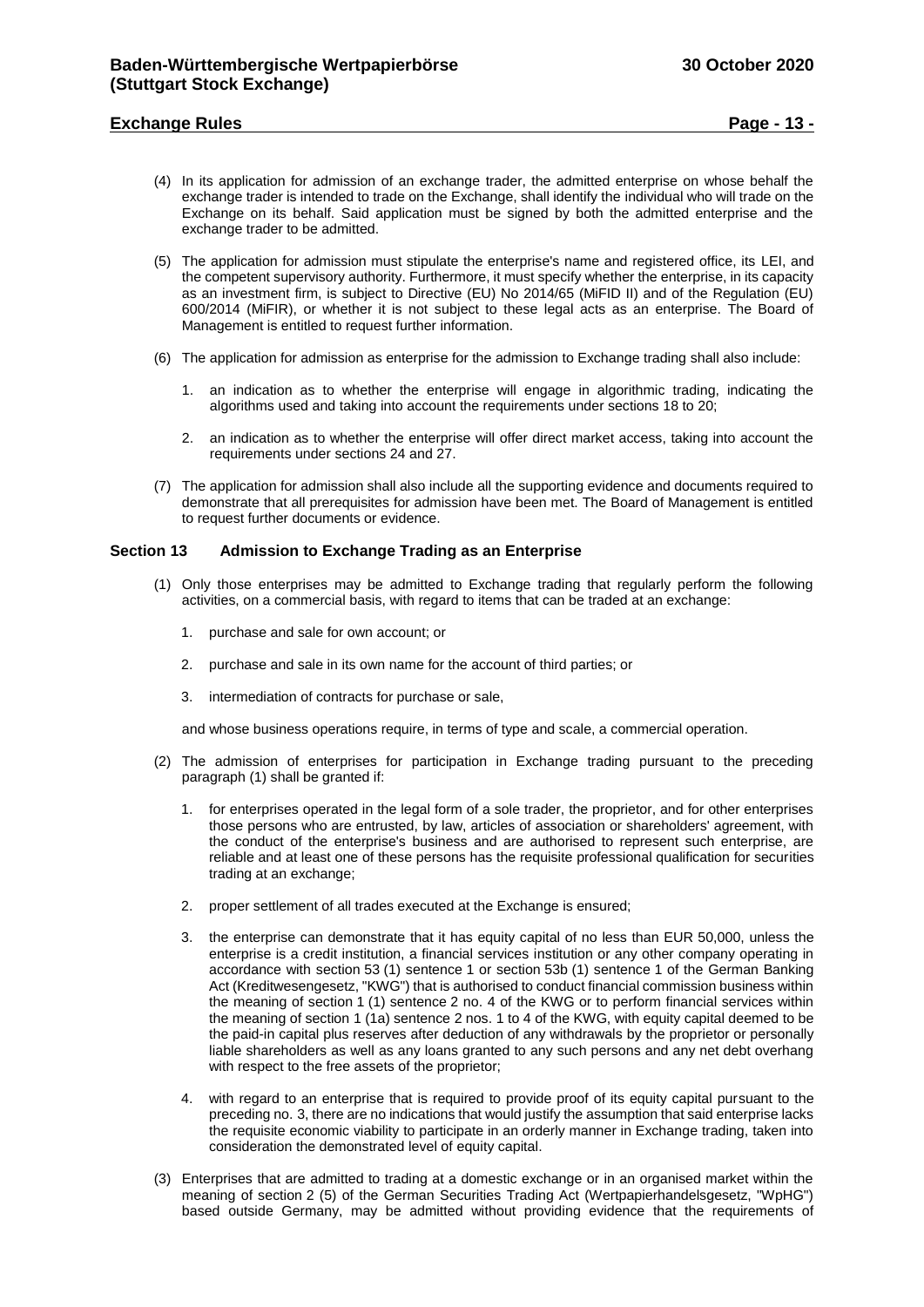## **Exchange Rules Page - 14 -**

paragraph (2) nos. 1, 3 and 4 above have been met, provided that the admission rules of the relevant market are comparable to the aforementioned provisions.

- (4) Professional qualification within the meaning of paragraph (2) no. 1 shall, as a rule, be deemed to exist if proof of a vocational training is provided that qualifies the relevant person to conduct securities or commodities trading on an exchange.
- (5) The enterprise has to safeguard the proper settlement of the transactions concluded on the stock exchange via the settlement systems available at the stock exchange as follows:
	- 1. The enterprise shall settle the Exchange trades directly as an account holder on its own through a securities depository which is admissible pursuant to section 1 (3) of the German Securities Deposit Act (Depotgesetz, "DepotG"), and a regional office of Deutsche Bundesbank; or
	- 2. The enterprise shall settle the Exchange trades indirectly via an admitted enterprise which is an account holder at a securities depository which is admissible pursuant to section 1 (3) of the DepotG and a regional office of Deutsche Bundesbank. The account holder receives a confirmation of the transactions. In addition, the enterprise receives a copy of the confirmation of the transactions.

Within the Usage of Substitute Trading pursuant to section 24 and section 26 the enterprise shall ensure the orderly settlement of trades concluded at the Exchange via the settlement systems available at the Exchange as follows:

- 3. The Substitute Trader shall settle the Exchange trades directly as an account holder at a securities depository which is admissible pursuant to section 1 (3) of the German Securities Deposit Act (Depotgesetz, "DepotG"), and a regional office of Deutsche Bundesbank; or
- 4. The Substitute Trader shall settle the Exchange trades indirectly via an admitted enterprise which is an account holder at a securities depository which is admissible pursuant to section 1 (3) of the DepotG and a regional office of Deutsche Bundesbank. Notwithstanding section 26 para. 4 sentences 2 and 3 the account holder receives a confirmation of the transactions.

Within the participation in trading of securities with the settlement currency foreign currency and/or in units of account the enterprise shall in addition to the orderly settlement of trades concluded at the Exchange via the settlement systems available at the Exchange ensure that the respective account holder maintains an account relationship for foreign currencies or units of account at a securities depository which is admissible pursuant to section 1 (3) of the DepotG and a regional office of Deutsche Bundesbank.

Where securities are held with a foreign depository (Wertpapierrechnung), the settlement of trades shall be effected solely via a securities depository, provided that such depository provides for the settlement of cash clearing and securities clearing. Upon application by the enterprise, the Board of Management may approve deviations from the settlement prerequisites, provided that the proper settlement of all trades executed at the Exchange is ensured

- (6) For the purposes of forced settlement, the enterprise shall ascertain that it can be contacted at any time during general trading hours, and half an hour prior to the start of exchange trading, by providing their current address and contact details (including telephone and fax numbers plus e-mail addresses) and keeping such details up to date throughout their term of admission. The Board of Management stipulates further provisions with regard to the availability of trading participants by way of Implementation Rules.
- (7) The enterprise must fulfil the requirements for connection to the electronic trading system, as set out in sections 16 to 20.
- (8) The Board of Management will publish the admission.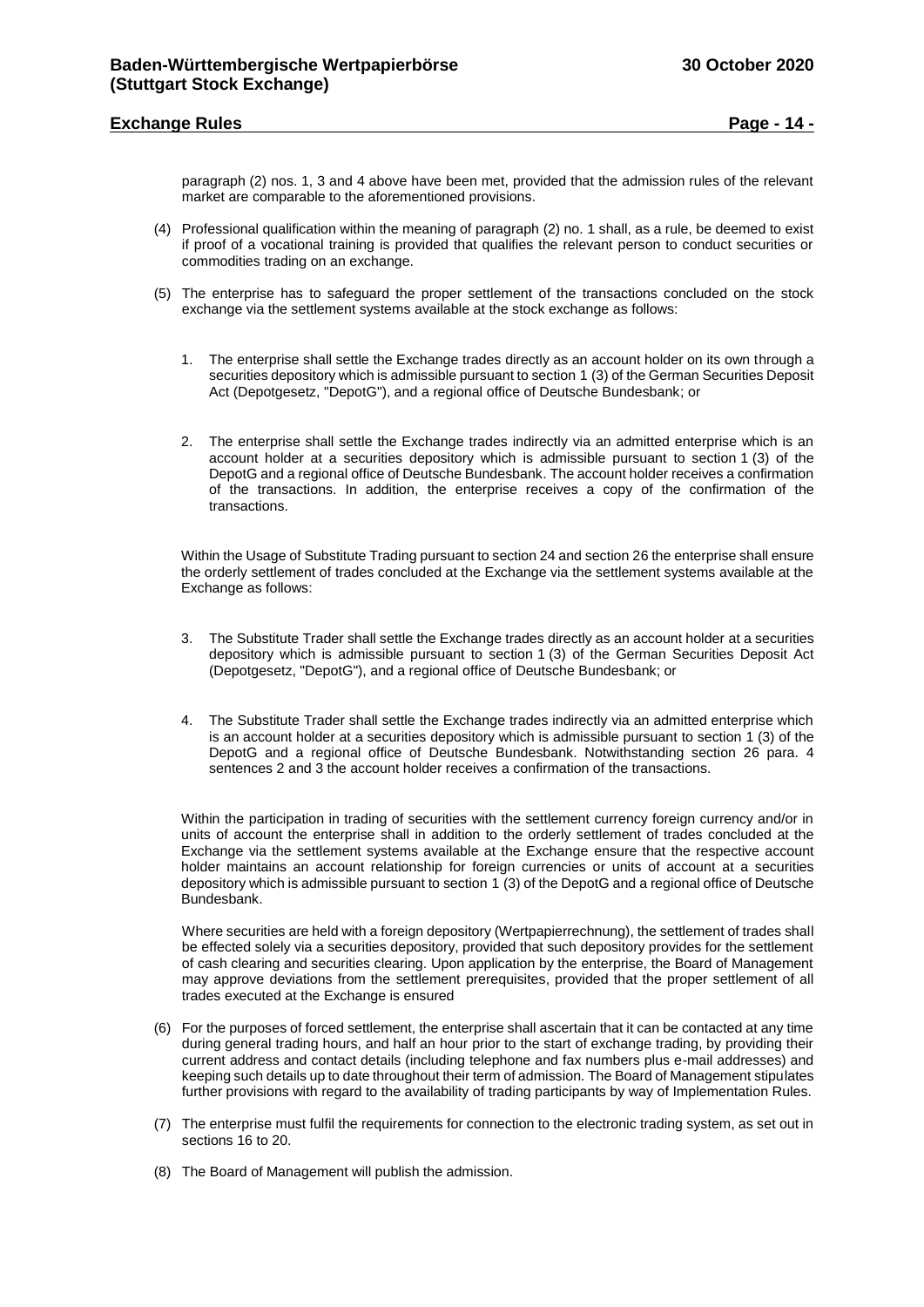## **Exchange Rules Page - 15 -**

## <span id="page-14-0"></span>**Section 14 Admission to Exchange Trading as an Exchange Trader**

- (1) Anyone who is reliable and possesses the necessary professional qualification may be admitted as an exchange trader. Such admission may be granted for a limited period of time.
- (2) An Exchange Trader is deemed to be reliable if it is ensured that the applicant will properly perform his or her activities as an Exchange Trader in the future. In particular, the following documents must be enclosed with the application, as evidence of reliability:

a) a complete, signed curriculum vitae;

b) a statement by the Exchange Trader as to whether:

aa) criminal proceedings, or proceedings for the imposition of an administrative fine, are pending against him or her for an indictable (*Verbrechen*) or non-indictable offence (*Vergehen*) under sections 261, 263, 263a, 264a, 265b to 271, 274, 283 to 283d, 299 or 300 of the German Penal Code (*Strafgesetzbuch* – *"StGB*"), or for a violation of the German Banking Act (*Gesetz über das Kreditwesen* – "*KWG*"), the German Securities Trading Act (Wertpapierhandelsgesetz – "*WpHG*"), Regulation 596/2014 (EU) of the European Parliament and of Council on Market Abuse (the "Market Abuse Regulation"), Regulation 236/2012 (EU) on Short Selling (the "Short Selling Regulation"), the German Exchange Act (*Börsengesetz* – "*BörsG*"), the German Securities Deposit Act (*Depotgesetz* – "*DepotG*"), the German Money Laundering Act (*Geldwäschegesetz* – "*GwG*") or the German Investment Act (*Kapitalanlagegesetzbuch* – "*KAGB*");

bb) he or she has been subject to a standing conviction or a penalty notice for any such offence or violation;

cc) whether he or she, or a company managed by him or her, is, or has ever been, subject to insolvency proceedings (as debtor), required to submit a statutory declaration of insolvency (*eidesstattliche Versicherung*), or subject to any similar proceedings.

- (3) The necessary professional qualification shall be deemed to exist if the relevant person can demonstrate the knowledge and experience required for trading at the Exchange. In particular, the existence of the required technical knowledge may be demonstrated by passing an examination before the examination commission of an exchange. The Admission Regulation contains further rules regarding the professional suitability of Exchange Traders and the Admission Procedure.
- (4) Anyone who has been admitted at another German securities exchange for a mini-mum period of six months (at the time of applying for admission to the Exchange) may be admitted as an Exchange Trader. A copy of the admission certificate shall be submitted to the Board of Management for this purpose.
- (5) Anyone who has been admitted at a securities exchange domiciled outside Germany and in a member state of the European Union, or in another member state of the Treaty on the European Economic Area, for a minimum period of six months (at the time of applying for admission to the Exchange) may be admitted as an Exchange Trader, provided that the conditions for admission to the relevant exchange are com-parable to those applicable at the Exchange. A copy of the admission certificate shall be submitted to the Board of Management for this purpose.

## <span id="page-14-1"></span>**Section 15 Access to the Exchange; Visitors**

- (1) The Board of Management may grant persons not having the right to participate in trading the right to visit the Exchange.
- (2) The Board of Management may grant visitors access to the Exchange.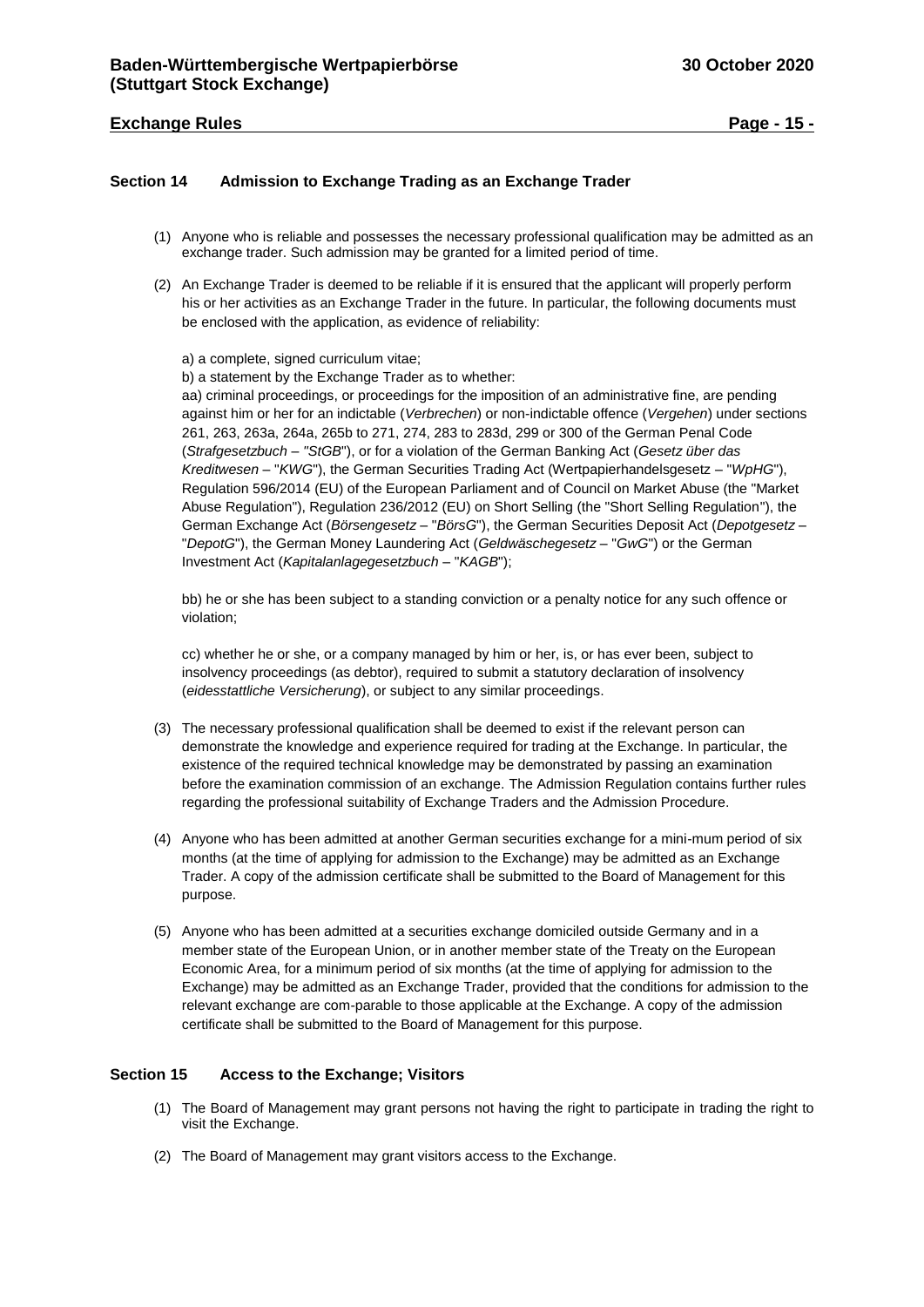## **Exchange Rules Page - 16 -**

## <span id="page-15-0"></span>**Section 16 Connection to the Electronic Trading System**

- (1) The admitted enterprise must fulfil the technical requirements, as applicable, for connection to the electronic trading system. Such requirements are deemed fulfilled if orderly exchange trading and the orderly settlement of trades executed at the Exchange is ensured at all times – and, in particular, provided that the admitted enterprise has entered into a Connection Agreement for trading participants with Boerse Stuttgart GmbH. Upon application by the admitted enterprise, the Board of Management may approve diverging technical requirements. Following prior notification to the Board of Management, the admitted enterprise may instruct third parties with the provision of technical systems for partial fulfilment of the technical requirements. Subcontracting to a third party for the provision of technical systems shall not affect the admitted enterprise's responsibility to comply with the technical requirements for connection to the electronic trading system. Third parties may only be instructed with the provision of technical systems if orderly exchange trading and the orderly settlement of trades executed at the Exchange is ensured at all times; provided, in particular, that:
	- 1. the admitted enterprise has entered into a Supplemental Agreement for the Appointment of a Technical Services Provider with Boerse Stuttgart GmbH; and
	- 2. the Technical Services Provider has entered into an Agreement on the Provision of Technical Services with Boerse Stuttgart GmbH.
- (2) Any change to, or any exchange of notified technical systems that affects orderly exchange trading or the orderly settlement of trades executed at the Exchange requires the prior notification of the Exchange's Board of Management. Any change of technical provider requires the prior notification of the Board of Management, and the conclusion of a Supplemental Agreement for the Appointment of a Technical Services Provider, as specified in sentence 6 above, and the conclusion of an Agreement on the Provision of Technical Services.
- (3) For the purposes of connecting to the electronic trading system, the admitted enterprise will receive at least one user ID and one password, which may be used by that admitted enterprise only. The admitted enterprise may obtain several user IDs and passwords. Based on the respective user ID, enterprises must generate personal user IDs and passwords for their exchange traders and other persons using the system. Within the scope of exchange trading, only admitted exchange traders may act on behalf of the admitted enterprise; each exchange trader shall generally use a personal user ID and password.
- (4) Enterprises shall fulfil the technical requirements to perform their record-keeping obligations pursuant to section 28.
- (5) Admitted Enterprises which are not subject to Regulation (EU) 600/2014 (MiFIR) shall fulfil the technical requirements to perform their trade-reporting obligations pursuant to section 29.
- (6) Admitted enterprises shall be obliged to observe any notices or warnings issued by the Exchange, or by Boerse Stuttgart GmbH, concerning failures or disruptions affecting Exchange systems, immediately following publication. Such notices or warnings will be published on the Exchange's website (www.boerse-stuttgart.de).
- (7) Admitted enterprises shall be obliged to report to the Exchange or to Boerse Stuttgart GmbH, without undue delay, any failures in or disruptions to their own systems and any resulting disruption to the electronic trading system, to xitarohelp@boerse-stuttgart.de or another e-mail address named for this purpose, or by telephone to +49 711 222985-750. This shall also apply to disruptions or irregularities affecting Exchange systems. The Exchange or Boerse Stuttgart GmbH shall be entitled to make public reference to any failures or disruptions of which they have become aware, even after the same have been remedied, and irrespective of whether any such system failure or disruption has been reported by the admitted enterprise.

#### <span id="page-15-1"></span>**Section 17 Due Diligence Assessment**

- (1) As a minimum requirement, admitted enterprises shall fulfil the following conditions for the use of the Exchange's electronic order entry systems:
	- 1. Admitted enterprises shall ensure that they perform pre-trade controls regarding the price, volume and value of orders, and of systems usage, as well as post-trade controls of the admitted enterprise's trading activities. For admitted enterprises engaged in algorithmic trading, reference is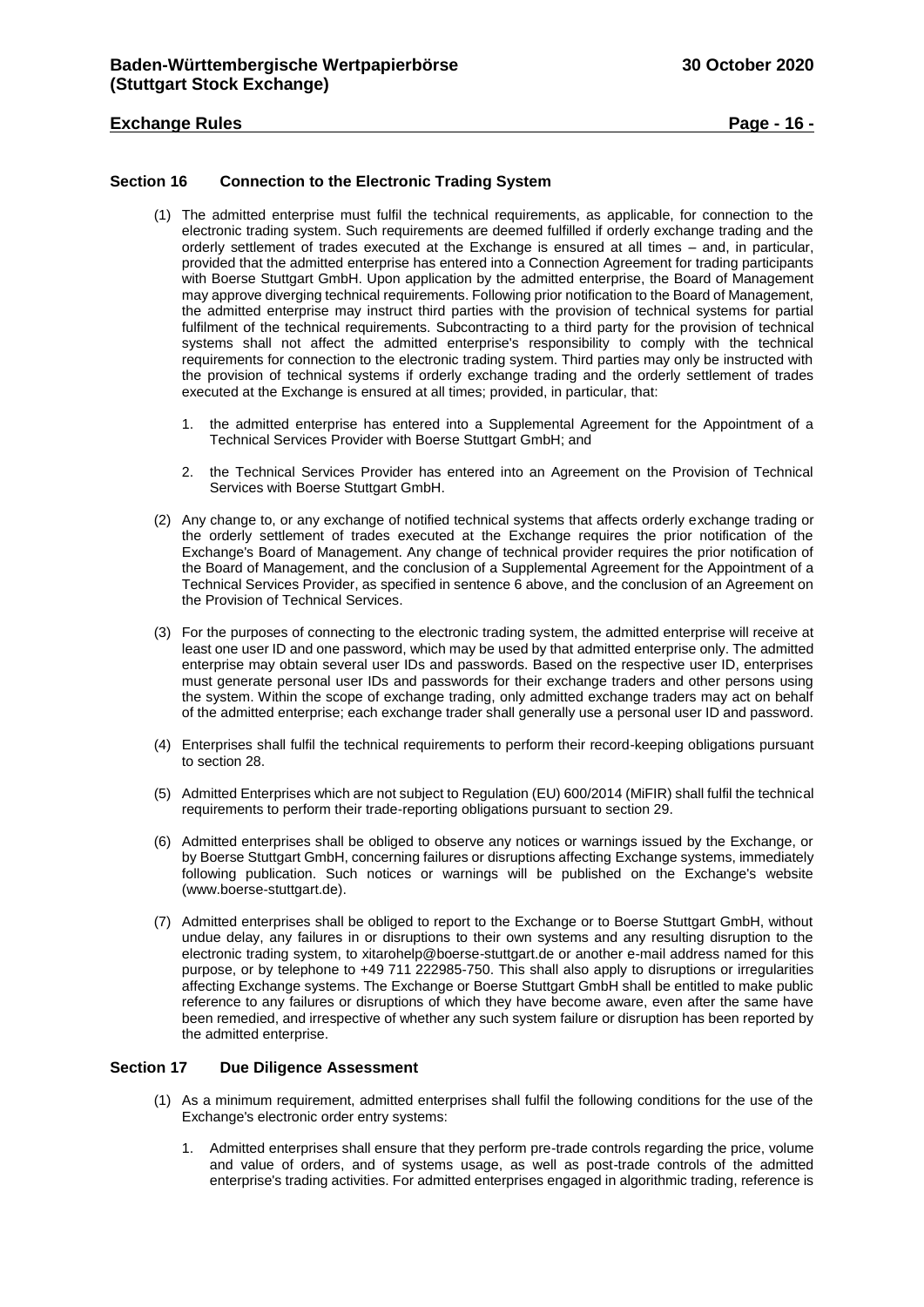## **Exchange Rules Page - 17 -**

made to the pre-trade and post-trade controls control requirements pursuant to Articles 15 and 17 of Delegated Regulation (EU) 2017/589 [RTS 6].

- 2. Admitted enterprises shall ensure that employees in key positions in particular, management staff, employees with risk control and Compliance functions, and Exchange traders – are reliable and have the necessary professional qualifications.
- 3. Admitted enterprises shall ensure that technical and functional conformity tests have been performed; the corresponding requirements are set out in sections 18 to 20.
- 4. Admitted enterprises shall ensure that they have guidelines in place on the use of the 'kill' functionality. For admitted enterprises engaged in algorithmic trading, reference is made to the 'kill functionality' requirements pursuant to Articles 2 and 12 of Delegated Regulation (EU) 2017/589 [RTS 6]
- 5. Where admitted enterprises offer direct market access, they shall ensure compliance with the requirements set out in sections 24 and 26.
- (2) In connection with an application for admission, the Board of Management will conduct a due diligence assessment regarding enterprises seeking admission, concerning the requirements set out in paragraph 1 above, and will determine the procedure for such due diligence.
- (3) Once a year, the Board of Management shall conduct a risk-based evaluation of admitted enterprises concerning the requirements set out in paragraph 1 above, also checking whether admitted enterprises continue to be registered as investment firms. Within the scope of this risk-based evaluation, it shall take into account, for each individual enterprise, the scope (and potential impact) of that enterprise's trading activities, as well as the time elapsed since the last risk-based evaluation.
- (4) If required, following the annual risk-based evaluation pursuant to paragraph 3 above, the Board of Management shall conduct further assessments in order to examine whether admitted enterprises continue to fulfil the conditions set out in paragraph 1 above.

## <span id="page-16-0"></span>**Section 18 Test**

- (1) Admitted enterprises shall be obliged to test their algorithms in an environment provided by the Exchange for this purpose. The Board of Management shall monitor compliance with the obligation pursuant to sentence 1, and shall notify the Exchange Supervisory Authority of any suspected breaches.
- (2) Reference is made to sections 19 and 20 concerning requirements for test specifications.

## <span id="page-16-1"></span>**Section 19 Conformity testing**

- (1) Admitted enterprises shall be obliged to test the conformity of its participant trading systems, in particular its algorithmic trading system, its trading algorithm or its algorithmic trading strategy with the Electronic Trading System of the exchange:
	- 1. upon first-time connection to the Electronic Trading System of the exchange;
- 2. upon the introduction or comprehensive updating of its participant trading system; or
	- 3. upon the introduction or comprehensive updating of the Electronic Trading System of the exchange (conformity tests).
	- (2) Conformity tests shall ensure that the basic functions of the participants trading system comply with the rules and regulations of the Exchange.
	- (3) To the extent applicable, conformity tests verify the following functions of the participant trading system:
		- 1. the participant trading system's ability to interact with the Exchange's matching logic as planned, and to properly process incoming and outgoing trade data traffic;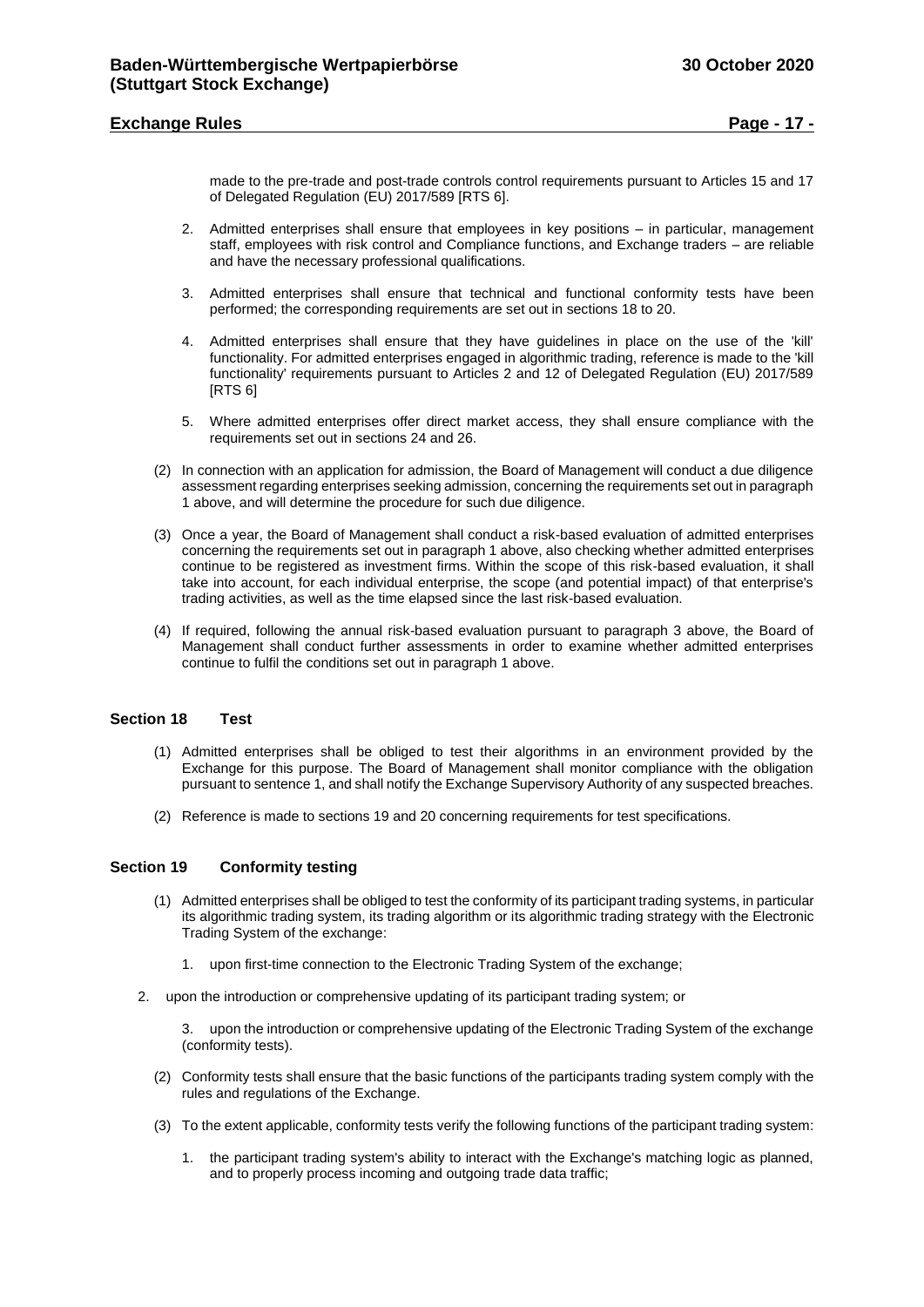## **Exchange Rules Page - 18 -**

- 2. basic functions such as transmission, modification or cancellation of an order or expression of interest, downloading static data and market data, as well as the entire incoming and outgoing trade data traffic; and
- 3. connectivity (including cancellation in the event of lost connection (cancel-on-disconnect), loss or slowdown of market data feeds) as well as data recovery (including trading start within the trading hours) and the handling of trading interruptions and suspensions or market data which has not been updated.
- (4) The Exchange shall provide a conformity testing environment for admitted enterprises, which:
	- 1. is accessible based on conditions equivalent to the Exchange's other test services;
	- 2. contains a list of financial instruments available for testing, which are representative of all categories of instruments available in the production environment;
	- 3. can be used throughout general trading hours or  $-$  if it is only available outside trading hours  $-$  can be used during fixed hours stipulated in advance:
	- 4. is serviced by sufficiently qualified staff.
- (5) The admitted enterprise is obliged to use the environment provided by the Exchange for conformity testing. In doing so, the admitted enterprise is obliged to provide the Exchange with a declaration on the execution of the test procedure. In the event of the introduction or comprehensive update of the Exchange's electronic trading system, a declaration on the successful execution of the test procedure shall also be deemed to have been submitted if the admitted enterprise either begins using the Exchange's electronic trading system or the admitted enterprise does not inform the Exchange of the occurrence of errors or malfunctions in the interaction of the electronic trading system with the participant trading system within a period of 15 business days after the introduction or comprehensive update of the Exchange's electronic trading system.
- (6) The Exchange shall provide reports on the results of conformity tests to admitted enterprises concerned.

## <span id="page-17-0"></span>**Section 20 Testing of algorithms**

- (1) In addition to the conformity tests, the admitted enterprise shall be required to test its algorisms used
	- 1. upon first-time connection to the Electronic Trading System of the exchange;
	- 2. upon the introduction or comprehensive updating of its participant trading system; or
	- 3. upon the introduction or comprehensive updating of the Electronic Trading System of the exchange

(algorithm tests).

- (2) Algorithm tests shall be carried out in order to prevent the algorithms used by the participant trading system from contributing to or causing disruptive trading conditions.
- (3) The Exchange shall provide admitted enterprises with access to an environment for algorithm tests that
	- 1. is accessible at conditions that are equivalent to the access conditions for other test services of the Exchange
	- 2. contains a list of financial instruments that can be tested and are representative of all categories of financial instruments offered in the production environment,
	- 3. can be used during general trading hours or, if only available outside trading hours, can be used at predetermined regular hours; and
	- 4. is supervised by sufficiently qualified staff.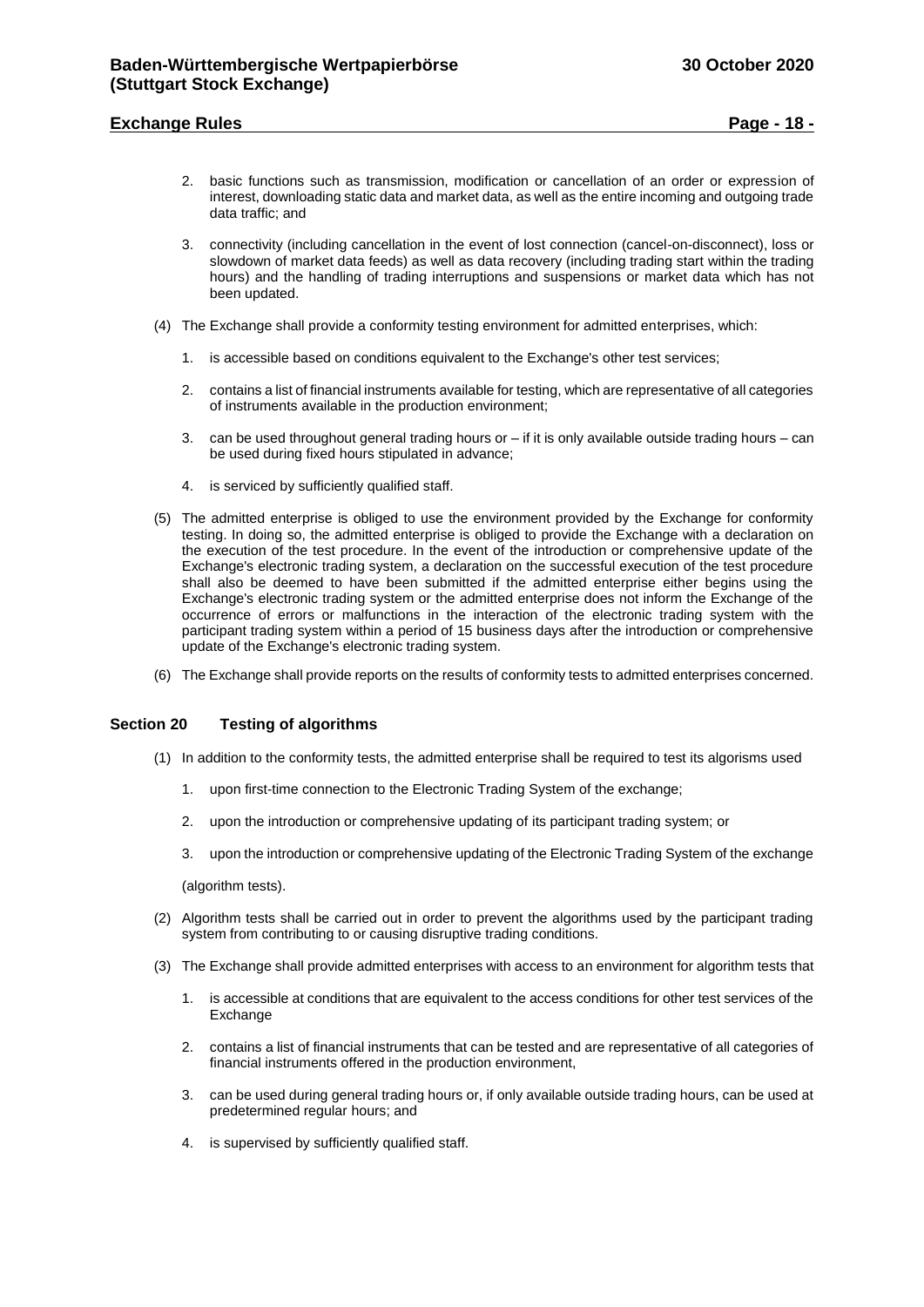## **Exchange Rules Page - 19 -**

(4) The admitted enterprise is not obliged to use the environment provided by the Exchange for algorithm tests. The admitted enterprise is, however, obliged to provide the Exchange with a declaration on the successful execution of the test procedure.

## <span id="page-18-0"></span>**Section 21 Duties of Applicants or of Admission Holders**

- (1) Applicants shall provide evidence to the Board of Management that they fulfil the requirements for admission and participation pursuant to sections 12 to 20. Notwithstanding the applicant's duty to provide evidence, the Board of Management may, according to its own best judgement:
	- 1. conduct an examination or have a committee conduct an examination on its behalf;
	- 2. request information, documentation or evidence; and
	- 3. make enquiries with third parties.
- (2) Admission holders shall inform the Board of Management, without delay and on an ongoing basis, of any facts related to admission and participation – in particular:
	- 1. changes to the enterprise's name and registered office, the LEI, the competent regulatory authority, as well as changes to the enterprise's classification and registration as an investment firm;
	- 2. changes to the notice that the enterprise engages in algorithmic trading (indicating the algorithms used and taking into account the requirements under sections 18 to 20), as well as changes to the notice of providing direct market access, taking into account the requirements under sections 24 and 26;
	- 3. of any facts that would bring his or her reliability pursuant to section 14 into question.

and any other changes to legal or technical requirements, as well as any other facts which are material for compliance with requirements for admission and participation. Paragraph (1) sentence 2 above shall apply *mutatis mutandis*.

- (3) Admission holders shall also inform the Board of Management if:
	- 1. they become aware that criminal proceedings or proceedings for the imposition of an administrative fine are pending against them, on suspicion of property or tax violations or a violation of Regulation 596/2014/EU (MAR), Regulation 236/2012/EU (Short Selling Regulation), the KWG, the BörsG, the DepotG, the German Money Laundering Act (*Geldwäschegesetz*, "GwG") or the German Investment Act (Kapitalanlagegesetzbuch, "KAGB");
	- 2. in the case of an enterprise as the admission holder, they become aware that such proceedings have been initiated, or are pending, against a person acting on its behalf who, as proprietor of the enterprise or by virtue of law, articles of association or shareholders' agreement, is entrusted with the management of the business of the admission holder and authorised to represent it, or if such person has been subject to a standing conviction or a penalty notice for any such offence or violation;
	- 3. they become aware that such proceedings have been initiated, or are pending, against a person acting as an Exchange Trader, or if such person has been subject to a standing conviction or a penalty notice for any such offence or violation.

## <span id="page-18-1"></span>**Section 22 Waiver, Withdrawal, Revocation and Suspension of Admission**

- (1) The Board of Management shall revoke the admission of an enterprise if the admitted enterprise waives its admission by way of a written application. The same shall apply if the admitted exchange trader or the enterprise admitted to participation in Exchange trading waives the admission of the exchange trader admitted to participation in Exchange trading by way of a written application.
- (2) The Board of Management may withdraw the admission of any enterprise if admission was granted without all conditions being fulfilled. The Board of Management may also revoke the admission of an enterprise if any of these conditions subsequently cease to be satisfied.
- (3) The Board of Management may demand from an admitted enterprise, and/or the individual involved, all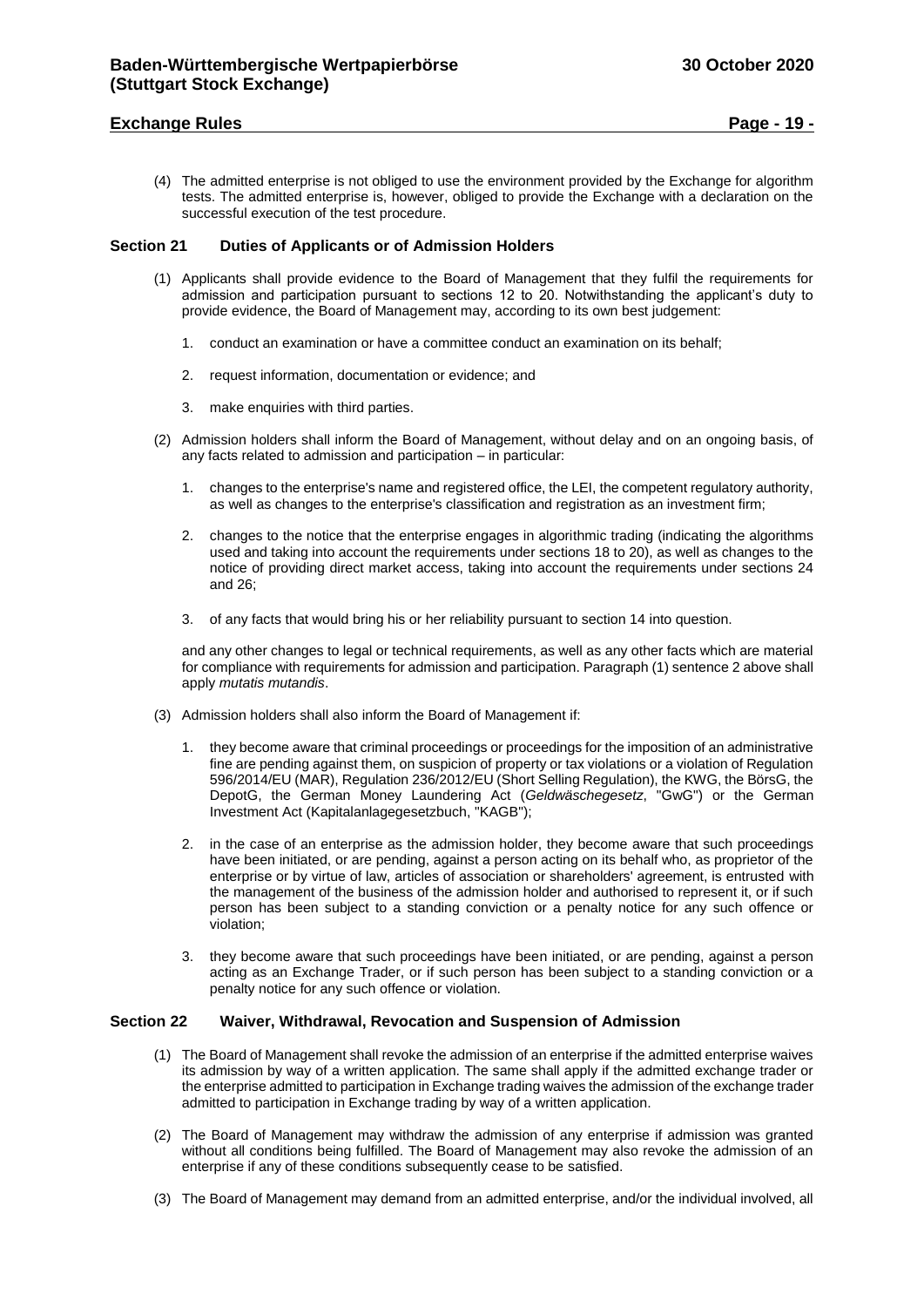## **Exchange Rules Page - 20 -**

necessary information or evidence for the purposes of investigating whether any of the circumstances referred to in paragraph (2) above exist.

- (4) Before withdrawing or revoking the admission, the Board of Management shall be authorised to take suitable measures designed to ensure orderly trading on the Exchange and orderly settlement of trades executed at the Exchange. The Board of Management will set a reasonable deadline within which the trading participant may take appropriate measures. The deadline shall be designed to ensure the orderly trading on the Exchange and orderly settlement of trades executed at the Exchange in the future. Said deadline shall give the trading participant sufficient time to rectify the breach or contact those of its customers whose behaviour has caused the breach.
- (5) Upon the termination of the admission of an enterprise, the admission of any and all exchange traders acting for said enterprise will also lapse at the same time.
- (6) If there is good reason to suspect that the prerequisites as set forth in section 13 (1) to (3) and (7), and section 14 (1) hereof did not exist or subsequently ceased to exist, the Board of Management may order the suspension of admission for a period not exceeding six months. The suspension of admission may also be directed for the duration of any default in payment of the fees stipulated in the Fee Regulations of the Exchange, or of an administrative fine pursuant section 11 (2). Furthermore, the Board of Management may order the suspension of admission for a period not exceeding six months where a trading participant fails to comply with the ratio of orders to trades (as defined by section 67); where a trading participant repeatedly fails to comply with that ratio, the Board of Management may withdraw the admission. The right of an exchange trader to trade on the Exchange will be suspended for the same period of time during which the admission of the enterprise for which he or she intends to trade is suspended.
- (7) The Board of Management may order a suspension of admission for a period not exceeding six months or revoke admission vis-à-vis trading participants based outside the member states of the European Union, or another member state of the Agreement on the European Economic Area, if compliance with the notification obligations or the information exchange for the purpose of monitoring the prohibition of insider trading or the prohibition of market manipulation with the competent authorities of the relevant country is not ensured. The German Federal Financial Supervisory Authority (Bundesanstalt für Finanzdienstleistungsaufsicht) will notify the Board of Management and the Exchange Supervisory Authority of any and all facts and circumstances that are relevant for a direction or a revocation under sentence 1.
- (8) Paragraphs (2) to (4) shall apply *mutatis mutandis* to the admission of an exchange trader and the permission to visit the Exchange.

## <span id="page-19-0"></span>**Part 2: Collateral**

#### <span id="page-19-1"></span>**Section 23 Margin requirements**

- (1) The Board of Management may determine whether and if so, in what amount, enterprises admitted to Exchange trading must provide collateral in order to be able to fulfil, at all times, their obligations in connection with the trades entered into on the Exchange or via any electronic trading system used at the Exchange. The amount of collateral must be commensurate with the risks associated with the trades entered into.
- (2) Collateral shall be provided either by bank guarantee, or by cash payment to the Exchange. The amount payable under any guarantee pledged must be payable upon first demand, and without defence for the provider of such guarantee, on the exchange trading day following the day of demand to an account determined by the Board of Management.
- (3) Where the required collateral is not provided or subsequently lapses, the Board of Management may direct a suspension of admission for a period of no more than six months. An enterprise admitted to Exchange trading may be restricted to acting as an intermediary if its collateral no longer meets the specified requirements. In the event of a direction as per sentence 1, the Board of Management may determine that the right of an exchange trader to trade on the Exchange will be suspended for the same period of time during which the admission of the enterprise for which he or she intends to trade is suspended.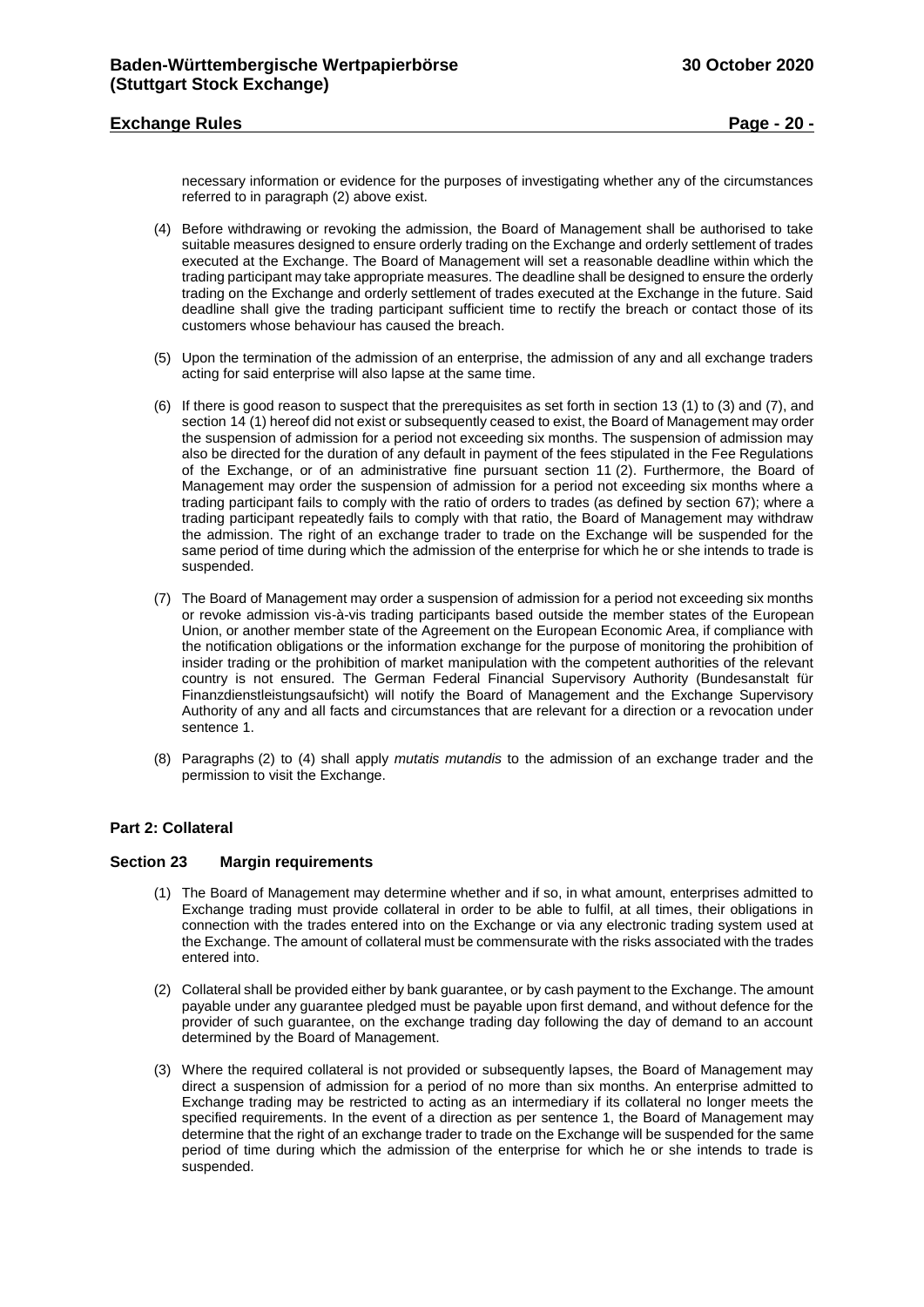## **Exchange Rules Page - 21 -**

## <span id="page-20-0"></span>**Part 3: Special Forms of Participation in Exchange Trading as an Enterprise**

## <span id="page-20-1"></span>**Section 24 Order Management, Substitute Trading, Direct Electronic Market Access, Market-Making Strategy**

- (1) Admitted enterprises are authorised to participate in exchange trading, as enterprises, in the following special forms of participation:
	- 1. using Order Management Services; or
	- 2. using Substitute Trading; or
	- 3. providing Direct Market Access.
- (2) Admitted enterprises are not permitted to participate in exchange trading, as enterprises, in the following special forms of participation:
	- 1. providing sponsored access; or
	- 2. pursuing market-making strategies.

## <span id="page-20-2"></span>**Section 25 Requirements for the Use of Order Management Services**

- (1) Upon application by the enterprise filing the application or the admitted enterprise (Order Originator), the Board of Management may approve the use of Order Management services. Upon such approval, another admitted enterprise (the Order Manager) shall be authorised to enter, modify and/or delete orders on behalf of the Order Originator.
- (2) Order Management services may only be used if orderly exchange trading and the orderly settlement of trades executed at the Exchange is ensured at all times; provided, in particular, that:
	- 1. the Order Originator has entered into a Supplemental Agreement for the Appointment of an Order Manager (pursuant to section 16 (1)) with Boerse Stuttgart GmbH; and
	- 2. the Order Manager has entered into a Supplemental Agreement for Order Management Services (pursuant to section 16 (1)) with Boerse Stuttgart GmbH.
- (3) The Order Originator shall remain liable for compliance with applicable exchange law. The actions of the Order Manager are attributed within the scope of the exchange provisions to the Order Originator, in particular within the scope of the order transaction relation pursuant to section 67 and the excessive usage fee pursuant to section 68.
- (4) Order Originators using Order Management services shall remain liable to the Exchange for all trades entered into using their KV number.
- (5) The Order Originator shall be solely liable vis-à-vis the Exchange for any errors occurring within the scope of using Order Management services, irrespective of any deviating agreements between Order Originator and Order Manager.
- (6) The Board of Management may withdraw its approval of Order Management services if such approval was granted without all conditions being fulfilled. The Board of Management may also revoke the approval of Order Management services if any of these conditions subsequently ceases to be satisfied. Section 22 nos. 2 to 4 shall apply *mutatis mutandis*.

#### <span id="page-20-3"></span>**Section 26 Requirements for the use of Substitute Trading**

(1) Upon application of the enterprise filing the application or the admitted enterprise (Substitute User) the Board of Management may approve the use of Substitute Trading. Upon such approval another admitted enterprise (Substitute Trader) shall be authorised to enter into the concluded transactions by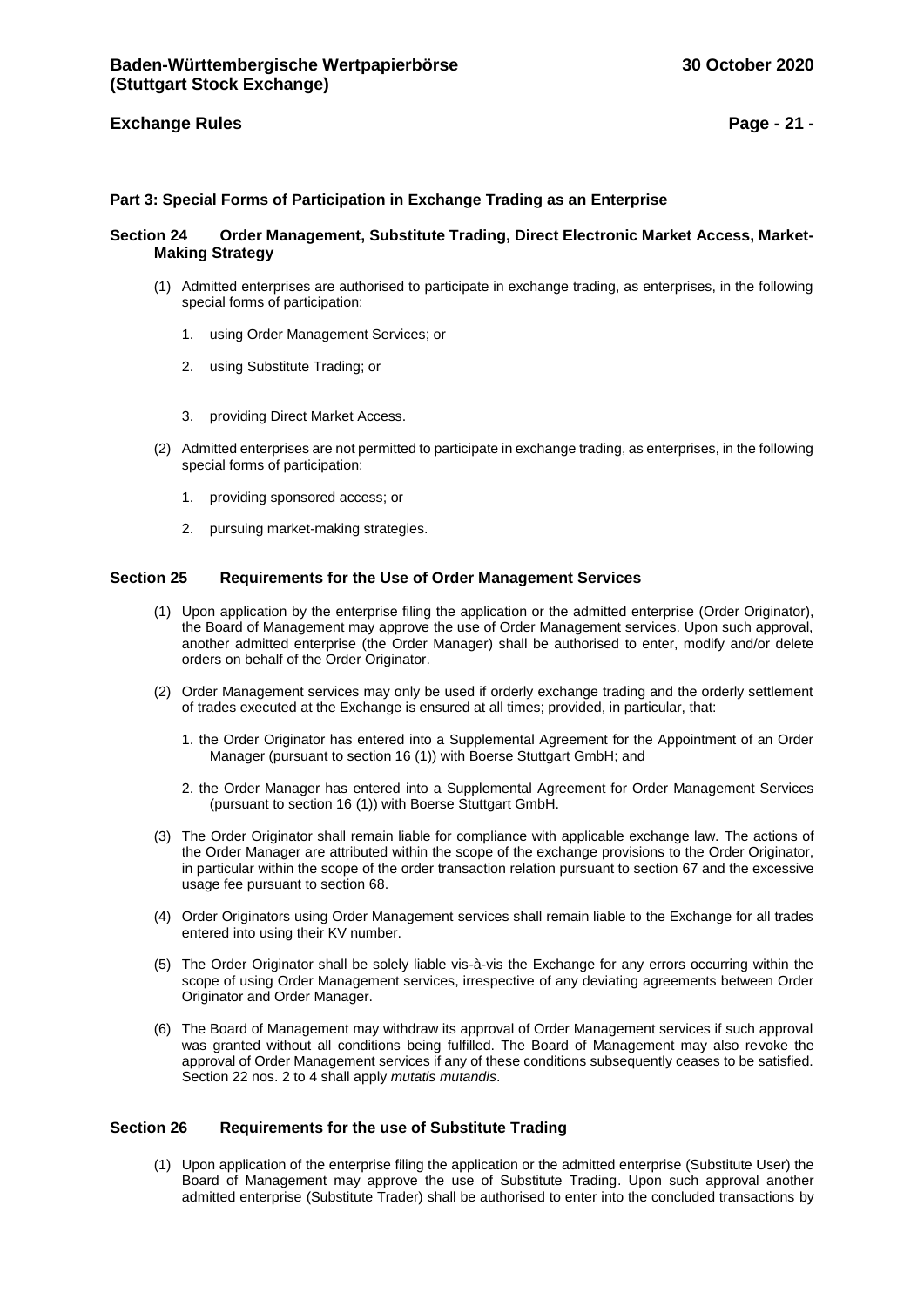## **Exchange Rules Page - 22 -**

executing the Substitute Trading Orders of the Substitute User. The Substitute User is thereby enabled within the executing of orders and the transactions concluded to remain anonymous to the other party of the trade. For this purpose, Substitute Trader acts for the other party as buyer or seller instead of the Substitute User.

- (2) Order Management services may only be used if orderly exchange trading and the orderly settlement of trades executed at the Exchange is ensured at all times; provided, in particular, that:
	- 1. the Substitute User has entered with Boerse Stuttgart GmbH into a Supplemental Agreement for the appointment of a Substitute Trader with regard to the Connection Agreement for trading participants pursuant section 16 para. 1; and
	- 2. the Substitute User has entered with Boerse Stuttgart GmbH into a Supplemental Agreement for Substitute Trading with regard to the Connection Agreement for trading participants pursuant section 16 para. 1.
- (3) The Substitute User shall establish control mechanisms including pre-trade and post-trade checks designed to ensure that its Substitute Trading orders do not breach the Exchange's rules and regulations; and – in particular – that such orders do not compromise the orderly conduct of exchange trading. As part of pre-trade checks, the Substitute User shall ensure that orders which do not comply with these requirements, or which are outside the parameters defined between the Substitute User and the Substitute Trader, are rejected, altered or deleted. To the extent that compliance with this obligation cannot be ascertained within the scope of pre-trade checks, the Substitute User must monitor such Substitute Trading Orders during post-trade checks; it shall include them into future pre-trade checks, to the extent possible.
- (4) The Substitute Trader is obliged and entitled from all transactions between the Substitute Trader and the other business party within the scope of executing the Substitute Trading Orders of the Substitute User entered into using its KV number, in peculiar within the scope of a notice of compulsory settlement pursuant to section 21 of the conditions of trade of the exchange and the conduct of a compulsory settlement of section 22 of the conditions of trade of the exchange. For this purpose, the Substitute Trader will receive a notice regarding the execution of the Substitute Trading Orders and a conformation of the conclusion of the transactions. In addition, the Substitute User receives a copy of the notice of execution of the Substitute Trading Orders and with regard to the conformation of the conclusion of the transactions.
- (5) The Substitute User shall remain liable for compliance with applicable exchange law. The actions of the Substitute Trader within the scope of the exchange law provisions are attributed to the Substitute User, in peculiar within the scope of the order transaction relation pursuant to section 67 and the Excessive Usage Fee pursuant to section 68.
- (6) The Substitute User shall within the scope of using Substitute Trading be solely liable vis-à-vis the Exchange, in peculiar for all transactions which have been concluded under the KV number of the Substitute Trader used, irrespective of any deviating agreements between Substitute User and Substitute Trader.
- (7) The Board of Management may withdraw its approval of the use of Substitute Trading if such approval was granted without all conditions being fulfilled. The Board of Management may also revoke the approval of the use of Substitute Trading if any of these conditions subsequently ceases to be satisfied. Section 22 nos. 2 to 4 shall apply *mutatis mutandis*.
- (8) The use of Substitute Trading only applies for bonds.

## <span id="page-21-0"></span>**Section 27 Requirements for the Provision of Direct Market Access**

(1) Upon application by an admitted enterprise, the Board of Management may approve the provision of Direct Market Access. Upon approval, admitted enterprises may offer their customers the electronic transmission of orders to such admitted enterprise's internal electronic systems, for automated submission to the Exchange's trading system, indicating the admitted enterprise's ID number ("KV-Nummer") ("Direct Market Access" – "DMA").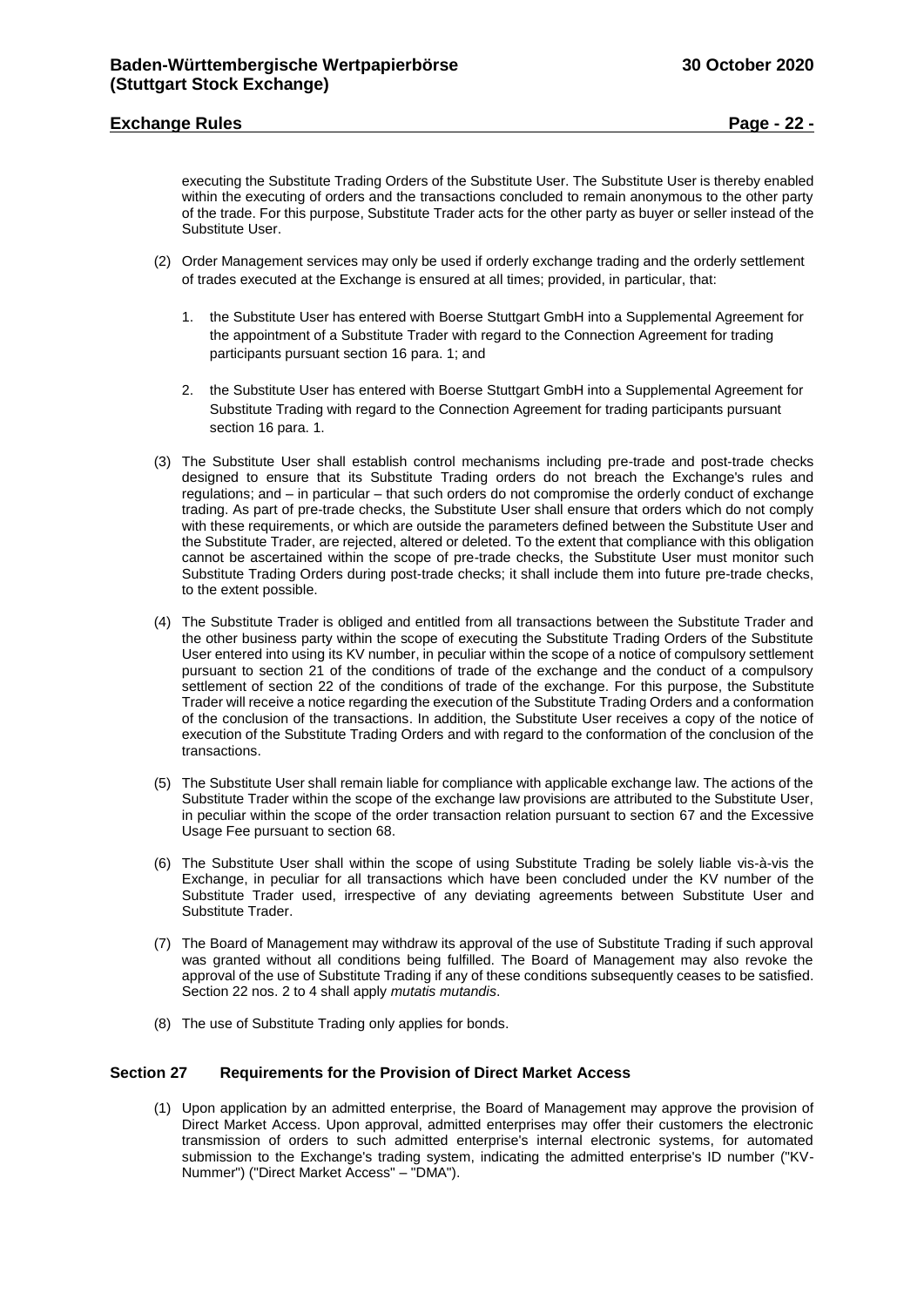## **Exchange Rules Page - 23 -**

- (2) Direct Market Access services may only be offered if orderly exchange trading and the orderly settlement of trades executed at the Exchange is ensured at all times; in particular:
	- 1. the admitted enterprise shall exercise due care in selecting its customers;
	- 2. the admitted enterprise shall ensure that its customers comply with the Exchange's rules and regulations; and
	- 3. the admitted enterprise shall establish control mechanisms (including pre-trade and post-trade checks) designed to ensure that orders placed by its customers do not breach the Exchange's rules and regulations; and – in particular – that such orders do not compromise the orderly conduct of exchange trading. As part of pre-trade checks, the admitted enterprise shall ensure that orders which do not comply with these requirements, or which are outside the parameters defined by the admitted enterprise, are rejected by the admitted enterprise. To the extent that compliance with this obligation cannot be ascertained within the scope of pre-trade checks, the admitted enterprise must monitor such orders during post-trade checks; it shall include them into future pre-trade checks, to the extent possible.
- (3) Admitted enterprises shall conduct a due diligence assessment of prospective DMA clients, to ensure that they meet the requirements set out in Delegated Regulation (EU) 2017/589 [RTS 6] and the Exchange's Rules and Regulations. This due diligence assessment shall cover:
	- 1. the governance and ownership structure of the prospective DMA client;
	- 2. the types of strategies to be undertaken by the prospective DMA client;
	- 3. the operational set-up, the systems, the pre-trade and post-trade controls and the real time monitoring of the prospective DMA client;
	- 4. responsibilities within the prospective DMA client for dealing with trading activities and errors;
	- 5. the historical trading pattern and behaviour of the prospective DMA client;
	- 6. the level of expected trading and order volume of the prospective DMA client;
	- 7. the ability of the prospective DMA client to meet its financial obligations vis-à-vis the admitted enterprise; and
	- 8. the disciplinary history of the prospective DMA client, where available.
- (4) Admitted enterprises allowing sub-delegation of access shall ensure that a prospective DMA client, before granting that client access, has a due diligence framework in place that is at least equivalent to the one described in paragraph 3.
- (5) Admitted enterprises shall review their due diligence assessment processes annually.
- (6) Admitted enterprises shall carry out an annual risk-based reassessment of the adequacy of their clients' systems and controls, in particular taking into account changes to the scale, nature or complexity of their trading activities or strategies, changes to their staffing, ownership structure, trading or bank account, regulatory status, financial position and whether a DMA client has expressed an intention to sub-delegate the access it receives from admitted enterprise.
- (7) Admitted enterprises shall remain liable for compliance with applicable exchange law.
- (8) Within the scope of offering Direct Market Access admitted enterprises shall remain liable to the Exchange for all trades entered into using their ID number. The liability remains unaffected by differing agreements between the admitted enterprise and its clients.
- (9) The Board of Management may withdraw its approval of DMA services if such approval was granted without all conditions being fulfilled. The Board of Management may also revoke the approval of DMA services if any of these conditions subsequently ceases to be satisfied. Section 22 (2) to (4) shall apply *mutatis mutandis*.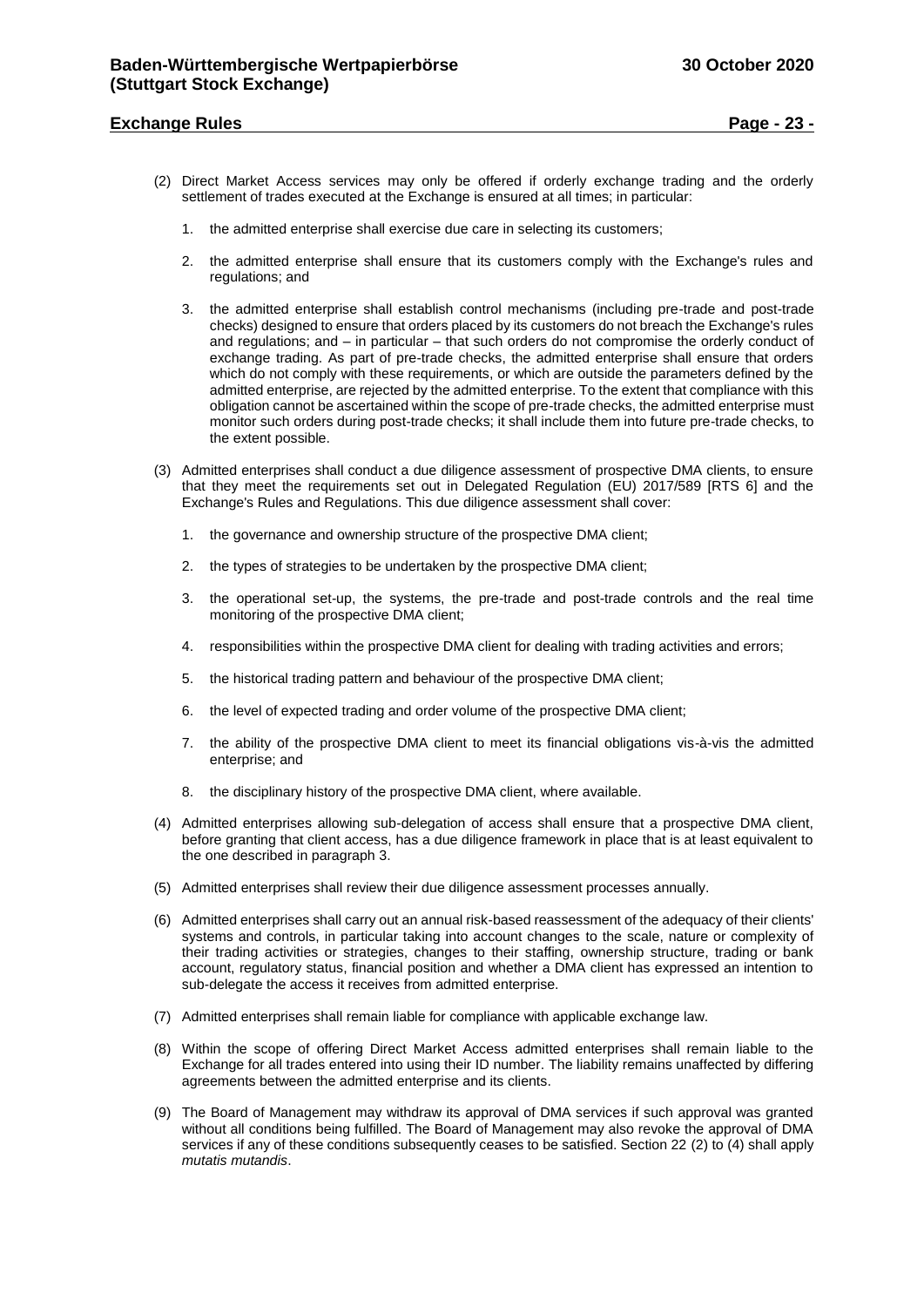## **Exchange Rules Page - 24 -**

#### <span id="page-23-0"></span>**Part 4: Synchronisation of business clocks**

#### <span id="page-23-1"></span>**Section 28 Synchronisation of business clocks**

The Exchange and admitted enterprises shall synchronise the business clocks they use to record the date and time of any reportable event. Reference is made to Delegated Regulation (EU) 2017/574 [RTS 25] with regard to the procedure.

## <span id="page-23-2"></span>**Chapter IV: Notices and Reports**

#### <span id="page-23-3"></span>**Section 29 Obligation to transmit order data**

- (1) Pursuant to Article 25 (2) of Regulation (EU) No 600/2014 (MiFIR), the Exchange is obliged to keep at the disposal of the competent authority, for five years, the relevant data relating to all orders in financial instruments communicated via the electronic trading system.
- (2) Admitted enterprises are obliged to:
	- 1. transmit data as required under Article 25 (2) of Regulation (EU) No 600/2014 (MiFIR) to the Board of Management, within the scope of transmitting orders – completely, accurately and in good time – to the extent that such data is required to fulfil the requirements pursuant to Article 25 (2) of Regulation (EU) No 600/2014 (MiFIR);
	- 2. inform the Board of Management, without delay, about any errors or gaps in the transmission of data pursuant to Article 25 (2) of Regulation (EU) No 600/2014 (MiFIR); and
	- 3. identify a contact person for technical connectivity and reporting, and to submit the contact details where that contact person can be reached during the timeframe for transmitting data pursuant to Article 25 (2) of Regulation (EU) No 600/2014 (MiFIR).

## <span id="page-23-4"></span>**Section 30 Obligation to report transactions**

- (1) Admitted enterprises which, in their capacity as investment firms, are subject to Regulation (EU) No 600/2014 (MiFIR) must ensure that they comply with their obligation to report transactions pursuant to Article 26 of Regulation (EU) No 600/2014 (MiFIR).
- (2) Pursuant to Article 26 (5) of Regulation (EU) No 600/2014 (MiFIR), the Exchange is obliged to report details of transactions in financial instruments traded on the Exchange, which are executed through its electronic trading system by a firm which is not subject to Regulation (EU) No 600/2014 (MiFIR).
- (3) Admitted enterprises which are not subject to Regulation (EU) No 600/2014 (MiFIR) shall be obliged to:
	- 1. transmit all data as required under Article 26 of Regulation (EU) No 600/2014 (MiFIR) to the Board of Management – completely, accurately and in good time – as required to fulfil the requirements pursuant to Article 26 (5) of Regulation (EU) No 600/2014 (MiFIR);
	- 2. take adequate steps in order to verify the completeness, accuracy and timely transmission of trade reports pursuant to Article 26 (5) of Regulation (EU) No 600/2014 (MiFIR);
	- 3. inform the Board of Management, without delay, about any errors or gaps in the transmission of data pursuant to Article 26 of Regulation (EU) No 600/2014 (MiFIR), and support the Board of Management in rectifying trade reports pursuant to Article 26 (5) of Regulation (EU) No 600/2014 (MiFIR); and
	- identify a contact person for technical connectivity and reporting, and to submit the contact details where that contact person can be reached during the timeframe for transmitting data pursuant to Article 26 of Regulation (EU) No 600/2014 (MiFIR), and trade reports pursuant to Article 26 (5) of Regulation (EU) No 600/2014 (MiFIR).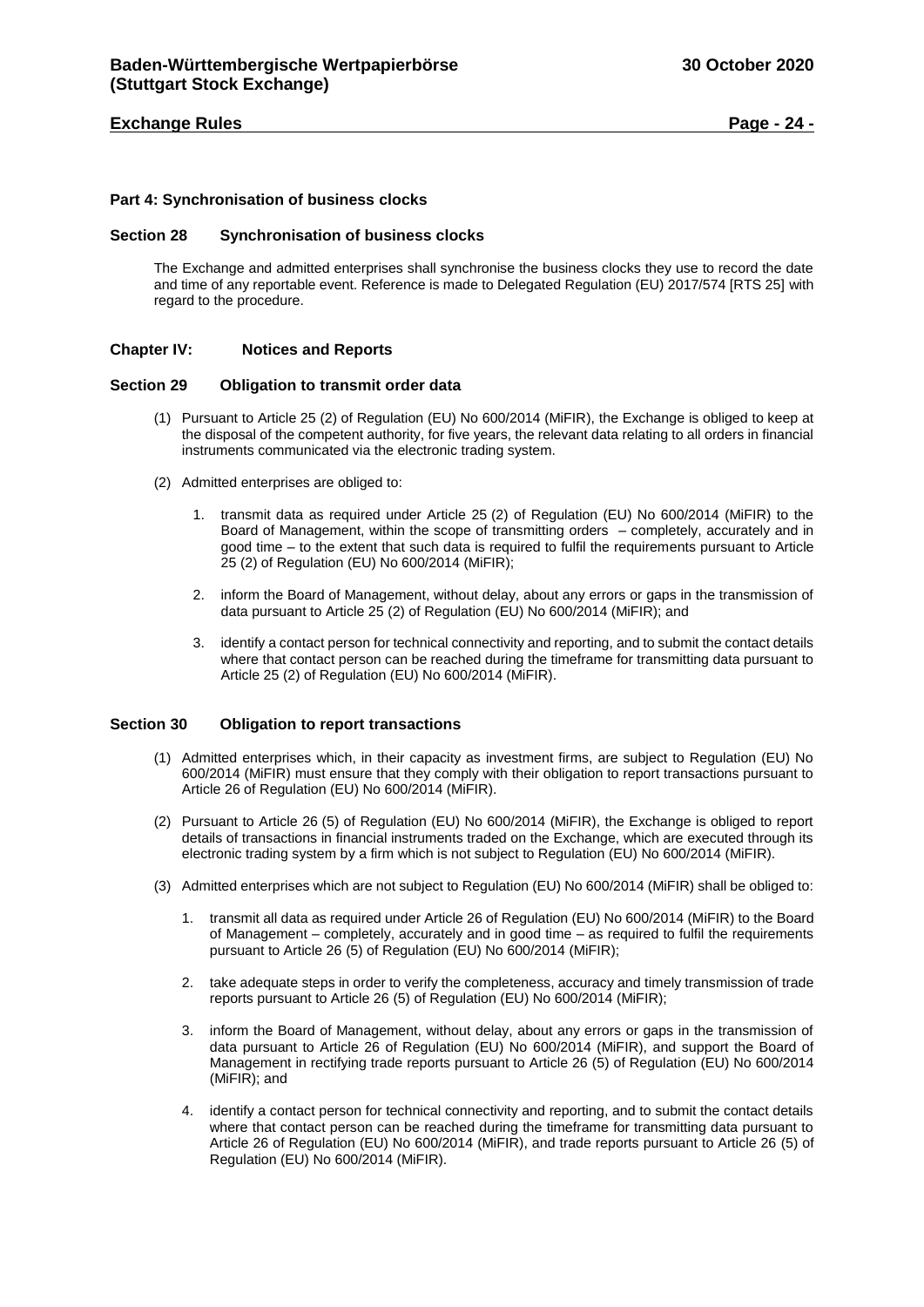## **Exchange Rules Page - 25 -**

## <span id="page-24-0"></span>**Chapter V: Admission, Listing and Inclusion of Securities**

## <span id="page-24-1"></span>**Part 1: Admission of Securities to Trading in the Regulated Market and their Listing**

#### <span id="page-24-2"></span>**Section 31 Admission of Securities to the Regulated Market**

- (1) Securities intended for trading in the Regulated Market at the Exchange require admission by the Board of Management, unless section 37 of the BörsG or any other statute stipulates otherwise.
- (2) The admission of securities is applied for by the Issuer together with a bank/credit institution, financial services provider or an enterprise within the meaning of section 53 (1) sentence 1 or section 53 b (1) sentence 1 of the KWG. The institution or enterprise must be admitted to a domestic stock exchange with the right to participate in trading, and provide evidence of liable capital amounting to at least €730,000.00 (or the currency equivalent). If the Issuer itself is an institution or enterprise within the meaning of sentence 1, and if the requirements of sentence 2 have been fulfilled, the Issuer may file the application acting alone.
- (3) Securities shall be admitted if:
	- 1. the Issuer and the securities comply with the requirements set out in Article 35 of Regulation 1287/2006 (EC) and Delegated Regulation (EU) 2017/568 [RTS 17] as well as the provisions for the protection of the public, and to ensure orderly exchange trading, pursuant to section 34 of the BörsG; and
	- 2. a prospectus approved or certified pursuant to Regulation (EU) 2017/1129 of the European Parliament and of the Council or a sales prospectus pursuant to section 42 of the German Investment Act (*Investmentgesetz* – "InvG") in the version in force until 21 July 2013 has been published, which may still be used during the period specified in section 345 (6) sentence 1 of the German Capital Investment Act (*Kapitalanlagegesetzbuch* – "KAG"); or a sales prospectus pursuant to section 165 of the KAG, or a prospectus pursuant to section 318 (3) of the KAG has been published, unless publication of a prospectus is waived pursuant to Article 1 para. 2 or para. 5 of Regulation (EU) 2017/1129 of the European Parliament and of the Council or pursuant to the provisions of the German Securities Prospectus Act (*Wertpapierprospektgesetz* – "WpPG").
- (4) The Board of Management shall make public any admissions.

## <span id="page-24-3"></span>**Section 32 Application for Admission**

- (1) Applications for admission of securities must be made in writing.
- (2) The application for admission of securities must stipulate the name and registered office of the applicants, as well as the type and amount of securities to be admitted. Furthermore, the application must stipulate whether a similar application has been filed, previously or concurrently, at another domestic exchange or in a market of another member state of the European Union or the Treaty on the European Economic Area, or will be filed in the near future. The application for admission should contain information regarding the trading and settlement currency and the minimum transferable lot and the minimum amount transferable lot of the securities to be admitted.
- (3) A draft prospectus, or the approved prospectus must be enclosed with the application, together with supporting evidence and documents required to demonstrate that all prerequisites for admission have been met. The applicant is responsible for ensuring orderly settlement of trades. Section 48 of the Exchange Admissions Regulation (*Börsenzulassungsverordnung*, "BörsenZulV") shall apply, with the exception of section 48 (2) sentence 2 no.7 a., first half-sentence.
- (4) The Board of Management may require the Issuer to transmit reference data concerning securities to be admitted, to the extent that this is necessary in order to fulfil the requirements under Article 4 of Regulation (EU) No 596/2014, as well as under Article 27 of Regulation (EU) No 600/2014 (MiFIR).
- (5) The application for admission of securities may be rejected even if the requirements pursuant to section 30 (3) have been met, if the Issuer has failed to fulfil its duties under admission to the Regulated Market at another organised market.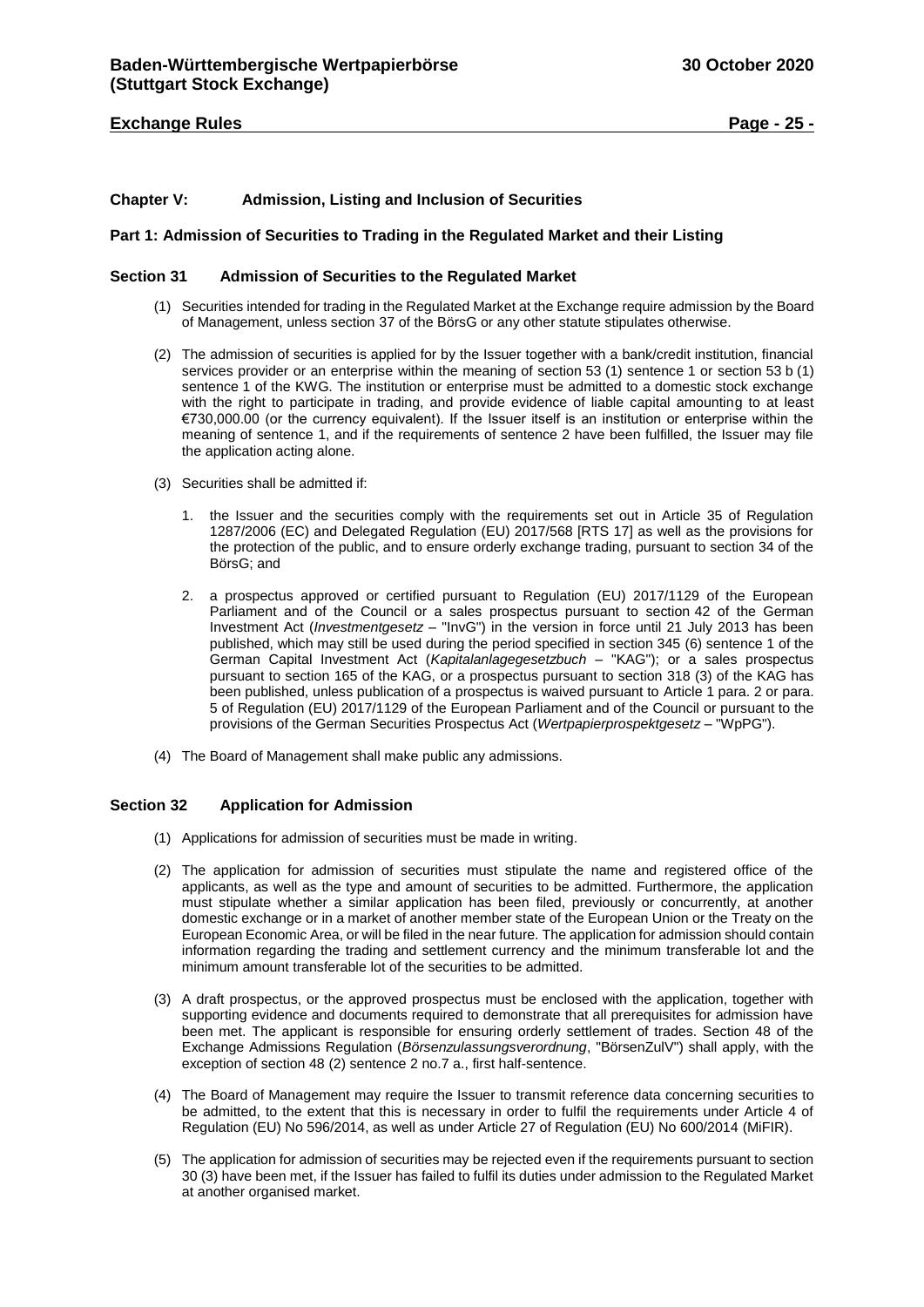## **Exchange Rules Page - 26 -**

## <span id="page-25-0"></span>**Section 33 Disclosure of Information**

- (1) The Issuer of admitted securities, as well as the institution or enterprise which has applied for admission of securities pursuant to section 31 (2), jointly with the Issuer, are obliged to disclose to the Board of Management any information from their respective sphere which the Board of Management needs for the proper execution of its duties with regard to admission and introduction of securities.
- (2) The Board of Management may demand that the Issuer of admitted securities publish certain information, in an appropriate manner and within a reasonable period of time, if this is required to protect the public, or to ensure orderly exchange trading. If the Issuer fails to honour this demand made by the Board of Management, after having heard the Issuer the Board of Management may publish such information, at the Issuer's expense.

## <span id="page-25-1"></span>**Section 34 Revocation of Admission upon Application**

- (1) The Board of Management may revoke the admission of securities to trading in the Regulated Market upon application by the Issuer. Such revocation must not contradict investor protection concerns. Where securities as defined by section 2 (2) of the German Securities Acquisition and Takeover Act (*Wertpapiererwerbs- und Übernahmegesetz* – "WpÜG") are concerned, a revocation shall only be permitted if
	- 1. at the time of submitting the application, an offer document for the acquisition of all securities covered by the application (and making reference to the application), has been published in accordance with the provisions of the WpÜG; or
	- 2. the securities continue to be admitted
		- a) at another domestic exchange for trading in the Regulated Market, or
		- b) to trading in an organised market in a member state of the European Union, or in another member state of the Agreement on the European Economic Area, provided that provisions concerning revocation of admission to trading, and which correspond to those set out in paragraph 1 no. 1 above, are applicable on that market.
- (2) For securities which are not covered by the definition stipulated in paragraph 1 sentence 3 above, revocation will not contradict investor protection if, upon said revocation taking effect, admission to, and trading of these securities appears to be ensured
	- 1. on the Regulated Market at another domestic exchange; or
	- 2. on an organised market in another member state of the European Union, or in another contracting state to the Treaty on the European Economic Area; or
	- 3. on a market of a third country, provided that admission requirements and reporting and disclosure obligations exist in such a market that are comparable to those existing in the Regulated Market for listed securities, and provided that the information exchange with the competent authorities of the relevant country for the purpose of monitoring trade appears to be ensured; or
	- 4. where the conditions stipulated in paragraph (2) nos. 1 to 3 above do not appear to be ensured, if investors have sufficient time, following publication of revocation, to sell the securities affected by the revocation on the Exchange's Regulated Market.
- (3) Any revocation shall take effect at the point in time determined by the Board of Management. A revocation pursuant to paragraph (1), nos. 1 and no. 2a above, shall become effective three exchange trading days after announcement of such revocation. A revocation pursuant to paragraph (1), no. 2b above, shall become effective three months after announcement of such revocation. A revocation pursuant to paragraph (2), no. 1 above, shall become effective three exchange trading days following announcement of such revocation, provided that at the time of announcing such revocation, admission to, and trading of these securities appears to be ensured at least on the Regulated Market at another domestic exchange. A revocation pursuant to paragraph (2), nos. 2 and 3 above, shall become effective three months after publication of such revocation, provided that at the time of announcing such revocation, admission to, and trading of these securities appears to be ensured (i) exclusively on an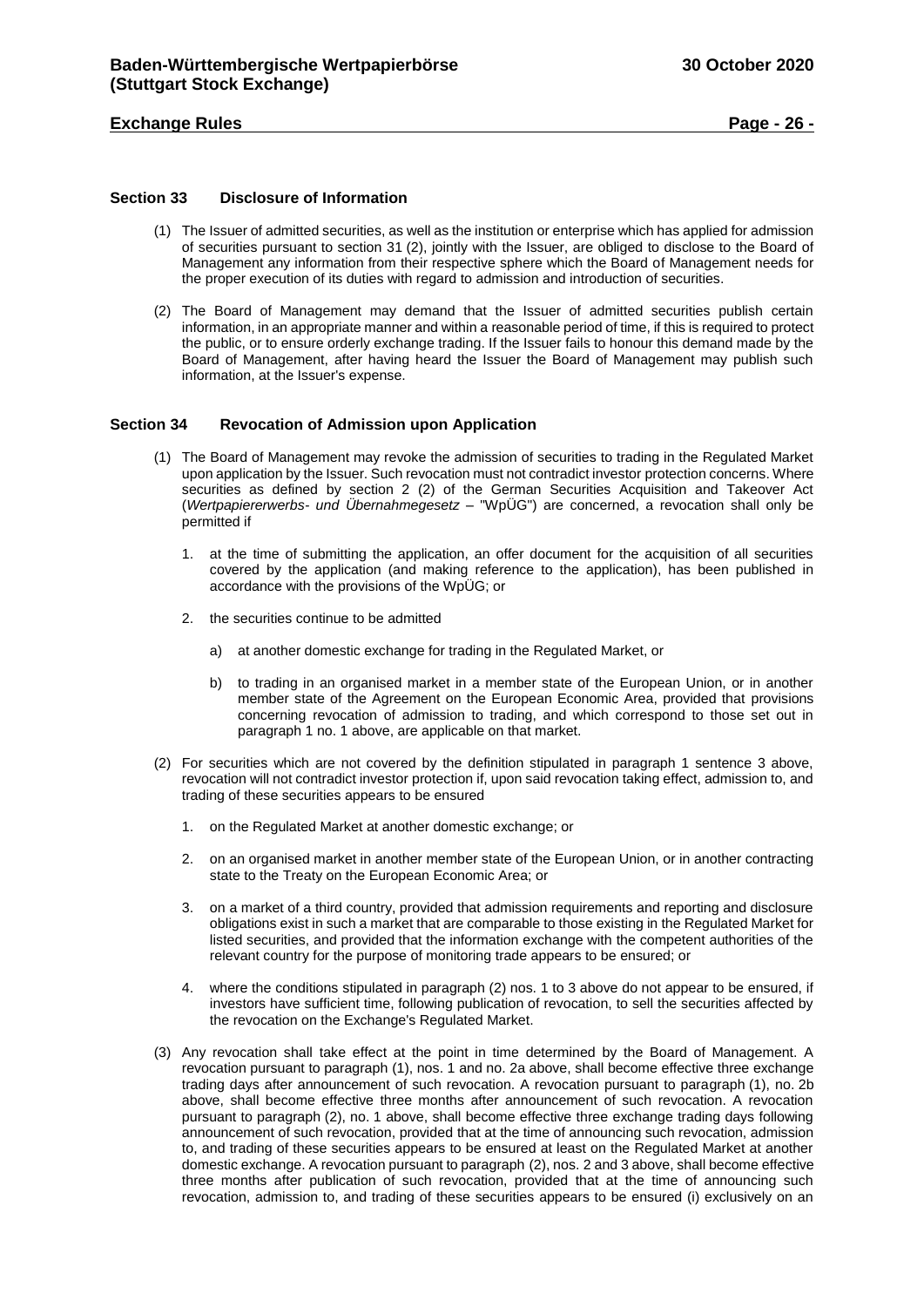## **Exchange Rules Page - 27 -**

organised market in another member state of the European Union, or in another contracting state to the Treaty on the European Economic Area, or (ii) exclusively on the market of a third country, provided that admission requirements and reporting and disclosure obligations exist in such a market that are comparable to those existing in the Regulated Market for listed securities, and provided that the information exchange with the competent authorities of the relevant country for the purpose of monitoring trade appears to be ensured. A revocation pursuant to paragraph (2), no. 4 above, shall become effective six months after announcement of such revocation. Upon application by the Issuer, the Board of Management may shorten the periods specified in sentences 5 and 6 above, unless it would be contrary to the interests of investors to do so.

- (4) The Issuer is responsible for providing evidence that the conditions for revoking the admission have been satisfied, and for determining the date on which revocation takes effect. The Board of Management may, in particular, require the submission of appropriate declarations and documents for this purpose. If any of the conditions as set forth in paragraphs (1) and (2) above are no longer satisfied after the revocation has been made public, but before such revocation becomes effective, the Board of Management may reverse its decision.
- (5) The Board of Management shall make public any revocations.

## <span id="page-26-0"></span>**Section 35 Ex Officio Withdrawal or Revocation of Admission**

- (1) The Board of Management may withdraw the admission of securities to trading in the Regulated Market if admission was granted without all conditions being fulfilled. The Board of Management may revoke the admission of securities to trading in the Regulated Market if one of the prerequisites subsequently ceased to exist.
- (2) The Board of Management may revoke the admission of securities for trading on the Regulated Market if orderly Exchange trading is not ensured on a sustainable basis, and the Board of Management has discontinued the quotation in the Regulated Market, or the issuer has failed to meet its obligations, even after being granted an appropriate period of time.
- (3) The Exchange Supervisory Authority and BaFin shall be notified without delay of any revocation pursuant to paragraphs 1 or 2 above.
- (4) The Board of Management shall make public any withdrawals or revocations.

## <span id="page-26-1"></span>**Section 36 Listing of Securities**

- (1) Upon the Issuer's application, the Board of Management shall decide on the commencement of the quotation of admitted securities in the Regulated Market of the Exchange ("listing").
- (2) Securities which are offered for public subscription may only be listed after conclusion of the allotment procedure.
- (3) The listing of the securities may not take place any sooner than on the first working day after the initial publication of the prospectus or, if no prospectus is to be published, after the publication of the admission.
- (4) Where the securities are not listed within three months after the publication of the admission decision, their admission shall lapse. Upon application, the Board of Management may extend said deadline, as appropriate, if the Issuer of the admitted securities can demonstrate a legitimate interest in such extension.
- (5) The Board of Management shall publish the admission.

## <span id="page-26-2"></span>**Section 37 Application for Introduction**

- (1) Applications for the introduction of securities must be made in writing.
- (2) In its application, the Issuer shall inform the Board of Management of the introduction date and the features of the securities to be introduced. The application for introduction of securities must contain information regarding the trading and settlement currency and the minimum transferable lot and the minimum amount transferable lot of the securities to be introduced. The Board of Management is entitled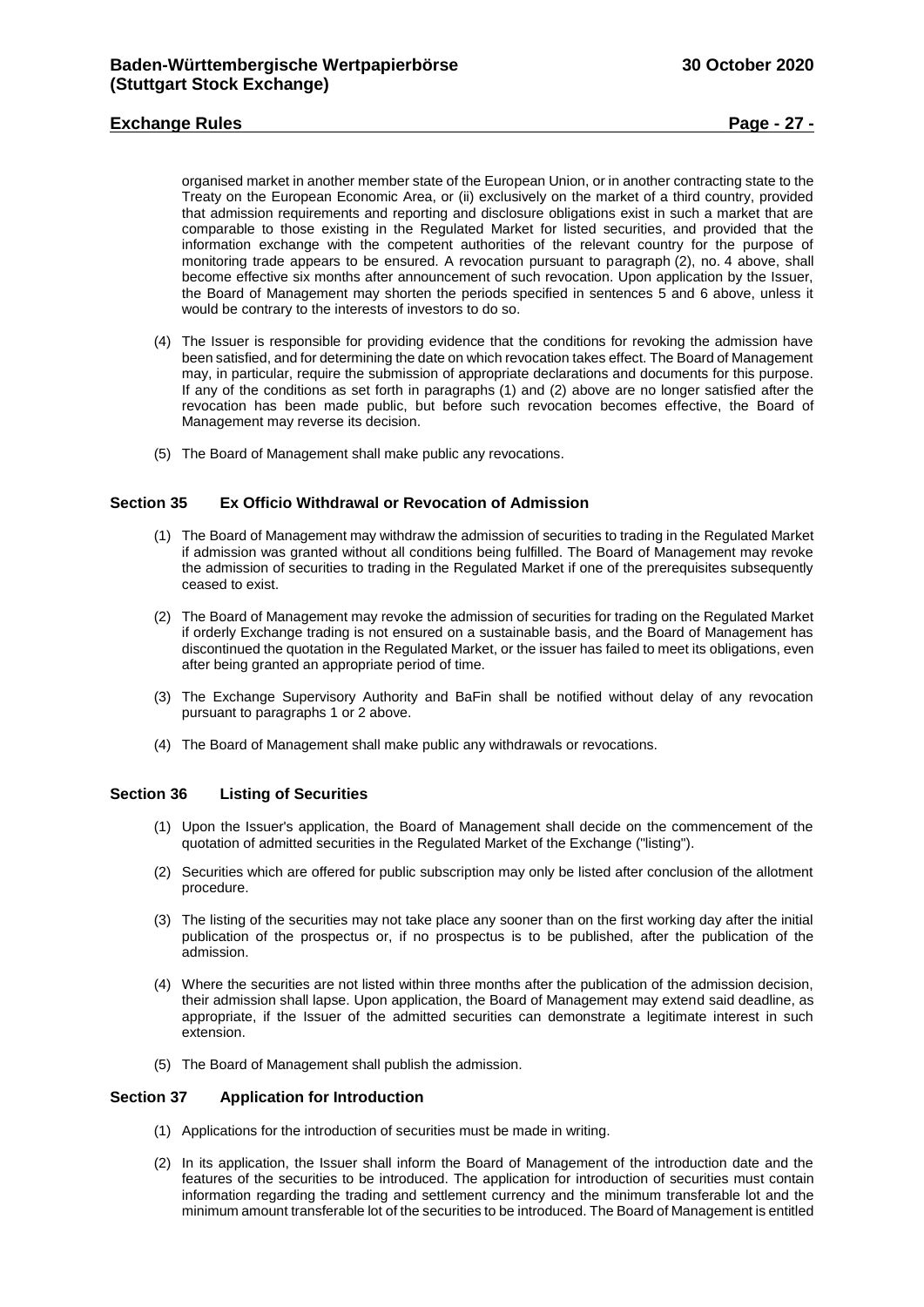## **Exchange Rules Page - 28 -**

to request further information.

(3) The application for introduction of securities shall also include all the supporting evidence and documents required to demonstrate that all prerequisites for introduction have been met. The Board of Management is entitled to request further documents or evidence.

#### <span id="page-27-0"></span>**Part 2: Inclusion of Securities into the Regulated Market**

#### <span id="page-27-1"></span>**Section 38 Inclusion of Securities into the Regulated Market**

- (1) Upon application of a trading participant or "ex officio", the Board of Management may include securities into Exchange trading in the Regulated Market if the relevant securities have not been admitted to trading in the Regulated Market on this Exchange, provided that
	- 1. said securities have already been admitted
		- a) at another domestic exchange for trading in the Regulated Market;
		- b) in another member state of the European Union, or in another member state of the Agreement on the European Economic Area, for trading in an organised market; or
		- c) to trading in a market of a third country, provided that admission requirements and reporting and disclosure obligations exist in such a market that are comparable to those existing in the Regulated Market for listed securities and provided that the information exchange with the competent authorities of the relevant country for the purpose of monitoring trade is ensured;

and

- 2. no circumstances are known which would result in the public being taken advantage of or impairment of material public interests if the relevant securities were included.
- (2) The Board of Management shall resolve on any such inclusion. The consent of the Issuer for inclusion of the securities, issued by its enterprise, into Exchange trading in the Regulated Market is not required. The Board of Management shall notify the Issuer whose securities were included in Exchange trading of said inclusion.
- (3) The Board of Management shall make public any inclusions.

#### <span id="page-27-2"></span>**Section 39 Application for Inclusion**

- (1) Applications for the inclusion of securities must be made in writing.
- (2) The application for inclusion of securities must stipulate the name and registered office of the applicant, name and registered office of the Issuer, as well as the type and amount of securities to be admitted. In addition, details shall be provided as to where the securities to be included have been admitted in accordance with section 38 (1) no. 1 above. The application for inclusion of securities must contain information regarding the trading and settlement currency and the minimum transferable lot and the minimum amount transferable lot of the securities to be included. The Board of Management is entitled to request further information.
- (3) The application for inclusion of securities shall also include all the supporting evidence and documents required to demonstrate that all prerequisites for inclusion have been met. The Board of Management is entitled to request further documents or evidence.
- (4) The Board of Management may require the applicant to transmit reference data concerning securities to be admitted, to the extent that this is necessary in order to fulfil the requirements under Article 4 of Regulation (EU) No 596/2014, as well as under Article 27 of Regulation (EU) No 600/2014 (MiFIR).

## <span id="page-27-3"></span>**Section 40 Applicant's Duties; Lapse of the Applicant's Admission to Exchange Trading**

(1) The Applicant must ensure orderly Exchange trading and orderly trade settlement. It must inform the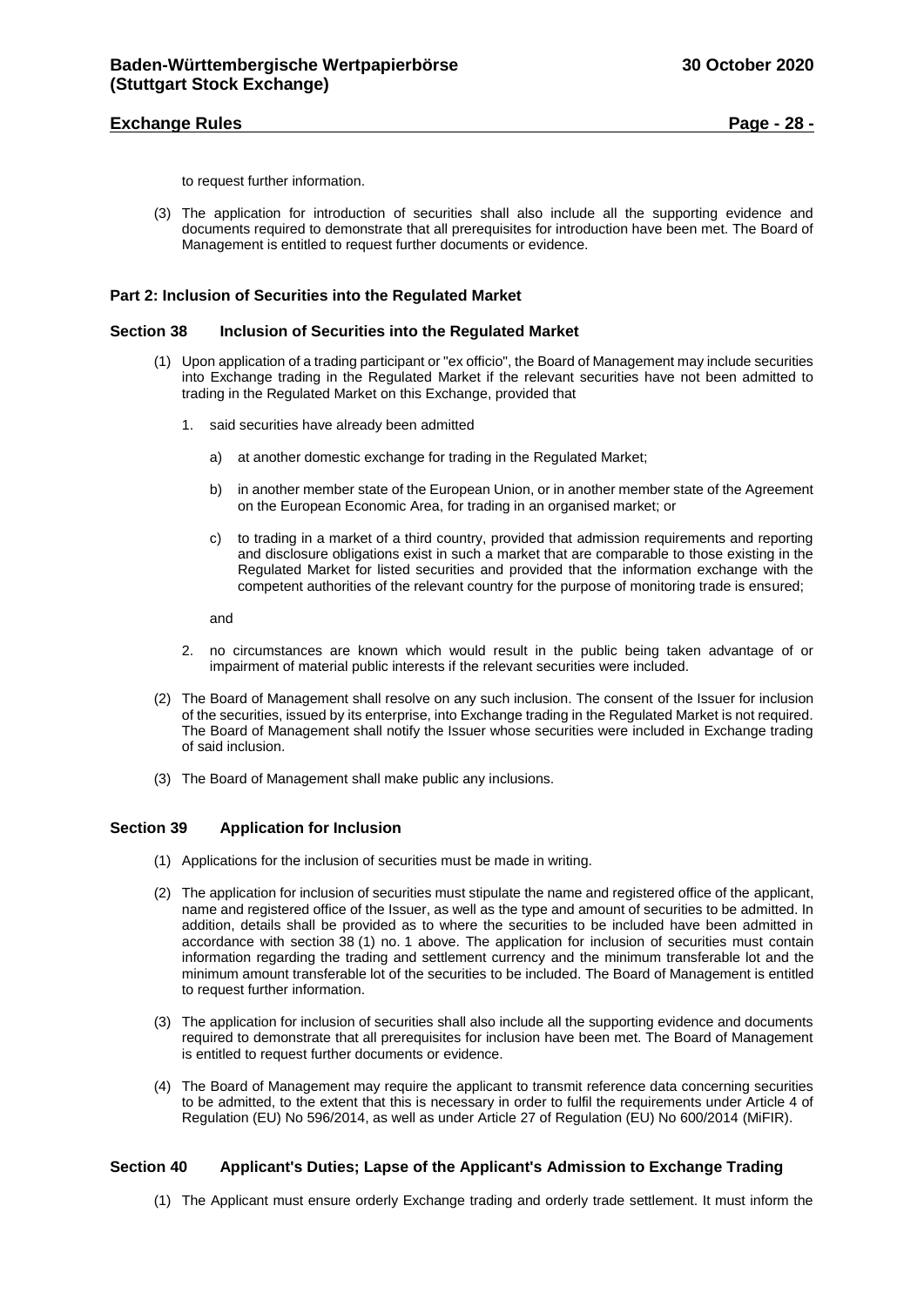## **Exchange Rules Page - 29 -**

Board of Management, without undue delay and on an ongoing basis, of facts concerning the Issuer or the securities – especially regarding distribution or disbursement of dividends, exercise of rights of exchange, purchase, subscription or termination, interest payments, redemptions, maturities, drawings and any other corporate actions, as well as any other circumstances which are material for price determination. The Applicant must inform the Board of Management of any facts which the Issuer is obliged to publish on any foreign market that the securities are admitted to, in order to protect the public or to ensure orderly exchange trading. Moreover, the Applicant must inform the Board of Management of any discontinuation or suspension of trading, withdrawal or revocation of the admission on the market the securities were admitted to.

(2) If the Applicant's admission for Exchange trading lapses or is suspended, the Board of Management shall decide upon the continuation of the quotation of the securities included in the Regulated Market upon the Applicant's application, unless another enterprise admitted to Exchange trading assumes the Applicant's obligations arising from the respective inclusion. The Board of Management shall make public its decisions.

## <span id="page-28-0"></span>**Section 41 Revocation of Inclusion upon Application**

- (1) Upon the Applicant's application, the Board of Management may revoke the inclusion of securities in the Regulated Market in accordance with section 38 (1) above.
- (2) The Board of Management shall make public any revocations.

## <span id="page-28-1"></span>**Section 42 Ex Officio Withdrawal or Revocation of Inclusion**

- (1) The Board of Management may withdraw the inclusion of securities to trading in the Regulated Market if inclusion was granted without all conditions being fulfilled. The Board of Management may revoke the inclusion of securities to trading in the Regulated Market if one of the prerequisites subsequently ceased to exist.
- (2) The Board of Management may revoke the inclusion of securities to the Regulated Market if orderly Exchange trading is not ensured on a sustainable basis and the Board of Management has discontinued the quotation in the Regulated Market or the applicant has failed to meet its obligations, even after being given an appropriate period of time.
- (3) The Board of Management shall make public any withdrawals or revocations.

#### <span id="page-28-2"></span>**Chapter VI: Market Rulings**

## <span id="page-28-3"></span>**Section 43 Suspension, Discontinuation and Interruption of Trading**

- (1) The Board of Management may
	- 1. suspend the trading in securities ("suspension ") if orderly trading on the Exchange is temporarily jeopardised or if the suspension is deemed necessary in the interest of protecting the public; or
	- 2. discontinue quotation ("discontinuation ") if orderly trading on the Exchange no longer appears to be ensured.

The Board of Management shall publish any measures taken pursuant to sentence 1 above.

- (2) Where suspension of trading pursuant to paragraph 1 sentence 1 no. 1 above concerns a financial instrument (as defined in Annex I part C of Directive 2014/65/EU) (MiFID II), the Board of Management shall also suspend trading in derivatives associated with that financial instrument (as defined in Annex I part C nos. 4-10 of said Directive), if this is necessary to achieve the objectives of suspending trading in the underlying financial instrument. The same shall apply, *mutatis mutandis*, in relation to a discontinuation of trading pursuant to paragraph 1 sentence 1 no. 2.
- (3) The Exchange Supervisory Authority and BaFin shall be notified without delay of any suspension or discontinuation pursuant to paragraphs 1 or 2 above.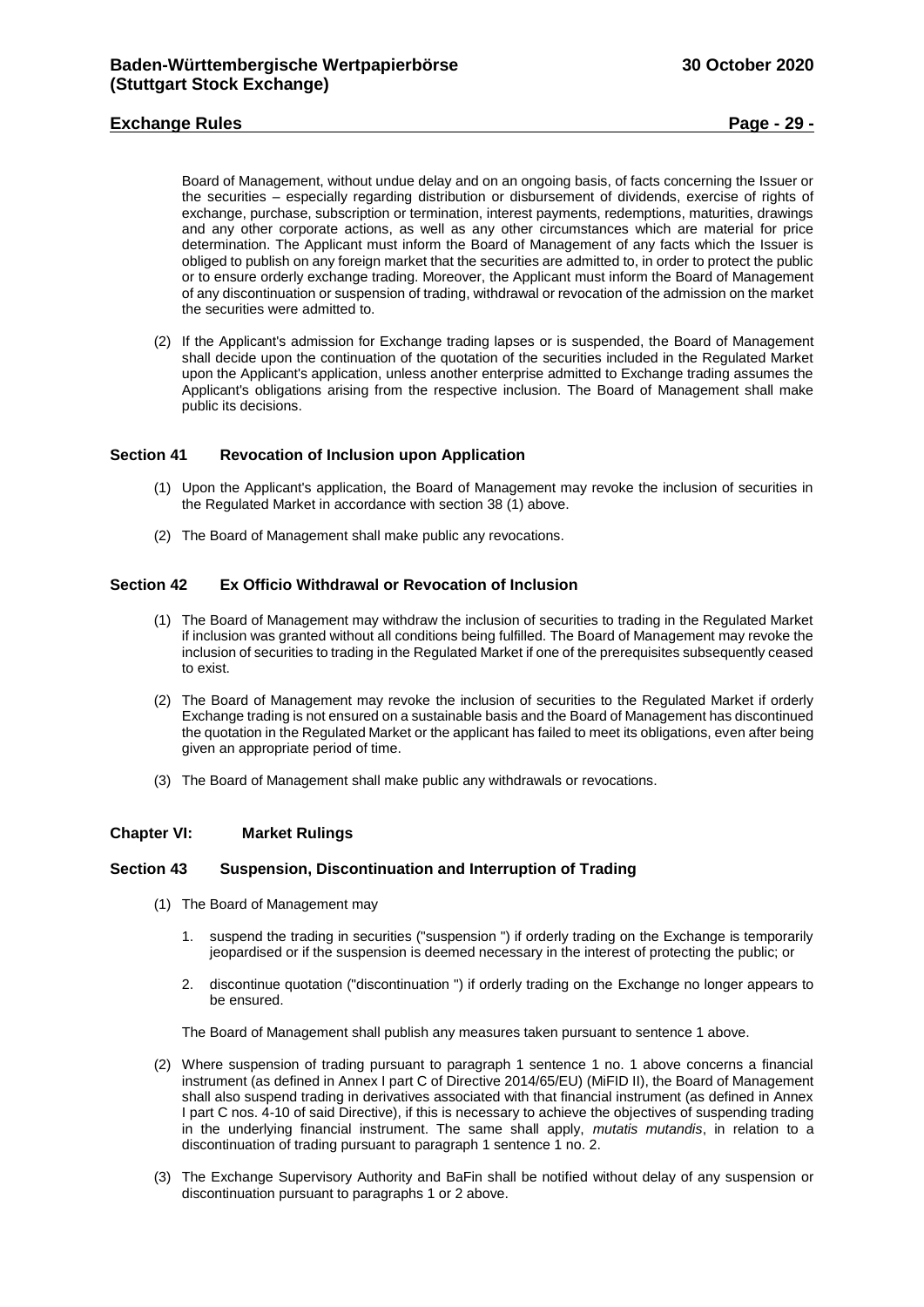## **Exchange Rules Page - 30 -**

- (4) The Board of Management may interrupt tradingif this is necessary for technical reasons or to avoid any other threat to the orderly functioning of Exchange trading. Trading may be interrupted for individual securities.
- (5) The Board of Management shall make public any suspensions or discontinuations.

## <span id="page-29-0"></span>**Chapter VII: Exchange Trading, Orders, and Exchange Price Determination**

### <span id="page-29-1"></span>**Part 1: Exchange Trading**

### <span id="page-29-2"></span>**Section 44 Electronic Trading**

- (1) The Exchange prices for securities traded in the Regulated Market shall be determined by the electronic trading system of the Exchange. Without diminishing the responsibility of the Trading Surveillance Office, the Board of Management shall monitor the orderly determination of Exchange prices in the electronic trading system.
- (2) The Board of Management shall be authorised to classify securities traded in the electronic trading system of the Exchange by factual criteria – in particular, by type of security and average traded volumes – to form separate trading segments and product groups. The market segmentation in accordance with the German Exchange Act shall remain unaffected.

## <span id="page-29-3"></span>**Section 45 Trading Hours for Securities**

- (1) Exchange trading hours for securities cover the period from 08:00 to 22:00 CET. Diverging from these Exchange trading hours, the Board of Management may
	- 1. determine general trading hours (within the Exchange trading hours) for each category of securities; and
	- 2. determine specific trading hours for each individual security, which diverge from the general trading hours.
- (2) If trading is interrupted by virtue of a decision taken by the Board of Management, following resumption of trading the Board of Management may extend the general and specific trading hours for securities.
- (3) The Board of Management shall make public its decisions.

#### <span id="page-29-4"></span>**Section 46 Trading models**

Within the framework of the admission and introduction and inclusion of securities, the Board of Management determines the trading models in which the securities are traded. For the trading of securities, the trading models are continuous auctions in euro (order-driven), an auction in euro (time-driven), continuous auctions in foreign currency (order-driven) or an auction in foreign currency (time-driven)

#### <span id="page-29-5"></span>**Section 47 Trading phases**

- (1) The trading models are each composed of the trading phases (pre-trading, main trading and post-trading phases) determined by the Board of Management. Orders can be managed in the pre-trading phase. However, no trading of securities takes place. In the main trading phase, orders can be managed and securities can be traded in the trading models. The main trading phase is based on the trading hours of the securities. Within the main trading phase, the Board of Management can determine an early and late trading phase. Orders can be managed in the post-trading phase. However, no trading of securities takes place. The Board of Management may extend or shorten the trading periods to the extent necessary to maintain orderly trading.
- (2) The trading of securities in the trading models continuous auctions in euro (order-driven) and continuous auctions in foreign currency (order-driven) shall generally take place during the general trading hours of the respective category of securities. In deviation from the general trading time, the management may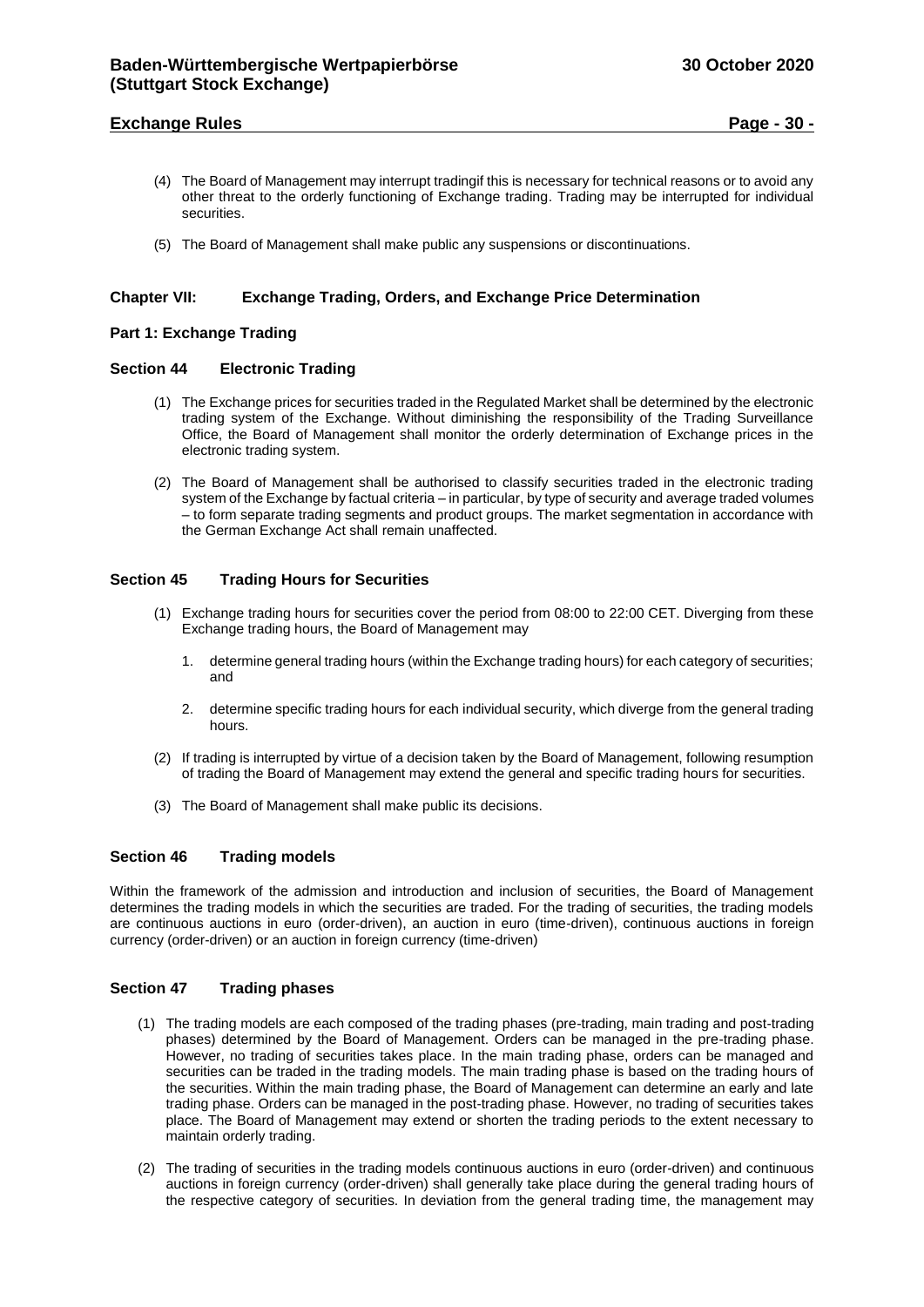## **Exchange Rules Page - 31 -**

determine a specific trading time for each individual security in the trading models continuous auctions in euro (order-driven) and continuous auctions in foreign currency (order-driven), taking into account the information provided in the application for admission and introduction and inclusion of securities. The last price shall be the closing price. End-of-day processing is triggered time-steered.

(3) The trading of securities in the trading models an auction in euro (time-driven) and an auction in foreign currency (time-driven) shall take place exclusively during the specific trading time of the individual security. The determination of the specific trading time for each individual security in the trading models an auction in euro (time-driven) and an auction in foreign currency (time-driven) shall not, however, take into account the information provided in the application for admission and introduction and inclusion of securities, but shall be determined by the Board of Management.

## <span id="page-30-0"></span>**Section 48 Trading Model "Continuous auctions in euro (order-driven)"**

- (1) The continuous auction in euro trading model shall be available for the admission and introduction and inclusion of foreign shares, domestic shares, bonds, funds & ETPs, participation certificates and securitised derivatives as well as for trading of foreign subscription rights and domestic subscription rights.
- (2) In the trading model continuous auctions in euro, trading is order-driven. Within the framework of order management, the following order types are available: market orders, limit orders, stop market orders, stop limit orders, trading stop orders and one-cancels-order with the possible order supplements and possible order validity.
- (3) In the trading model continuous auctions in euro, the general trading and settlement currency shall generally be euro. In deviation from the general trading and settlement currency euro, the Board of Management may determine a foreign currency as trading currency for each individual security, taking into account the information provided in the application for admission and introduction and inclusion of securities. The foreign currency must correspond to the nominal currency of the securities. The possible foreign currencies as trading currencies shall be announced by the Board of Management.

## <span id="page-30-1"></span>**Section 49 Trading model "one auction in euro (time-driven)"**

- (1) The trading model of an auction in euro is available for the admission and introduction and inclusion of foreign shares, domestic shares, bonds, funds & ETPs, participation certificates and securitised derivatives as well as for the trading of foreign subscription rights and domestic subscription rights.
- (2) In the trading model of an auction in euro, trading is time-driven. Within the framework of order management, the following order types are available for bonds, participation certificates and securitised derivatives: market orders, limit orders, stop-market orders, stop-limit orders, trailing-stop orders and onecancels-order with the possible order supplements and possible order validity, for foreign shares, domestic shares, funds & ETPs, foreign subscription rights and domestic subscription rights, the order types market orders and limit orders are available without the possible order supplements and with the possible order validity with the exception of the order validity "Periodic validity".
- (3) In the trading model of an auction in euro, the general trading and settlement currency shall generally be euro. In deviation from the general trading and settlement currency euro, the Board of Management may determine a foreign currency as trading currency for each individual security, taking into account the information provided in the application for admission and introduction and inclusion of securities. The foreign currency must correspond to the nominal currency of the securities. The possible foreign currencies as trading currencies shall be announced by the Board of Management.

#### <span id="page-30-2"></span>**Section 50 Trading model "Continuous auctions in foreign currency (order-driven)"**

- (1) The continuous auction trading model in foreign currency is available for the admission and introduction and inclusion of bonds and securitised derivatives.
- (2) In the continuous auction trading model, trading in foreign currency is order-driven. Within the framework of order management, the following order types are available: market orders, limit orders, stop market orders, stop limit orders, trading stop orders and one-cancels-other orders with the possible order supplements and possible order validity.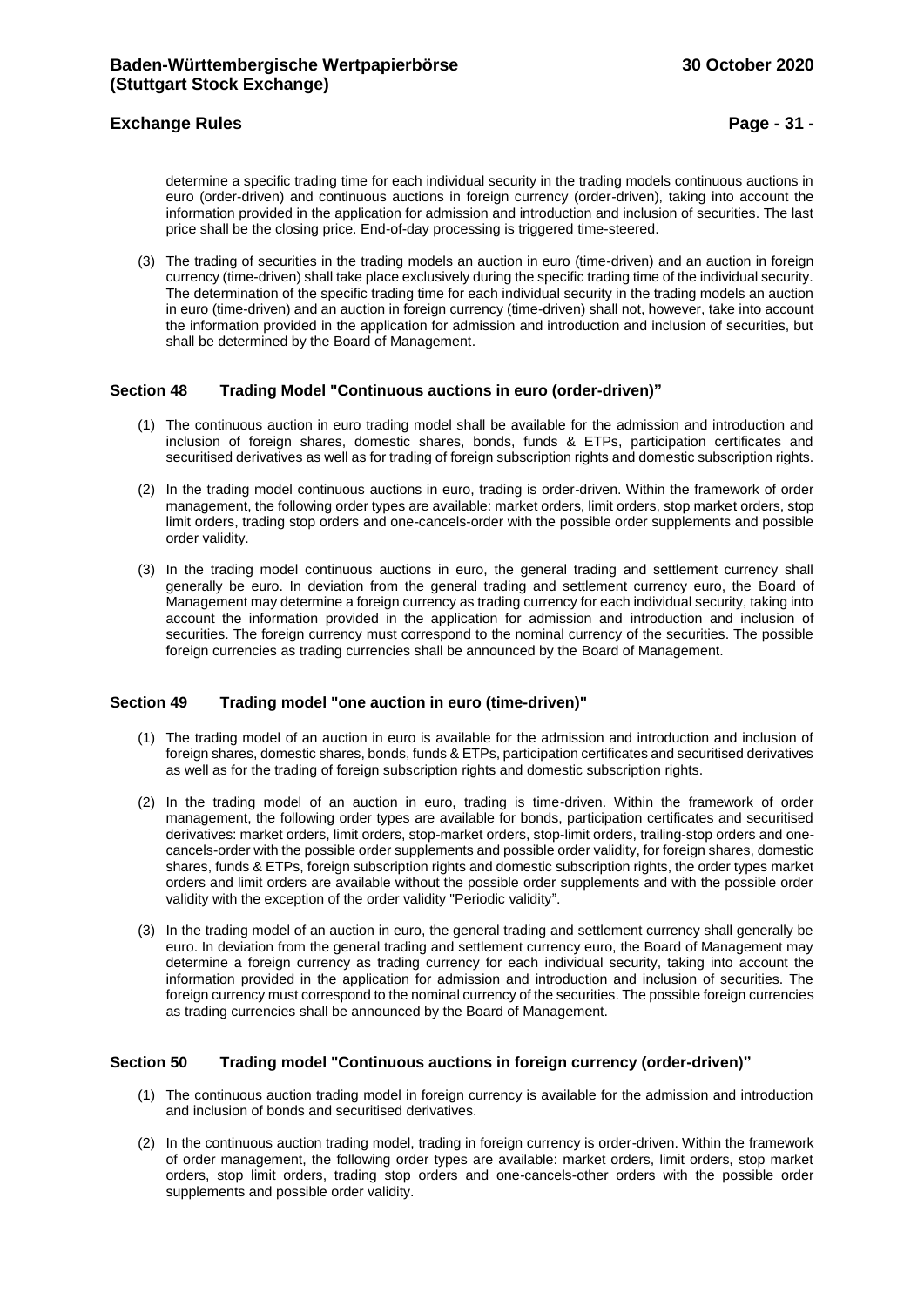## **Exchange Rules Page - 32 -**

(3) In the continuous auction in foreign currency trading model, the general trading and settlement currency is foreign currency. The foreign currency must correspond to the nominal currency of the securities. The possible foreign currencies as trading and settlement currencies shall be announced by the Board of Management.

## <span id="page-31-0"></span>**Section 51 Trading Model "One auction in foreign currency (time-driven)"**

- (1) The trading model of an auction in foreign currency shall be available for the admission and introduction and inclusion of bonds and securitised derivatives.
- (2) In the trading model of an auction in a foreign currency, trading is time-driven. Within the framework of order management, the following order types are available: market orders, limit orders, stop market orders, stop limit orders, trading stop orders and one-cancels-other orders with the possible order supplements and possible order validity.
- (3) In the trading model of an auction in foreign currency, the general trading and settlement currency is foreign currency. The foreign currency must correspond to the nominal currency of the securities. The possible foreign currencies as trading and settlement currencies shall be announced by the Board of Management.

## <span id="page-31-1"></span>**Section 52 Tradable lots**

The Board of Management determines tradable lots for each single security within the scope of the admission, listing and inclusion of the securities. In general, the minimum amount tradable lot respective the minimum tradable lot equals the minimum amount transferable lot or a multiple thereof. In deviation therefrom, the Board of Management can determine for each security within the scope of admission, listing and inclusion of the securities that the minimum amount tradable lot equals the minimum amount transferable lot or a multiple thereof and in addition the minimum tradable unit equals the minimum transferable unit or a multitude thereof (Trading of Increments). The Trading of Increments only applies to bonds.

#### <span id="page-31-2"></span>**Section 53 Quality Liquidity Provider (QLP)**

- (1) A QLP is an enterprise that is admitted to trading on the Exchange. QLPs must be organised in such a way that any conflicts of interest between their activity as QLP and any other activities are precluded.
- (2) QLPs must carry out their tasks in an unbiased manner, ensuring compliance with their obligations and monitoring of such compliance.
- (3) QLPs may effect proprietary trades (*Eigengeschäfte*) and open transactions subject to designation of the counterparty (*Aufgabegeschäfte*) in accordance with the Conditions for Trading at the Exchange. Any proprietary trades, and open transactions subject to designation of the counterparty, of the QLP must not disrupt orderly market operation.
- (4) QLPs support price determination in electronic trading. The duties of the QLP are the generation of QLP-A information as defined in section 54, the plausibility check of any information taken into consideration by the electronic trading system for price determination purposes, the generation of QLP-S information pursuant to section 55 as well as the provision of liquidity pursuant to section 56.
- (5) Details regarding the requirements and duties of the QLP and any exceptions therefrom may be contained in the provisions for specific trading segments. Moreover, the Board of Management may set out more detailed provisions regarding the tasks of QLPs and exceptions therefrom in the Implementation Rules.

#### <span id="page-31-3"></span>**Section 54 Publication of QLP A Information**

(1) Within the scope or pre-trade transparency, QLPs are required to provide for each traded security with regard to the respective trading and settlement currency, on a continuous basis during the trading hours of the relevant security, QLP A Information for publication. The QLP A information is determined on the basis of the order situation in the order book and includes the prices of reference markets or market makers to be taken into account according to the rules and regulations of the exchange as well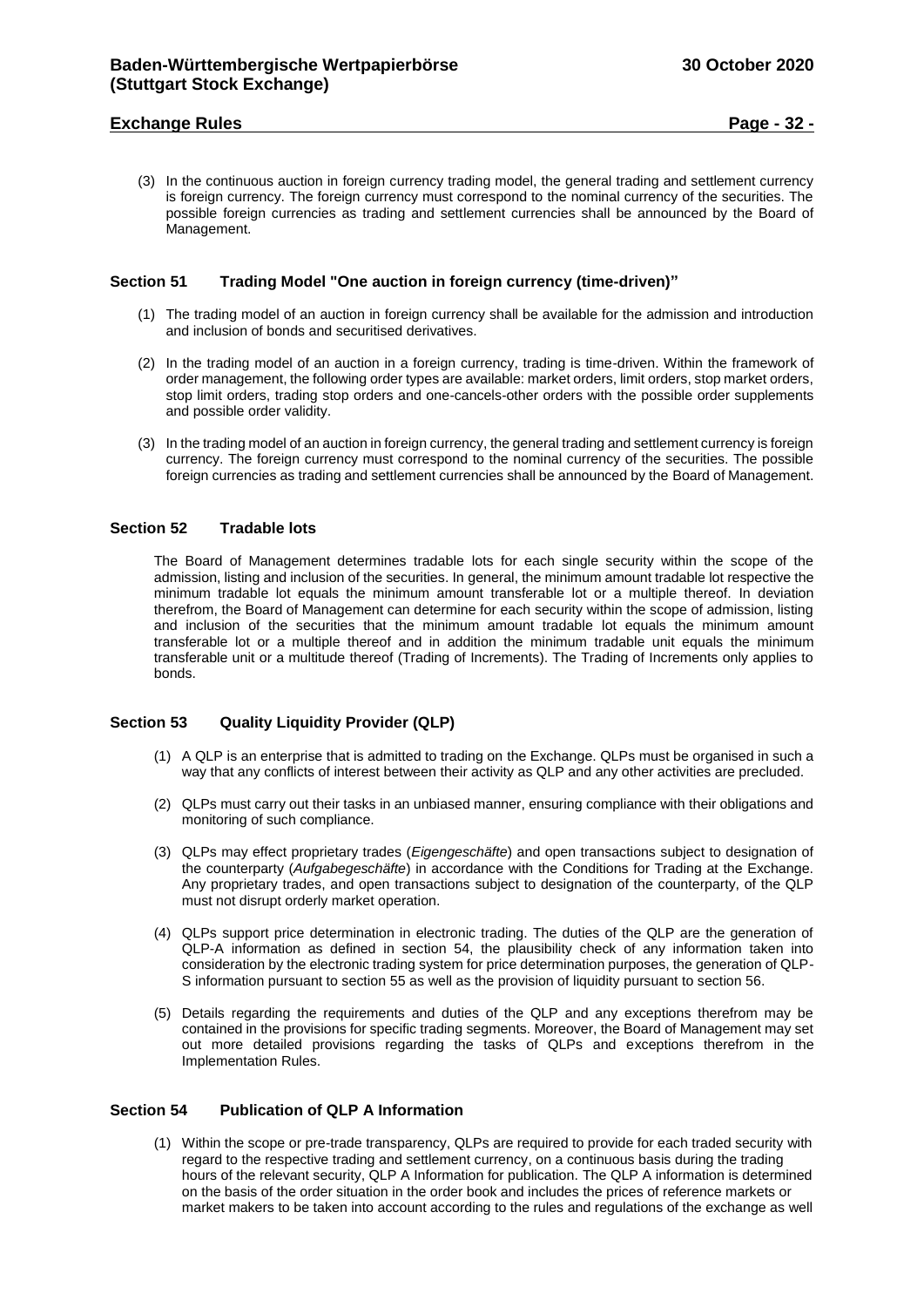## **Exchange Rules Page - 33 -**

as the price information of other important markets, if applicable. The QLP-A information must correspond to the actual market situation of exchange trading.

- (2) Where no Reference Market or Market-Maker quotes need to be taken into consideration, the QLP is supposed to prepare QLP A information and to make such information available for publication. However, the QLP is under no obligation to do so.
- (3) The QLP A information provided by the QLP shall consist of the following data:

ask price and/or bid price and/or bid volume and/or ask volume.

- (4) If the reception of an order leads to the determination of new QLP-A information and this has an effect on the execution of the received order, the transmission of QLP-S information shall take place after an appropriate period of time. The duration of the waiting period depends in particular on the liquidity and volatility of the security, the last price determined, the current trading interest of the market and the interest in a rapid price determination.
- (5) The current QLP A Information provided by the QLP shall be published; this may be effected via the Exchange's website. The frequency of updates to the publication may be restricted where this is necessary to ensure proper operation of the technical systems used for publication and to convey an accurate picture of the actual market situation.
- (6) Upon request by a trading participant, the Quality Liquidity Provider (QLP) is required to provide socalled QLP A information and to make it available for publication (Arranged Exchange Trades).

## <span id="page-32-0"></span>**Section 55 Plausibility Check and Preparation of QLP S Information**

- (1) Where the electronic Limit Control System indicates a potentially executable order book situation to the QLP, the plausibility of the potential execution price will be immediately checked against the previous price sequence.
- (2) Where the special provisions governing trading in specific types of security require Market-Maker Price Information to be taken into account, the QLP checks the format, completeness and up-to-dateness of data transmitted by the Market-Maker. An additional plausibility check against QLP A information is carried out on the data transmitted by the Market-Maker upon the QLP's request. The QLP shall take into consideration that Market-Maker Price Information may deviate due to influencing factors of varying magnitude that are customary in the market. Where this is required by the special provisions governing trading in specific types of security, and provided that the QLP's request referred at least to the minimum quote volume, the QLP shall check for compliance with minimum trading sizes and maximum spreads, as well as with the Market-Maker's Price Information published voluntary obligations.
- (3) Where the QLP determines during this examination of Market-Maker data that said data is not plausible because it fails to meet the above-mentioned requirements, the QLP shall request the Market-Maker to confirm the Market-Maker Price Information, or to submit a new quote. If the Market-Maker fails to confirm the quote within a short period of time, or to submit a new quote, the QLP shall inform the Board of Management without undue delay. As long as no plausible Market-Maker Price Information is available, no QLP A information may be published, and the QLP may not transmit any QLP S information to the trading system. As a matter of principle, plausibility checks are carried out manually. QLPs are entitled to carry out automated plausibility checks, provided that certain parameters defined by the Board of Management by way of corresponding instructions – such as, in particular, order size, price determination frequency, divergence of the order limit specified from the price to be determined – are complied with; and no manual plausibility check is required to safeguard orderly price determination. QLPs must take a trading participant's current order as well as that participant's past behaviour into account for the purpose of such checks.
- (4) QLPs are obliged to take appropriate precautions to ensure orderly price determination even in the event of significant price fluctuations; such appropriate precautions include brief volatility interruptions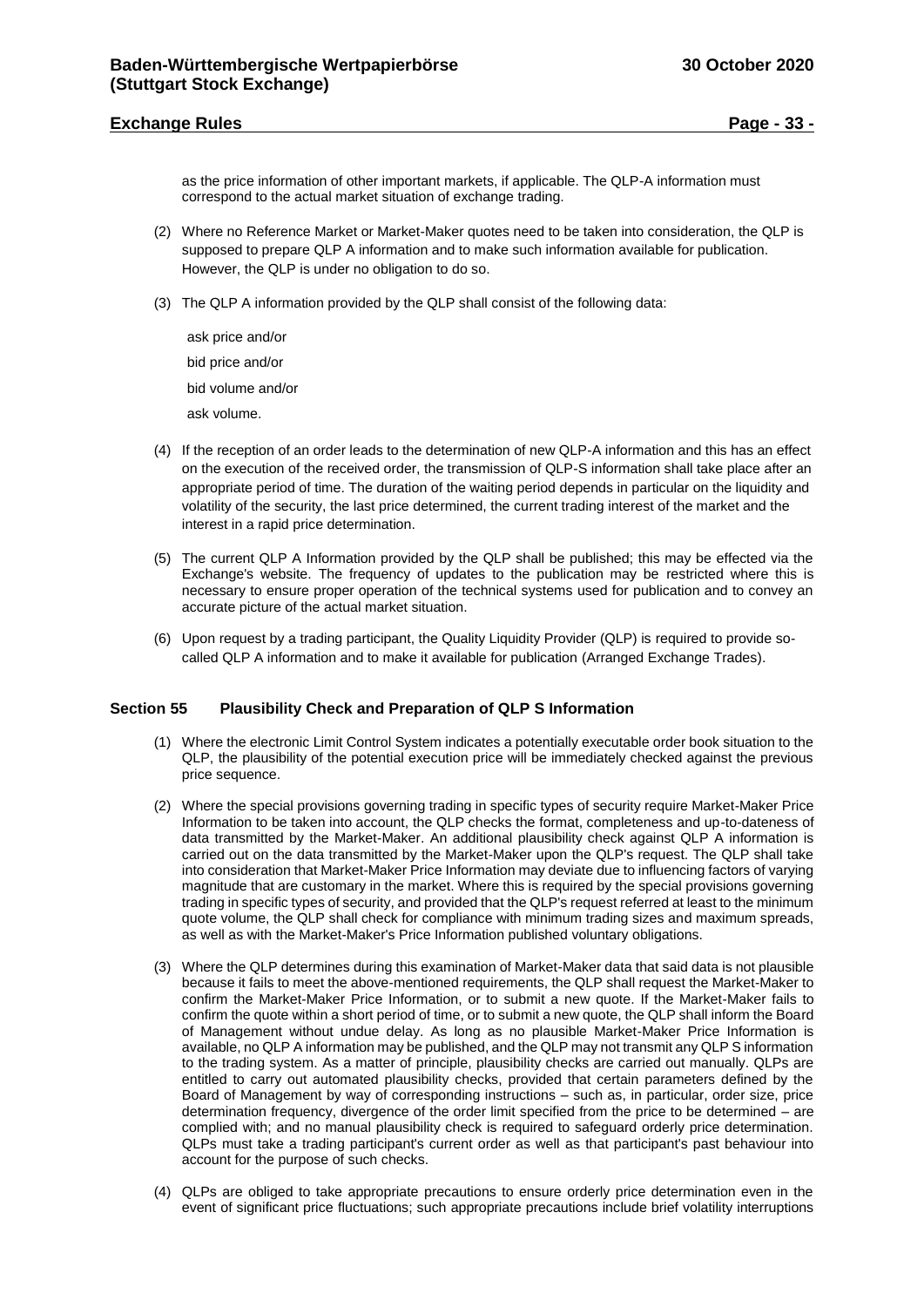## **Exchange Rules Page - 34 -**

based on dynamic price ranges, as well as limit systems operated by trading participants entrusted with price determination. The parameters applied to such volatility interruptions must take the liquidity of individual categories and sub-categories of the relevant financial instruments into consideration, as well as the type of market model and the trading participants involved; the parameters must help prevent significant disruptions to orderly Exchange trading. The Board of Management shall set out further details by way of instructions to QLPs.

- (5) The QLP is obliged to submit QLP S information without undue delay after a successful plausibility check. To initiate a price determination, a QLP can actively provide QLP S information for a specific order book situation.
- (6) The price limit of this QLP S information must not be outside the price limit of the QLP A information published. The electronic trading system will not determine any exchange price outside the QLP S information provided by the QLP.
- (7) The QLP S information contains the following data:
- 1. price limit for own liquidity to be provided by the QLP and/or
- 2. orders with "KV" numbers (Clearstream account numbers) if third-party liquidity is to be used.

## **Section 56 Provision of Liquidity**

- <span id="page-33-0"></span>(1) The QLP shall be obliged to provide own liquidity in a potentially executable order book situation, during which a request to submit QLP S information is addressed to the QLP and if liquidity is required, in accordance with the Exchange Rules and the present Implementation Rules, unless the QLP cannot reasonably be expected to provide liquidity in view of special circumstances affecting the relevant security.
- (2) For securities covered by a Market-Maker, the QLP's liquidity provision is supplemented by the Market-Maker's liquidity provision. Specific details regarding the provision of liquidity are determined by reference to the special provisions governing trading in specific types of security.
- (3) To the extent that one or more Reference Markets must be taken into consideration for the relevant security and liquidity is available in any such markets, such liquidity must be taken into account when providing liquidity. Where liquidity in the Reference Market is insufficient, the QLP may provide liquidity to cover for this. If this is the case, the QLP may appropriately take the risk associated with the provision of such liquidity into account when preparing the QLP S information.

## <span id="page-33-1"></span>**Section 57 Announcement**

Trades which the QLP arranges with a Trading Participant in order to obtain liquidity will be announced as 'arranged trades'. The QLP is required to identify the corresponding information with the addendum "A" (arranged). A QLP S Information which the QLP submits in order to trigger price determination in the Exchange trading System must be made within a period starting 5 seconds and ending 60 seconds after the announcement. Price determination need not be in line with the announcement if the order book situation has changed. This shall only apply if a corresponding QLP A Information was submitted and published beforehand.

## <span id="page-33-2"></span>**Section 58 Reference Markets**

- (1) The Board of Management may accept another exchange, an organised foreign market or a multi-lateral trading system as a Reference Market.
- (2) A foreign Reference Market can only be determined if the Board of Management defines the maximum deviation from the Reference Market quotes that may occur during price determination (by specifying the maximum deviation as a percentage and / or in absolute numbers). The maximum deviation permitted for any foreign equity will be published on the website of the Exchange (www.boersestuttgart.de). The Board of Management will stipulate provisions for the determination of foreign Reference Markets and the definition of the maximum deviation from the quote in the foreign Reference Market in co-operation with the QLP by way of Implementation Rules.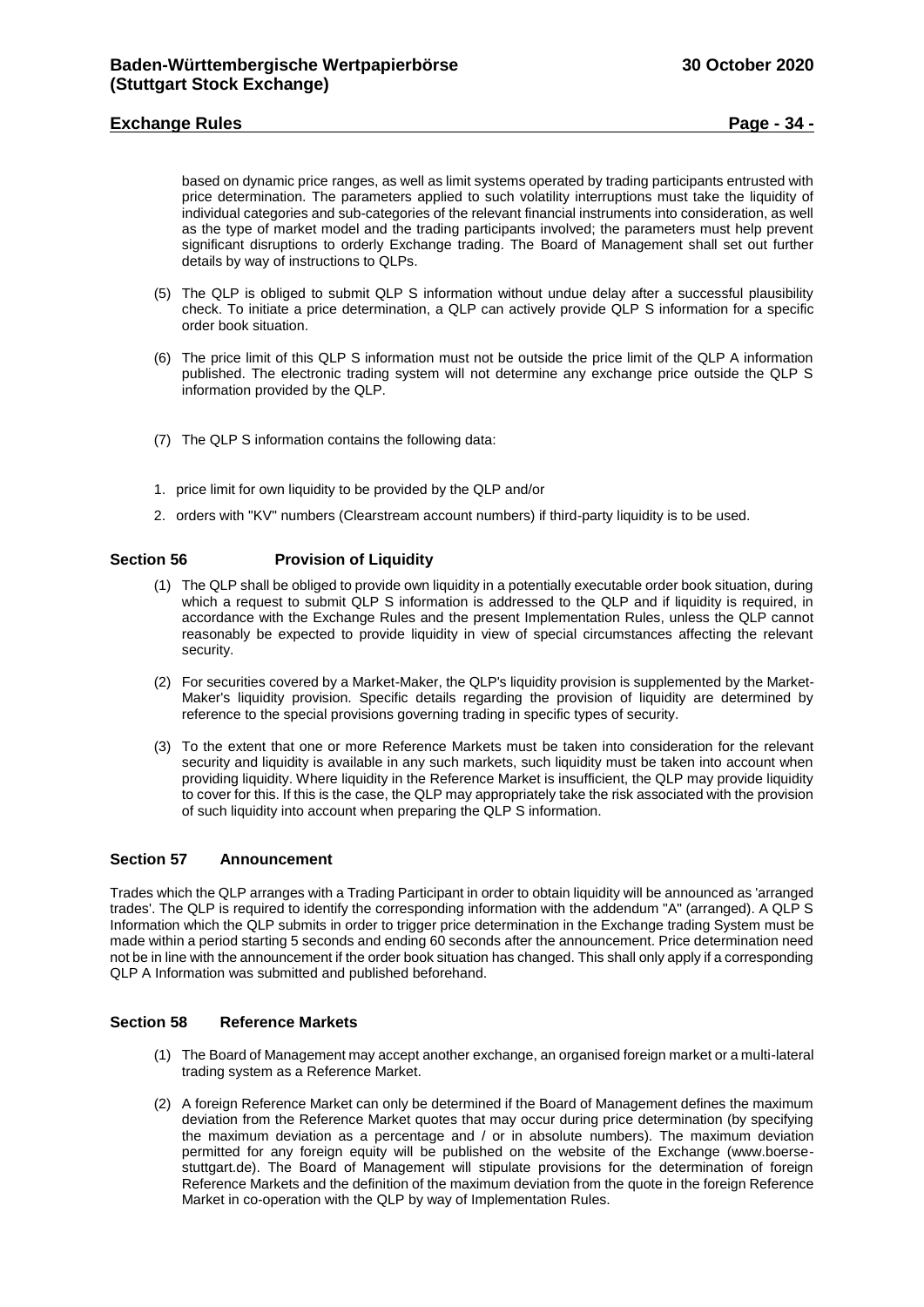## **Exchange Rules Page - 35 -**

- (3) Where these Exchange Rules or the Implementation Rules adopted hereunder provide for the inclusion of Reference Markets into price determination and, at the time of price determination, trading takes place in the Reference Markets to be taken into consideration as per paragraph (1), the exchange price determined shall not fall outside the Reference Market quote prevailing at that time. For foreign Reference Markets, the exchange rate shall be included in the calculation of the price in the foreign Reference Market. The price in the foreign Reference Market may be modified by no more than the maximum deviation defined in paragraph (2).
- (4) The admission of a trading platform as a Reference Market is subject to the following requirements:
	- 1. The prices at which securities trades are executed on the relevant trading platform are determined in accordance with rules and regulations ensuring proper trading and settlement.
	- 2. As a rule, all orders are treated equally on this trading platform.
	- 3. The bid and ask prices displayed on the trading platform are based on tradable orders.
	- 4. Proper settlement of all securities trades executed on the trading platform is ensured.
	- 5. The up-to-date publication of tradable orders or tradable bid and offer prices from the platform is ensured on a permanent basis.
- (5) For each security affected, the Board of Management may determine one or more accepted Reference Markets, either ex officio or upon application of the QLP. For foreign stocks, the determination of one or more accepted domestic or foreign Reference Markets shall be made following consultation with the QLP. In its application, the QLP shall demonstrate that the conditions for acceptance pursuant to paragraph (4) have been fulfilled, and shall provide the relevant proof if so requested by the Board of Management.
- (6) The Board of Management may revoke the acceptance of a trading platform as a Reference Market at any time, either upon the application of the party who had applied for such acceptance or ex officio. In particular, acceptance may be revoked where one of its prerequisites as per section 4 has ceased to exist.
- (7) The Board of Management shall make public its decision to accept a Reference Market or to revoke such acceptance, in the case of the latter in good time before such revocation enters into effect. The Reference Markets taken into consideration for the price determination of any given security as per paragraph (1) are published by the Exchange on its website (www.boerse-stuttgart.de).
- (8) Further details concerning the inclusion of Reference Markets may be contained in the provisions for specific trading segments. Moreover, the Board of Management may stipulate further provisions with regard to the inclusion of Reference Markets in connection with price determination for foreign equities and exceptions therefrom by way of Implementation Rules.

#### <span id="page-34-0"></span>**Section 59 Trading in Subscription Rights**

- (1) In the event that subscription rights are granted, the subscription offer must be published no later than the Exchange trading day prior to the commencement of the subscription period.
- (2) Any deviating provisions notwithstanding, the trading of subscription rights shall commence on the first day of the subscription period and continue throughout the entire subscription period – with the exception of the last two Exchange trading days of such period.
- (3) At the end of the subscription rights trading day preceding the last trading day, all limit orders valid through the last trading day shall be cancelled automatically.
- (4) Subscription rights pertaining to foreign shares shall, if possible, be traded largely in accordance with applicable procedures at the foreign stock exchange for the shares concerned.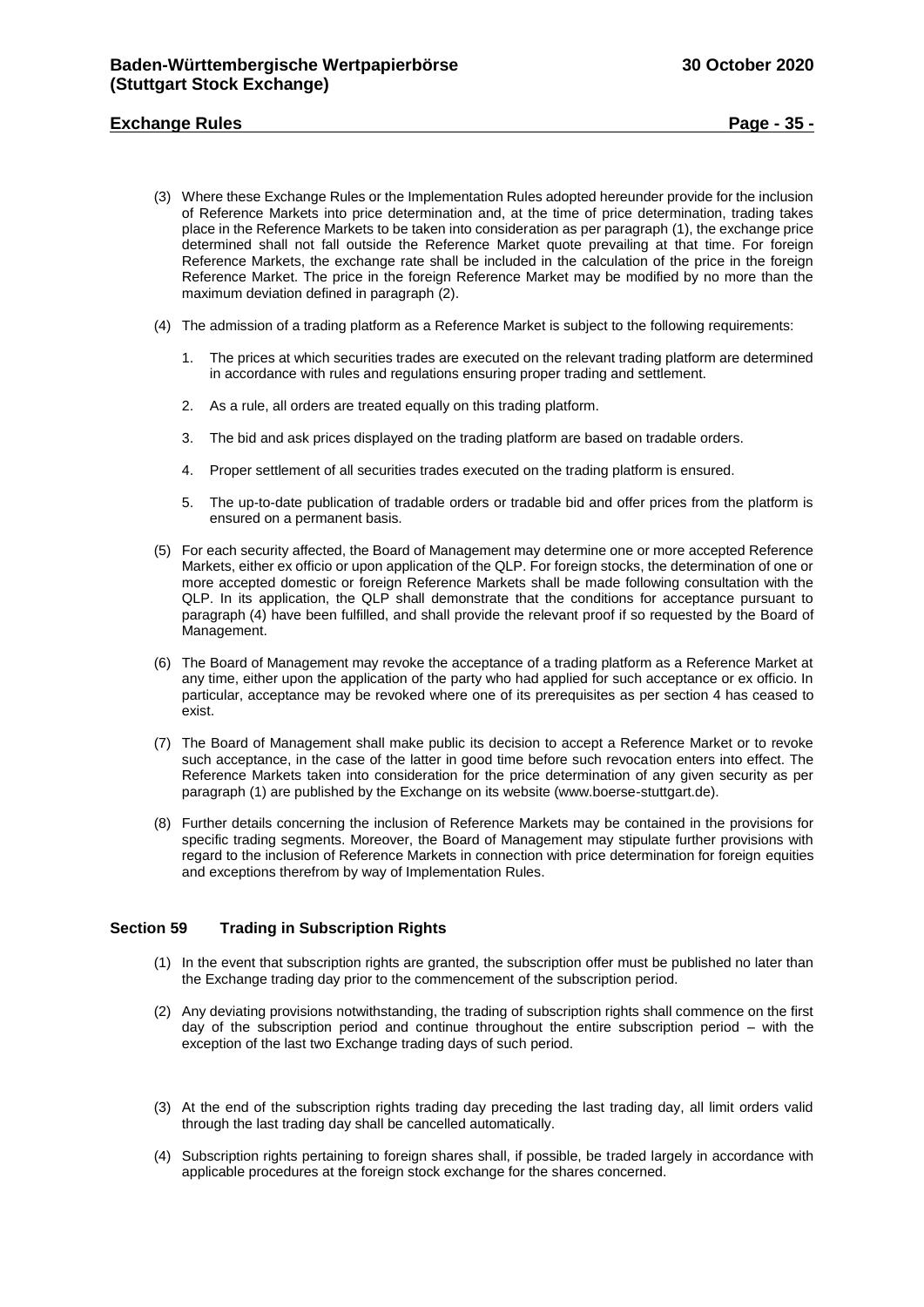## **Exchange Rules Page - 36 -**

## <span id="page-35-0"></span>**Part 2: Orders**

## <span id="page-35-1"></span>**Section 60 Order Types**

- (1) Market Orders Orders may be placed with no limit set ("market buy order" or "market sell order").
- (2) Limit Orders

Orders may be placed with a limit that specifies the maximum purchase price (buy order) or the minimum selling price (sell order).

(3) Stop Market Orders

Orders may be placed on the condition that they are entered into the order book as market orders when a certain stop limit is reached ("stop-buy order" or "stop-loss order").

Where trigger price and executed price are identical, it shall be permissible to aggregate both prices in a single price in order to reduce the load on the Exchange systems.

(4) Stop Limit Orders

Orders may be placed on the condition that they are entered into the order book as market orders when a certain stop limit is reached ("stop limit sell order" or "stop limit buy order").

(5) Trailing Stop Orders

Orders may be placed on the condition that their stop limit is automatically adjusted in line with the prevailing market situation ("trailing stop-loss order" or "trailing stop-buy order"). For this purpose, an initial stop limit ("stop-loss limit" or "stop-buy limit") is set.

In addition, a difference to the initial (and subsequently adjusted) stop limit for this security is set, either as a percentage or an absolute amount, to define subsequent adjustments to the initial (and subsequently adjusted) stop limit. The stop-loss limit of a trailing stop-loss order will be increased in line with the defined difference if the price level of the security rises and drives the current (initial or adjusted) stop limit beyond the defined difference. The stop-loss limit of a trailing stop-loss order will not be changed in the event of a falling security price. If the price level of the security hits (or falls below) the stop-loss limit, the stop order will turn into a market sell order. Conversely, the [stop] limit of a trailing stop-buy order is reduced with a falling security price; it remains unchanged if the security price is rising. If the price level of the security hits (or rises above) the stop-buy limit, the stop order will turn into a market buy order.

(6) "One Cancels the Other" Order

Orders may be placed as a "one-cancels-the-other" combination order ("OCO order"), by placing a limit buy or sell order in the order book and simultaneously entering a stop order. The execution of the limit buy or sell order will immediately cancel the stop order, whereas the execution of the stop order will immediately cancel the limit buy or sell order.

The following combinations are possible:

- Limit sell order combined with a stop-loss order
- Limit sell order combined with a stop limit sell order
- Limit buy order combined with a stop-buy order
- Limit buy order combined with a stop limit buy order
- (7) Order Triggers and Adjustment of Pre-Defined Differences
	- 1. For derivative securities (investment and leveraged products),
		- trigger stop-loss orders;
		- trigger stop-limit sell orders;
		- trigger trailing stop-loss orders and the adjustment of pre-defined differences; and
		- induce an execution condition of an OCO order, comprising a combination of a limit sell order and a stop-loss order or stop limit sell order;

it is the bid side of QLP A Information or a price determination with a traded volume that will:

- trigger stop-buy orders:
- trigger stop-limit buy orders;
- trigger trailing stop-buy orders and the adjustment of pre-defined differences; and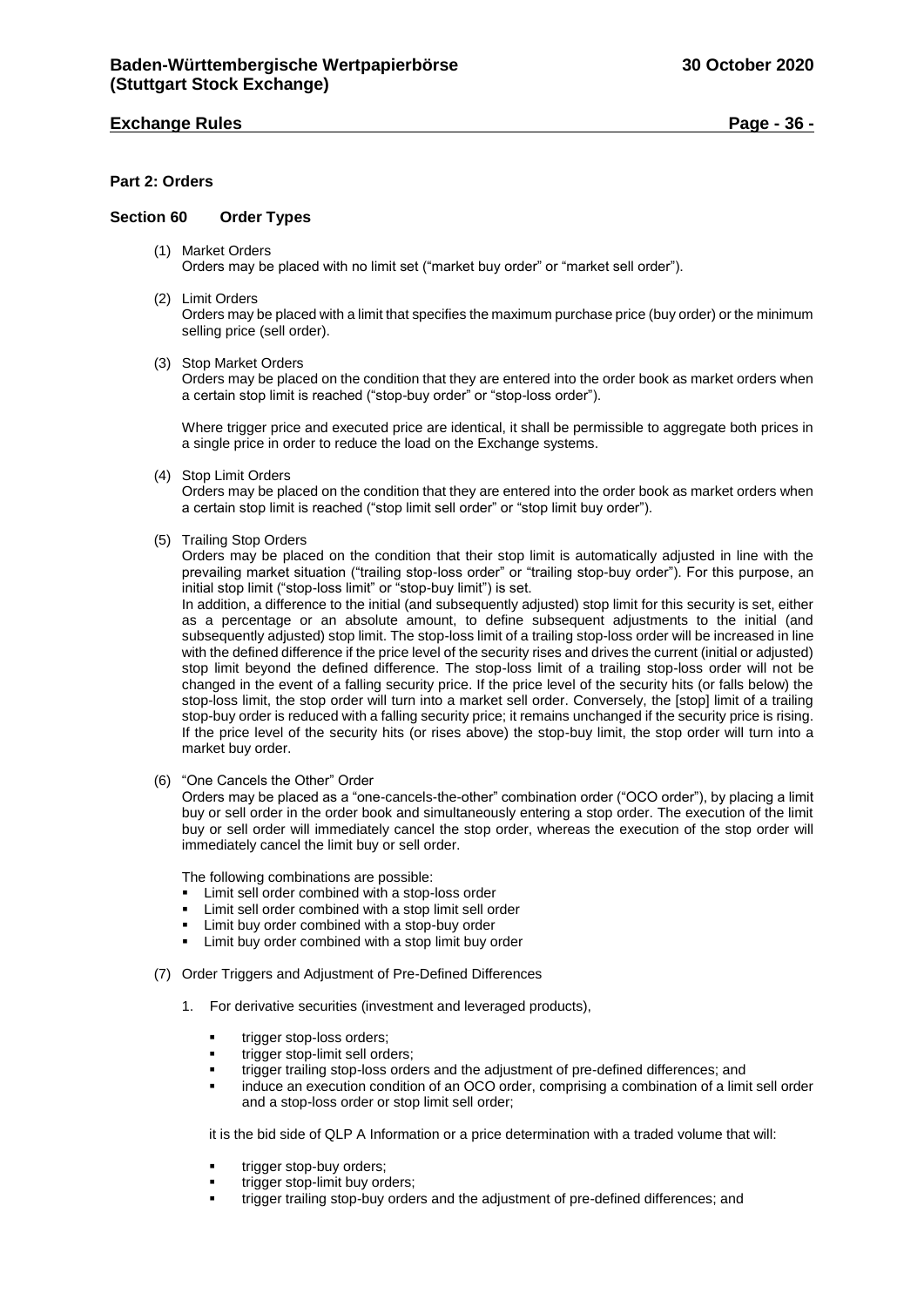## **Exchange Rules Page - 37 -**

 induce an execution condition of an OCO order comprising a combination of a limit buy order and a stop-buy order or stop limit buy order;

it is the ask side of QLP A Information or a price determination with a traded volume that will:

- 2. For shares, warrants issued by German public limited companies on their own shares, profitparticipation certificates, fund shares or bonds,
	- trigger stop-loss orders;
	- trigger stop-limit sell orders;
	- trigger trailing stop-loss orders and the adjustment of pre-defined differences of trailing stop buy orders, and
	- induce an execution condition of an OCO order, comprising a combination of a limit sell order and a stop-loss order or stop limit sell order;

it is the ask side of QLP A Information or a price determination with a traded volume that will:

- trigger stop-buy orders;
- trigger stop-limit buy orders;
- trigger trailing stop-buy orders and the adjustment of pre-defined differences of trailing stop loss orders, as well as
- induce an execution condition of an OCO order comprising a combination of a limit buy order and a stop-buy order or stop limit buy order;

it is the bid side of QLP A Information or a price determination with a traded volume that will:

(8) Where the triggering or execution of an order, or any adjustments to pre-defined differences, are caused by faulty QLP A Information or faulty price determinations with traded volumes, the Exchange Board of Management may reverse the order in question to its pre-error status, or the status required as per the specifications given by the party who placed the order. The same shall apply if QLP A Information was erroneous due to the fact that it was not provided; even though it should have been provided.

#### <span id="page-36-0"></span>**Section 61 Order attributes**

(1) Fill-or-Kill (FoK)

Market or limit orders may be placed on the condition that they must be executed in full or deleted if full execution is not possible with the next price determination. Partial execution is not permitted with this order type. This shall not prevent the full execution of an FoK order against multiple counterparties.

(2) Next Orders

Orders may be placed on the condition that they are entered into the order book as an 'order chain', whereby the respective next order becomes valid once the preceding order has been executed in full. In this context, the initial order shall be deemed the "First Order", and the subsequent order as "Next Order". It is possible to define additional Next Orders, each referring to a preceding order. Deleting such an order will delete all related Next Orders.

#### <span id="page-36-1"></span>**Section 62 Order Entry and Order Management**

- (1) Orders may only be placed, changed or deleted electronically. The concept of "electronically" shall also apply to those cases in which the QLP or a party authorised by the Board of Management accepts placements, changes or deletions over the telephone and then records them electronically on behalf of the trading participant. For the QLP, this shall not result in any liabilities.
- (2) Trading participants shall remain responsible for compliance with the corresponding provisions of exchange law. For the Exchange, the trading participant who placed an order shall be solely liable for the trades, notwithstanding the involvement of third parties or arrangements with third parties
- (3) Orders may be changed or deleted at any time during the trading phases of the Exchange system, unless they have been executed in full. Any changes with regard to order volume will be treated as a deletion of an existing order and the entry of a new one.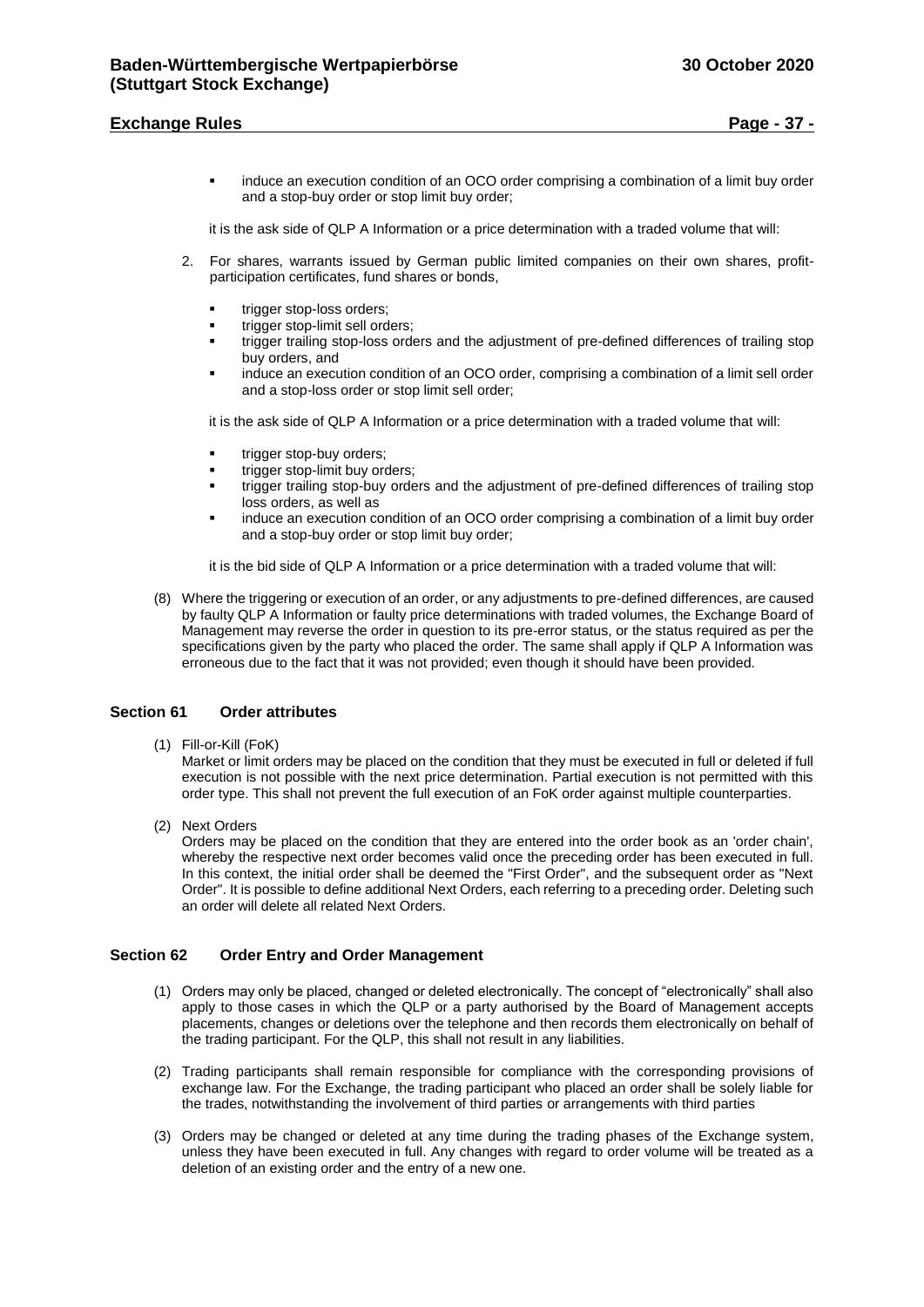## **Exchange Rules Page - 38 -**

- (4) Prior to each price determination, the electronic trading system blocks the electronic order book ("freeze"). Orders, changes or deletions transmitted in electronic form to the electronic trading system during the freeze of the order book will, for the time during which the order book remains frozen, be stored in an order inventory file (*Vorhaltebestand*), and will be entered into the order book following the re-opening of the order book. This shall also apply to orders triggered pursuant to section 60 (7).
- (5) If trading of securities is suspended, the trading system will reject electronic orders.
- (6) However, when securities trading is interrupted, orders may still be placed, changed or deleted.

## <span id="page-37-0"></span>**Section 63 Order Validity**

- (1) Electronic orders are valid for the specified period of validity unless they are deleted by the trading participant at an earlier point in time. The maximum order validity is 360 days.
- (2) Orders placed by telephone in accordance with section 62 (1) are valid only for the Exchange trading day on which they were placed.
- (3) Fill-or-Kill orders are valid only for the Exchange trading day on which they were placed. The Board of Management may further restrict the validity of Fill-or-Kill orders for certain types of security. The Board of Management shall publish any such restrictions.
- (4) Orders may be placed on the condition that they are valid within up to three time periods to be defined ("Periodic Validity"). Periodic Validity shall be renewed during the validity of an order on each Exchange trading day. The end of one of the time periods to be defined may fall on the subsequent Exchange trading day, allowing for an overnight period to be defined. Orders which are potentially executable beyond expiry of the defined time period for Periodic Validity may still be executed after that point in time. Periodic Validity cannot be combined with a Fill-or-Kill order.

## <span id="page-37-1"></span>**Section 64 Order Expiry**

- (1) Due to a withdrawal, revocation and resting of the admission of an enterprise for participation in Exchange trading and/or its account holder pursuant to section 13 para. 5 no 2 and 4 with a securities depository which is admissible pursuant to section 1 (3) of the DepotG and a regional office of Deutsche Bundesbank all of the enterprise's orders not yet executed shall expire. In individual cases, the Board of Management may adopt different rules.
- (2) As a matter of principle, orders expire at the end of their validity.
- (3) When trading of securities is suspended or discontinued, all orders [in the affected securities] will expire. Suspension of trading in a given security will not trigger the expiry of orders. If trading is not resumed on an Exchange trading day following suspension of trading, all orders which are valid only through the end of such Exchange trading day shall become void.
- (4) Fill-or-Kill orders expire upon a price being determined without full execution of such an order, or if the order expires after the end of the validity period determined by the Board of Management in accordance with section 63 (3).
- (5) Deleting an order which forms part of an order chain pursuant to section 61 (2) will delete all related Next Orders.
- (6) Depending on the security type, the following events will result in the expiry of orders:
	- 1. Shares and profit-participation certificates

Unexecuted orders for shares and profit-participation certificates expire upon the end of the last Exchange trading day prior to 'ex-dividend' or 'ex-other distribution' quotation ("'ex' quotation"). Such "ex" quotations occur on the day of dividend payment or other distribution. In individual cases, the Board of Management may adopt different rules. The Board of Management may determine other cases in which unexecuted orders expire at the time specified in sentence 1 above, provided that such action is necessary to ensure the orderly conduct of Exchange trading. This shall be announced in advance, in a suitable manner.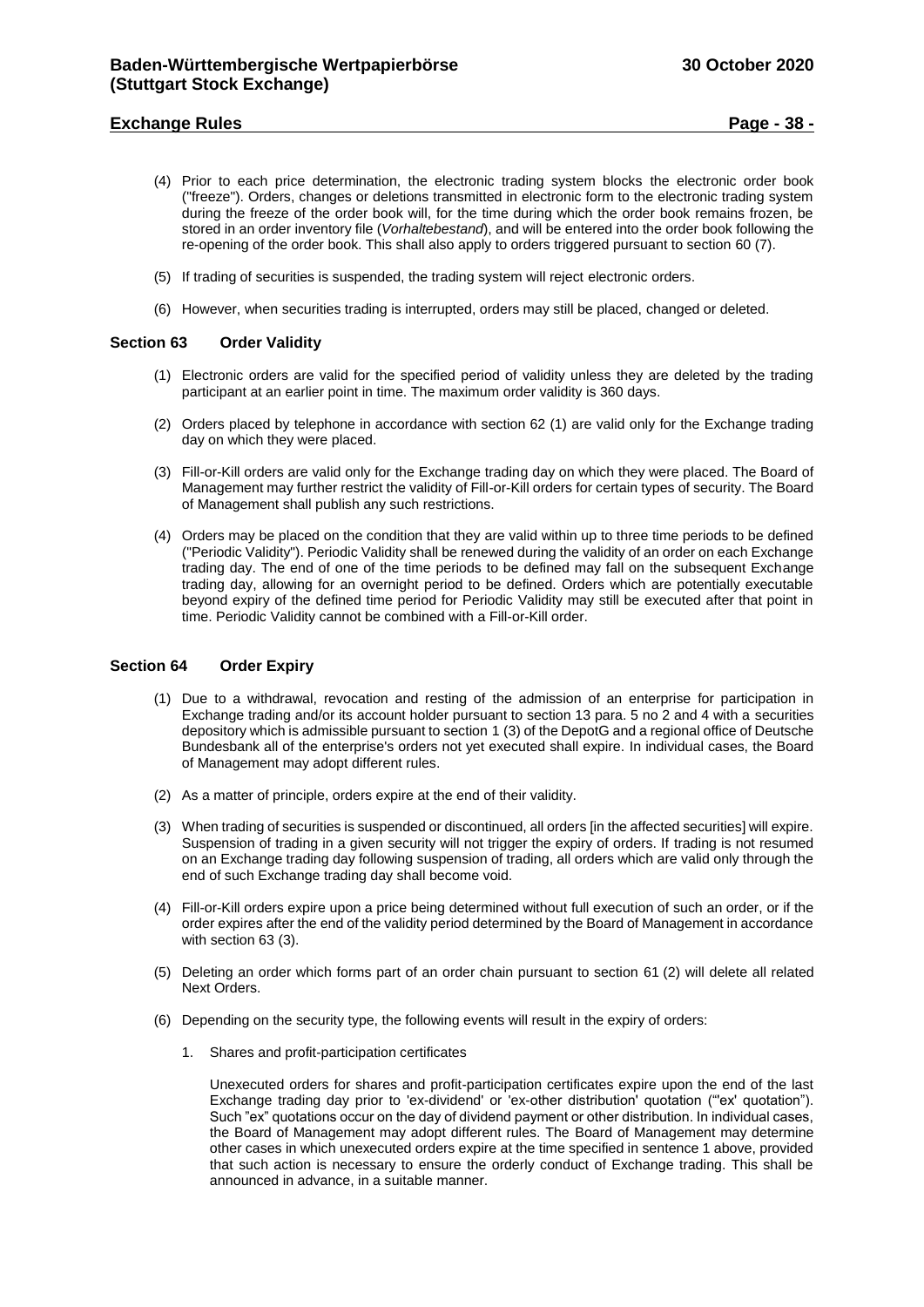## **Exchange Rules Page - 39 -**

In the event that subscription rights have been granted, any orders for the shares in question to which such subscription rights pertain will expire at the end of the last Exchange trading day preceding the commencement of trading in subscription rights. The same shall apply in the event of a capital increase from the issuer's funds, subject to the proviso that the commencement of the time period for submission of the evidence of entitlement (*Berechtigungsnachweis*) is the relevant date in lieu of the commencement of the trading of subscription rights. Notwithstanding any special rules issued in connection with the granting of subscription rights, trading "ex rights" or "ex bonus shares" shall commence on the first day of the trading of subscription rights or of the time period for submission of the evidence of entitlement, as the case may be.

In the event that shareholders are offered shares in connection with a capital increase and no subscription rights are traded on the Exchange in connection therewith, the Board of Management may resolve, upon request of a bank or financial services provider admitted to trading on the Exchange, or of the issuer, or upon its own initiative, that all orders for such shares expire at the end of the last Exchange trading day preceding the day as of which the offer for purchase of such shares may be accepted. The resolution of the Board of Management must be published.

In the event of changes to the portion of the paid-in capital of partly-paid shares, or to the nominal value of shares, or in the event of a change to the unit share portion in the share capital, in particular in the event of a share split, all orders for such shares shall expire at the end of the Exchange trading day preceding the day as of which such shares are quoted with an increased portion of paid-in capital or with the changed nominal value, or with the change in the unit share portion in the share capital or with a share split, as the case may be.

2. Bonds

Orders for drawable securities expire after the day on which the securities are last quoted prior to the drawing.

Orders for flat bonds expire after the day prior to 'ex-interest' quotation (which occurs on the day after the coupon detachment date). In individual cases, the Board of Management may adopt different rules.

3. Fund units

Upon distributions on fund units, unexecuted orders expire after the day on which the fund was last traded 'cum distribution rights'.

- (7) If an event results in all orders expiring, this shall also include orders which have not yet been triggered pursuant to section 60 (7).
- (8) If events pursuant to sub-section (6) are entered into the electronic trading system on the day they take place, all orders shall expire – with the exception of those entered on the day of the event.

## <span id="page-38-0"></span>**Section 65 Execution of Orders**

- (1) Market orders shall be executed at the first price determined after their receipt. Limit orders must be executed at the first price which reaches the limit, or exceeds or falls below the limit, in favour of the party placing the order.
- (2) Where applicable, price addenda and quotation notes shall indicate that a determined price does not allow for execution or full execution of the order. Section 51 (1) applies to Fill-or-Kill orders.
- (3) The execution of an order shall be indicated (*Ausführungsanzeige*) without delay.

#### <span id="page-38-1"></span>**Section 66 Flagging of Algorithmic Orders and Trading Algorithms**

(1) Trading participants are obliged to flag any orders generated through algorithmic trading within the meaning of section 80 (1a) sentence 1 of the WpHG, and to identify the trading algorithms used in each case as well as the persons having initiated these orders. The flagging of orders and the identification of the trading algorithms and persons used in each case must be made using the appropriate entry options of the electronic trading system. The flagging of orders and identification of the algorithms used in each case must be comprehensible, definite and consistent.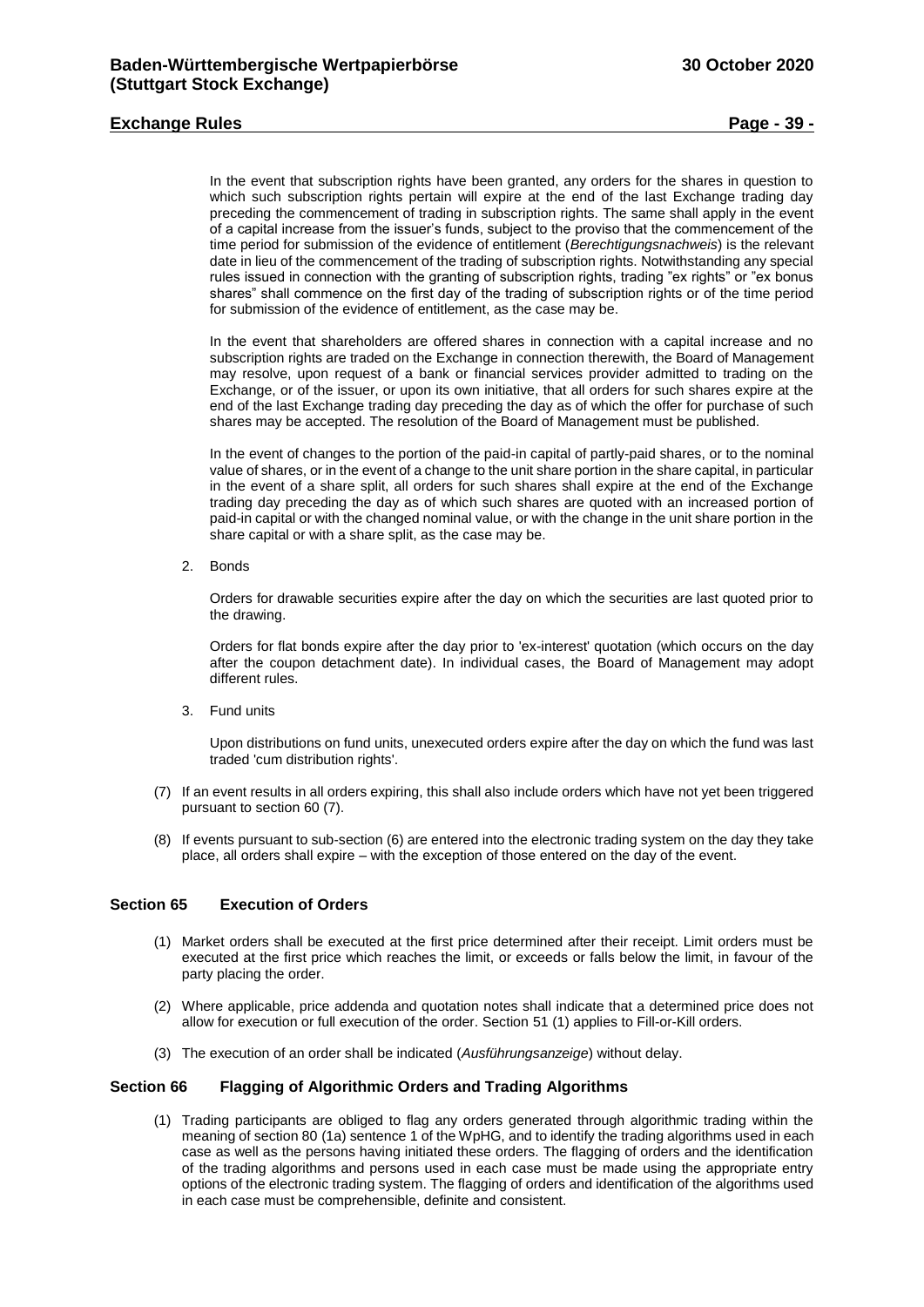## **Exchange Rules Page - 40 -**

(2) The Board of Management shall be authorised to specify further details regarding such flagging, and on the structure and format thereof.

## <span id="page-39-0"></span>**Section 67 Order to Trade Ratio**

- (1) In order to prevent risks to orderly Exchange trading, trading participants are obliged to ensure an appropriate monthly order-to-trade ratio of order entries, modifications and deletions to the number of trades actually executed.
- (2) The order-to-trade ratio is applicable to all types of financial instruments; it shall be determined separately for each financial instrument with regard to the respective trading and settlement currency, based on the quantity of orders and trades.
- (3) A ratio not exceeding 200 (based on the number of orders and trades) or 10,000 (based on the volume of orders and trades) is deemed to be appropriate. Reference is made to Delegated Regulation (EU) 2017/566 [RTS 9] for specific details concerning the calculation methodology.

#### <span id="page-39-1"></span>**Section 68 Excessive Usage Fee**

- (1) Trading participants are required to pay an Excessive Usage Fee for the excessive usage of the electronic trading system, especially through excessive order entries, modifications and deletions in relation to the number of the trades actually executed within one day. In particular, the ratio can be determined by reference to specific types of securities.
- (2) Trading participants are obliged to maintain a ratio of 15:1 between aggregate order events (comprising order entries, modifications and deletions) and orders actually executed.
- (3) The permitted ratio is calculated, across all securities, for each trading participant, every day. Order modifications will be treated as a deletion of an existing order and the entry of a new one.
- (4) This ratio shall apply uniformly to all securities available for trading.
- (5) The number of permitted order events is calculated by multiplying the number of executed orders with the factor of 15.
- (6) Stop orders, stop limit orders, trailing stop orders and OCO orders (one cancels the other) will not be taken into account for this purpose.
- (7) An exemption threshold of 200 order events per day across all securities shall apply for each trading participant: no ratio will be calculated unless this threshold has been exceeded.
- (8) In the event of this threshold, as well as the ratio defined in sub-section 1 above being exceeded, an Excessive Usage Fee of € 0.50 will be charged for each additional order event.

#### <span id="page-39-2"></span>**Part 3: Determination of Exchange Prices**

#### <span id="page-39-3"></span>**Section 69 Determination of Exchange Prices and Type of Quotation**

- (1) The exchange price shall correspond to the prevailing market trading situation. All orders existing at the time of price determination shall be treated equally, in compliance with the special rules existing at the Exchange. In accordance with the requirements laid down by the Board of Management, such prices shall be in general determined as a percentage of the nominal amount or in euro per share.
- (2) Unless provided otherwise in these Exchange Rules, the Administration Institution shall decide upon the details of listing. The Board of Management shall make public its decisions.
- (3) A minimum of one price determination shall take place on each exchange trading day. The Board of Management may set out exemptions therefrom via Implementation Rules.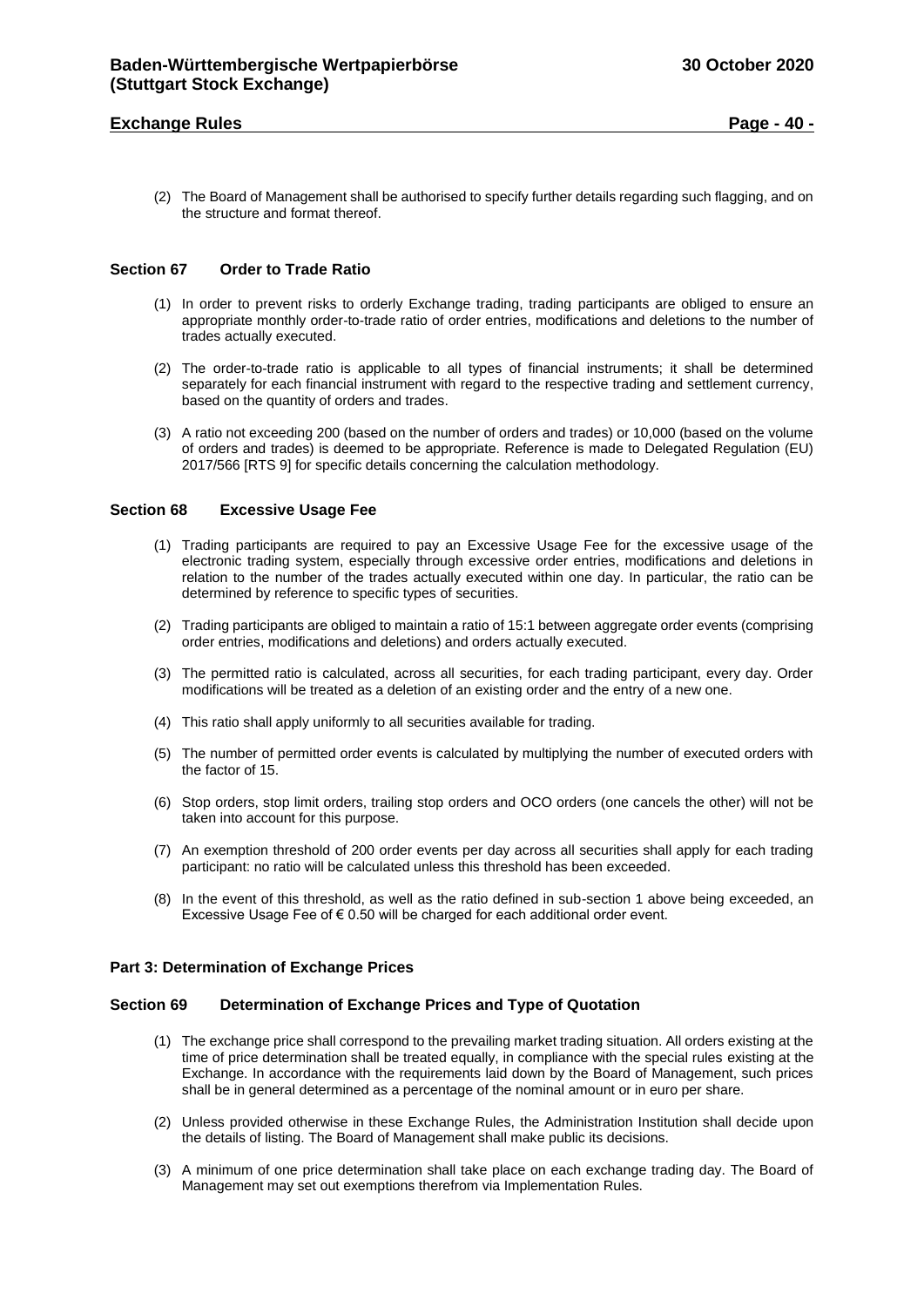## **Exchange Rules Page - 41 -**

(4) In order to achieve a more precise description of the price determination procedures, the Board of Management may adopt Implementation Rules.

#### <span id="page-40-0"></span>**Section 70 Tick Size**

- (1) The determination of exchange prices takes into account the tick size (*Mindestpreisänderungsgröße*) rules. The Board of Management shall determine an appropriate tick size in order to prevent any negative impact upon market integrity. Reference is made to Delegated Regulation (EU) 2017/588 [RTS 11] for specific requirements for determining tick sizes.
- (2) The Board of Management shall make public its decisions.

#### <span id="page-40-1"></span>**Section 71 Limit Control**

- (1) As part of the monitoring of incoming or existing orders in the electronic order book for their executability, the information transmitted by the QLP must be taken into account. This shall be indicated to the QLP without delay as soon as orders are potentially executable against each other.
- (2) Any non-execution of an order despite the corresponding potential shall be logged.

## <span id="page-40-2"></span>**Section 72 Auction Sequence**

- (1) The purpose of an auction is to determine the price, taking into account all existing orders with regard to the respective trading and settlement currency in the order book, which permits execution of the maximum order volume given minimum surplus.
- (2) The trading model continuous auction in euro (order-driven) and the trading model continuous auction in foreign currency (order-driven) shall be conducted by initiating the next auction immediately after the end of an auction.
- (3) The Board of Management may stipulate further provisions with regard to the auction sequence by way of Implementation Rules.

## <span id="page-40-3"></span>**Section 73 Addenda and Symbols in Connection with Price Determination**

The following addenda and symbols shall be used as appropriate when determining prices, depending on the possibilities for execution of the orders at hand:

- 1. Addenda:
	- a) "bZ" or price without addendum = bezahlt (paid) All buy orders without a price limit as well as all buy orders with a limit corresponding to or above the price determined, and all sell orders without a price limit as well as all sell orders with a limit corresponding to or below the price determined, have been executed.
	- b) "bG" = bezahlt Geld (partially paid, bids) All buy orders without a price limit as well as all buy orders with a limit above the price determined have been executed; the buy orders with a limit corresponding to the price determined were not necessarily executed in full; there were additional bids.
	- c) "bB" = bezahlt Brief (partially paid, offers) All sell orders without a price limit as well as all sell orders with a limit below the price determined have been executed; the sell orders with a limit corresponding to the price determined were not necessarily executed in full; there were additional bids.
	- d) "rG" = rationiert Geld (rationed, bids) The buy orders with a limit corresponding to or above the price determined, and buy market orders, could only be executed in part. Either a partial execution took place, or, where no commercially reasonable partial or full execution was possible, buy orders were executed after the time on which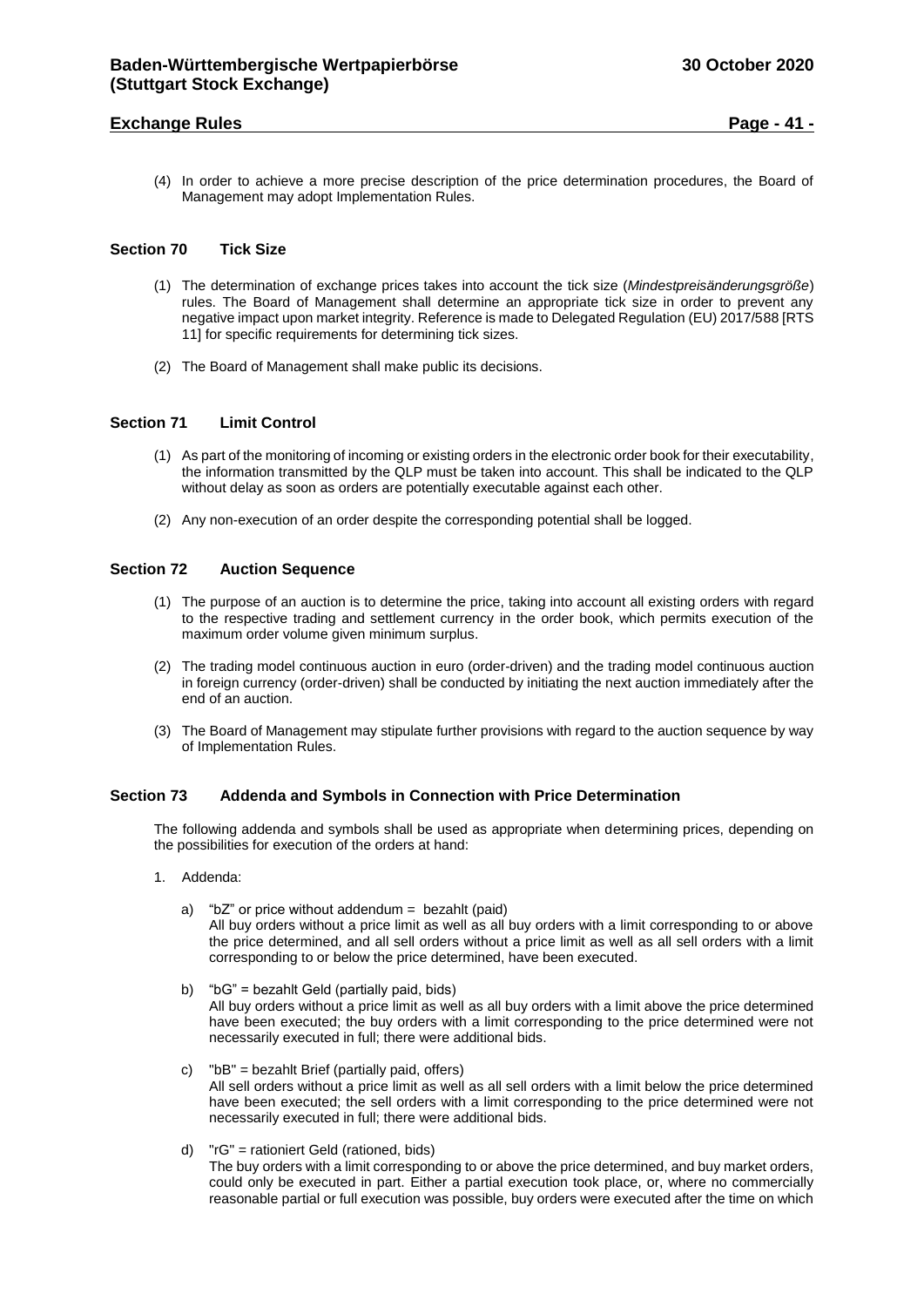## **Exchange Rules Page - 42 -**

buy orders were placed in the order book.

- e) "rB" = rationiert Brief (rationed, offers) The sell orders with a limit corresponding to or below the price determined, and sell market orders, could only be executed in part. Either a partial execution took place, or, where no commercially reasonable partial or full execution was possible, sell orders were executed after the time on which buy orders were placed in the order book.
- f) "rG\*" = rationiert Geld Sternchen (rationed, bids, asterisk) Orders on the buy side could not be partially executed in a commercially sensible manner. Buy orders with a limit corresponding to or above the price determined, and buy market orders, could not be executed. The QLP may aggregate liquidity.
- g) "rB\*" = rationiert Brief Sternchen (rationed, offers, asterisk) Orders on the sell side could not be partially executed in a commercially sensible manner. Sell orders with a limit corresponding to or below the price determined, and sell market orders, could not be executed. The QLP may aggregate liquidity.
- 2. In addition, the following symbols are used:
	- a) "G" = Geld (bids): there were no trades; only bids existed at this price;
	- b) "B" = Brief (offers): there were no trades; only offers existed at this price;
	- c) "\_" = gestrichen (quotation cancelled): no price could be determined;
	- d) "\_ GT" = gestrichen Geld/Taxe (quotation cancelled, bids/estimated): no price could be determined – there was a surplus of demand;
	- e) " $T$  = gestrichen Taxe (quotation cancelled, estimated): a price could not be determined the price is estimated;
	- f) " BT" = gestrichen Brief/Taxe (quotation cancelled, bids/estimated): no price could be determined – there was a surplus of supply;
	- g) F = Bund fixing: price determination at a defined point in time, with the involvement of Deutsche Bundesbank (combined with an addendum a) -e) or a note a) -f))
	- h) "ex D" = nach Dividende (ex dividend): first quotation net of the dividend;
	- i) "ex A" = nach Ausschüttung (ex distribution): first quotation net of the distribution;
	- j) "ex BR" = nach Bezugsrecht (ex rights): first quotation after separation of the subscription right;
	- k) "ex BA" = nach Berichtigungsaktien (ex bonus shares): first quotation after change of the price quotation to the share capital adjusted from the Issuer's funds;
	- l) "ex SP" = nach Splitting (ex share split): first quotation after adjustment of the price quotation to reflect a share split;
	- m) "ex ZS" = nach Zinsen (ex interest): first quotation net of interest (flat bonds only);
	- n) "ex AZ" = nach Ausgleichszahlung (ex settlement payment): first quotation net of a settlement payment;
	- o) "ex BO" = nach Bonusrecht (ex bonus right): first quotation after separation of a bonus right;
	- p) "ex abc" = ohne verschiedene Rechte (without various rights): first quotation after separation of various rights:
	- q) "P" = Primärmarktgeschäft (primary market transaction): no Exchange turnover.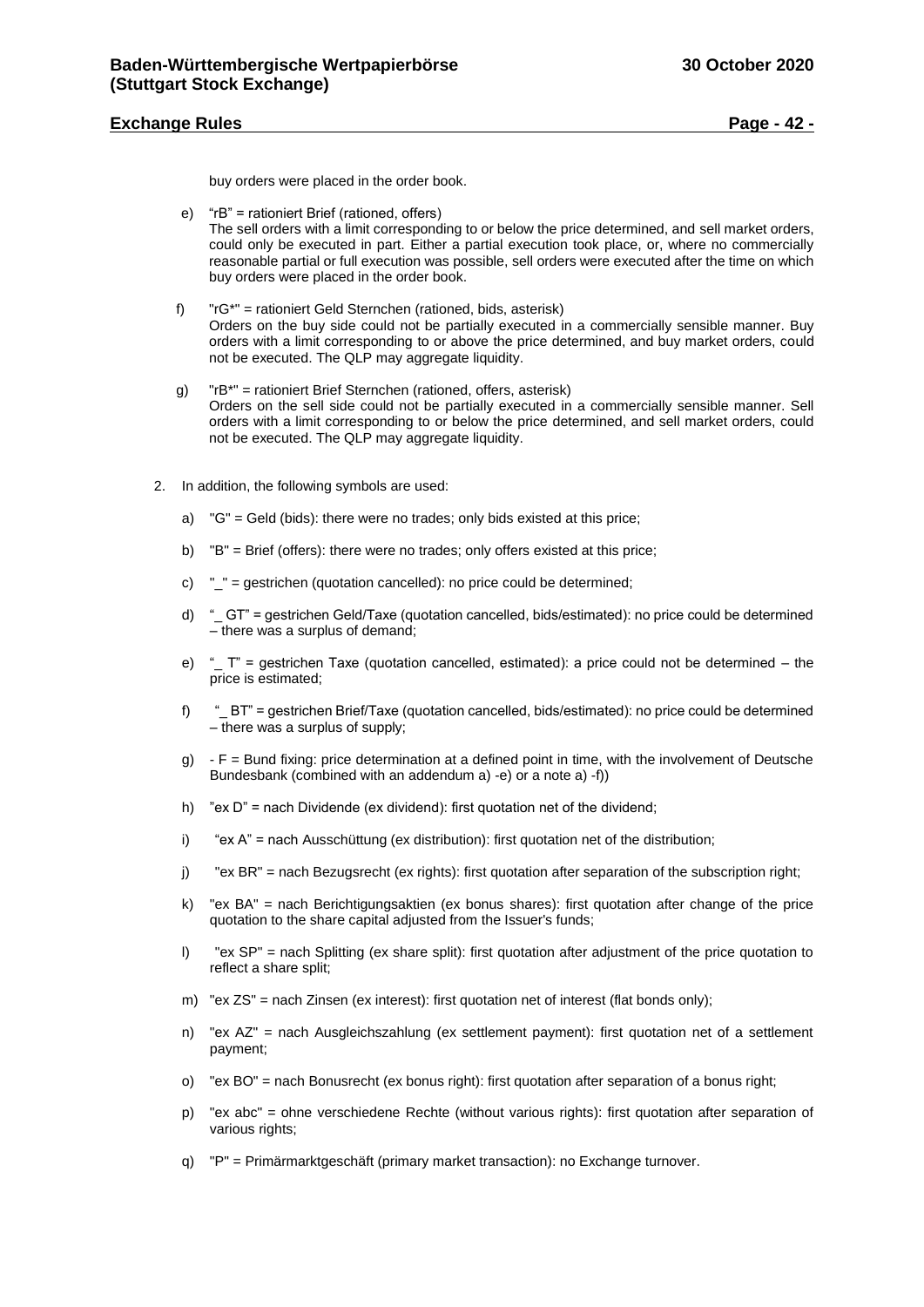## **Exchange Rules Page - 43 -**

## <span id="page-42-0"></span>**Section 74 Publication of Exchange Prices and their Underlying Volumes**

- (1) Exchange prices with regard to the respective trading and settlement currency, their underlying volumes and the time of conclusion of exchange trades shall be published without delay, and on reasonable commercial terms (but in any event within a period of three minutes), unless a delayed publication is necessary to prevent the parties to a trade from suffering undue disadvantages.
- (2) All trading participants are required to grant their consent, vis-à-vis the trading venue, for their trading volumes to be recorded and displayed by third parties.

## <span id="page-42-1"></span>**Section 75 Documentation of Prices and Use of Data**

- (1) Trading data in particular, Exchange prices and associated volumes is stored in the Exchange's electronic trading system.
- (2) Trading participants may use data and information obtained from the electronic trading system of the Exchange only for the purposes of Exchange trading and settlement of trades entered into at the Exchange. Disclosure of such data and information to third parties is prohibited, except with the approval of the Board of Management.

## <span id="page-42-2"></span>**Section 76 Measures to Ensure Orderly Trading**

- (1) Where orderly trading is under threat, or if there is a possibility of such a threat, the Board of Management shall be authorised to take any and all measures that are appropriate and necessary to preserve orderly trading.
- (2) The Board of Management can measure the load generated by individual trading participants within the electronic trading system and, in the case of abuse, may exclude individual trading participants after prior notice (requiring such trading participants to reduce the upload of machine-generated electronic orders without undue delay) from using the electronic trading system where this is necessary for reasons of system safety or other serious reasons.
- (3) In particular, pursuant to sub-section 1 above, in the event of orders being potentially executable in several securities at the same time, the Board of Management is authorised to determine the sequence of price determination in the various securities. Specifically, the Board of Management is authorised to defer the priority of price determination in a security if potentially executable orders in such security were exclusively submitted by trading participants, threatening the operability of the electronic trading system or abusing market-making obligations that are designed to meet the needs of retail investors; the same shall apply in the event of any potential threat or abuse.
- (4) Abuse pursuant to paragraph (3) above is deemed to be present, in any case, if a trading participant transmits to the Exchange more than 20 modifications or deletions regarding orders within a five-minute period on more than three occasions during the same trading day.
- (5) Abuse within the meaning of paragraph (3) above is deemed to be present, in any case, if a trading participant has abused market-making obligations on more than three trading days, as set out in paragraph (3) above.
- (6) The Board of Management shall give a trading participant, whose order execution priority would, for the first time, be deferred pursuant to paragraph (3) above, as a minimum, a one-off two weeks' notice of any measures to be taken under paragraph (3).
- (7) The Board of Management shall publicly announce any measures taken under paragraph (3) against a trading participant where that trading participant's order execution priority has been deferred pursuant to paragraph (3).

## <span id="page-42-3"></span>**Part 4: Cancellation and Modification of Exchange Price Determinations**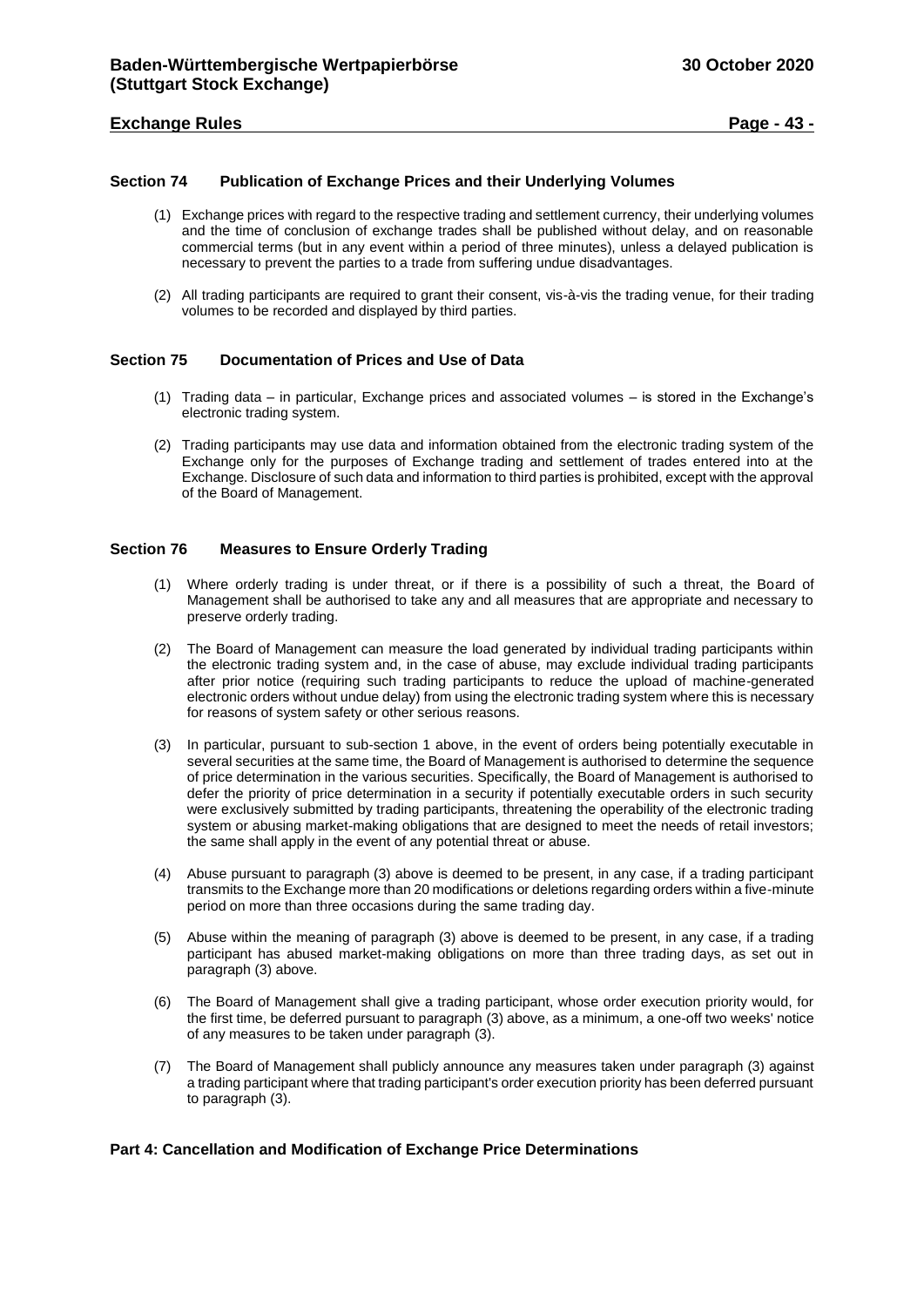## **Exchange Rules Page - 44 -**

## <span id="page-43-0"></span>**Section 77 Cancellation of Price Determinations (Mistrades) with the exception of securitised derivatives**

- (1) The Board of Management may cancel erroneous price determinations in all categories of securities with the exception of securitised derivatives if the price deviates evidently and significantly from the true prevailing market situation, or if the QLP becomes aware of circumstances, after a price determination supported by the QLP's liquidity, that make it impossible to specify a counterparty.
- (2) Specifically, a price determination may be cancelled if:
	- 1. the price determination in question resulted from technical failure; or
	- 2. the price determination in question was based on a Reference Market quote or price, and that Reference Market quote or price was subsequently corrected or revoked; or
- (3) Incorrect entry of the order quantity shall not give rise to a right of cancellation with regard to price determination.
- (4) The Board of Management decides on the cancellation of a challenged price determination. When making such a decision, the Board of Management shall take into consideration both the interests of the trading participants in a price that corresponds to the actual prevailing market situation and the reliance of the trading participants in the validity of the price as determined and published. Specifically, the Board of Management's decision shall take into account the type of security concerned, the period of time elapsed since the erroneous price determination, the amount of damages incurred, as well as the divergence of the challenged price determination from the prevailing market price.
- (5) The Board of Management shall inform the affected trading participants of its decision. It will publish its decision on the Exchange's website (www.boerse-stuttgart.de), under a special "Mistrade" heading.

#### <span id="page-43-1"></span>**Section 78 Mistrade Application**

- (1) A price determination may be cancelled upon application by the QLP.
- (2) Said application must contain the following information as a minimum with regard to each price determination challenged:
	- 1. the company name and address of the applicant;
	- 2. specification of the security (including WKN/ISIN);
	- 3. time of price determination;
	- 4. trade price;
	- 5. volume of price determination;
	- 6. prevailing market price
	- 7. an explanation as to why incorrect price determination is claimed.
- (3) An application must be lodged without undue delay when becoming aware of the grounds for error correction.
- (4) Where an application is not lodged in time, or any of the information specified in paragraph 2 is missing, said application will generally be rejected.

#### <span id="page-43-2"></span>**Section 79 'Ex Officio' Decisions by the Board of Management**

(1) The Board of Management is authorised to cancel any price determination *ex officio* in special cases.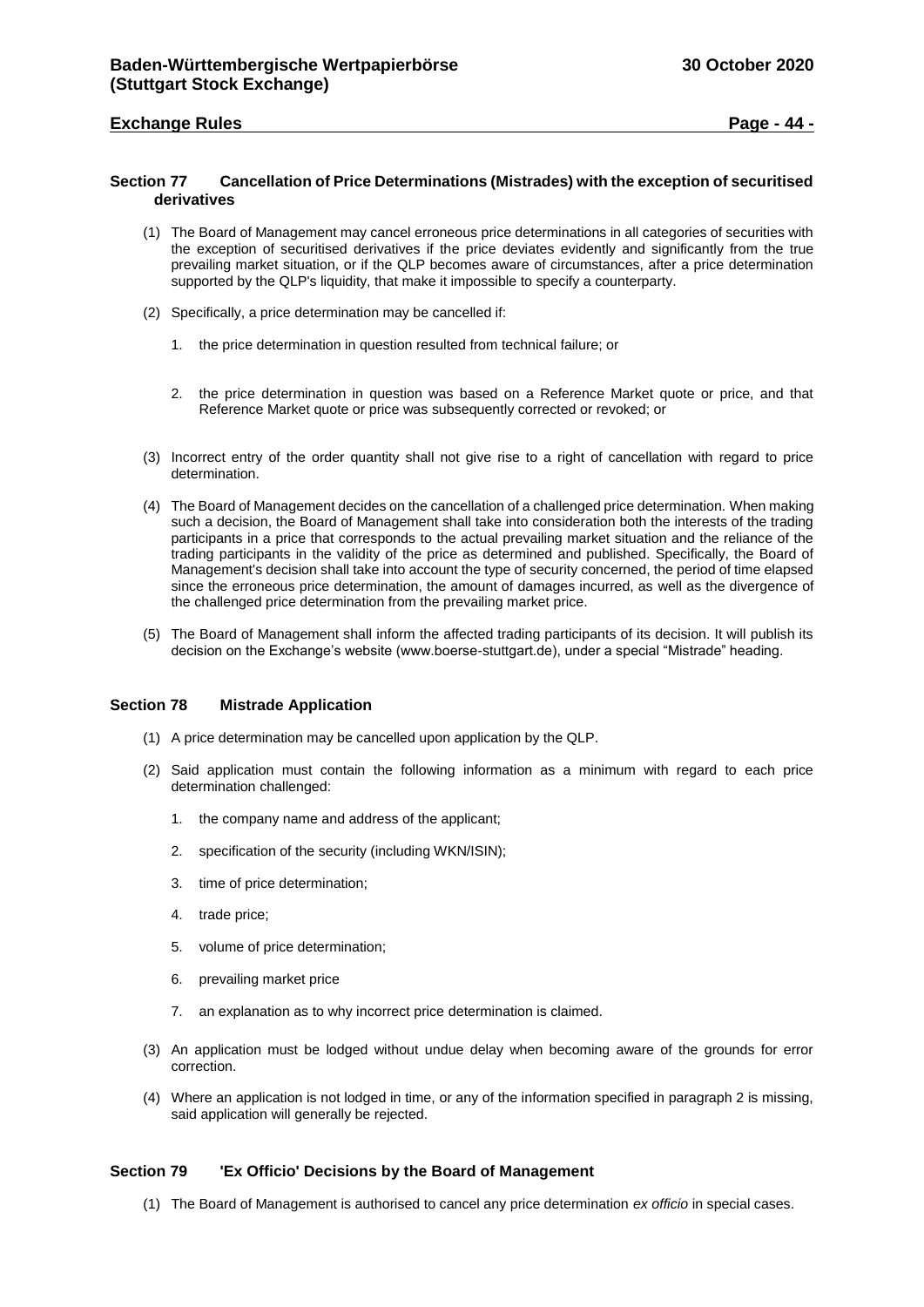## **Exchange Rules Page - 45 -**

(2) Section 77 (4) and (5) shall apply *mutatis mutandis*.

## <span id="page-44-0"></span>**Section 80 Modification of Price Determinations**

- (1) The Board of Management may modify price determinations especially where the addenda and symbols used in conjunction with a price determination are erroneous.
- (2) Price determinations may be modified upon application by a QLP, or *ex officio*.
- (3) The Board of Management shall be authorised to modify price determinations which have occurred as a result of the erroneous triggering, modification or execution of event-driven orders.
- (4) Sections 77 (4) and (5) and 78 (2) to (5) and 79 (1) sentences 2 and 3 shall apply *mutatis mutandis*.

## <span id="page-44-1"></span>**Chapter VIII: Provisions for Trading Segments**

#### <span id="page-44-2"></span>**Part 1: Provisions for the Electronic Trading of Foreign Equities in the 4-X Trading Segment**

## <span id="page-44-3"></span>**Section 81 4-X Trading Segment**

The 4-X segment is an Exchange trading segment for electronic trading of foreign equities (for the purposes of this part, also referred to as "securities") admitted to trading in the Regulated Market, or included in the Exchange's Regulated Market or Regulated Unofficial Market. The provisions below prescribe quality standards for the trade in said foreign equities, ensuring continuous tradability of foreign equities at fair prices – particularly for private investors.

## <span id="page-44-4"></span>**Section 82 Admission of Foreign Equities to the 4X Trading Segment**

- (1) Upon application of an enterprise admitted to trading on the Exchange, the Board of Management may admit foreign equities to trading in the 4-X trading segment, if the relevant foreign equities are admitted to trading in the Regulated Market or included in the Regulated Market or the Regulated Unofficial Market at the Exchange.
- (2) The application for admission of foreign equities to the 4-X trading segment may be submitted together with the application for admission of foreign equities to trading in the Regulated Market or the inclusion of foreign equities in the Regulated Market or the Regulated Unofficial Market at the Exchange.
- (3) Admission of foreign equities to the 4-X trading segment is subject to the following prerequisites:
	- 1. at least one accepted foreign Reference Market pursuant to section 48 above has been determined for the relevant foreign equities and shall be taken into account for purposes of price determination. Said determination may be made together with the decision regarding admission; and
	- 2. the QLP obligated to provide quotes for the relevant foreign equities endorses the application.

The Board of Management shall announce the admission of foreign equities to the 4-X trading segment.

## <span id="page-44-5"></span>**Section 83 Application for Admission**

Any application for the admission of foreign equities to the 4-X trading segment must be lodged in writing.

#### <span id="page-44-6"></span>**Section 84 Special Provisions for Trading Foreign Equities in the 4-X Trading Segment**

- (1) As a rule, foreign equities admitted to the 4-X trading segment are traded in the trading model continuous auctions in euro (order-driven).
- (2) QLP S Information must not be outside the maximum divergence from the reference market quotes, as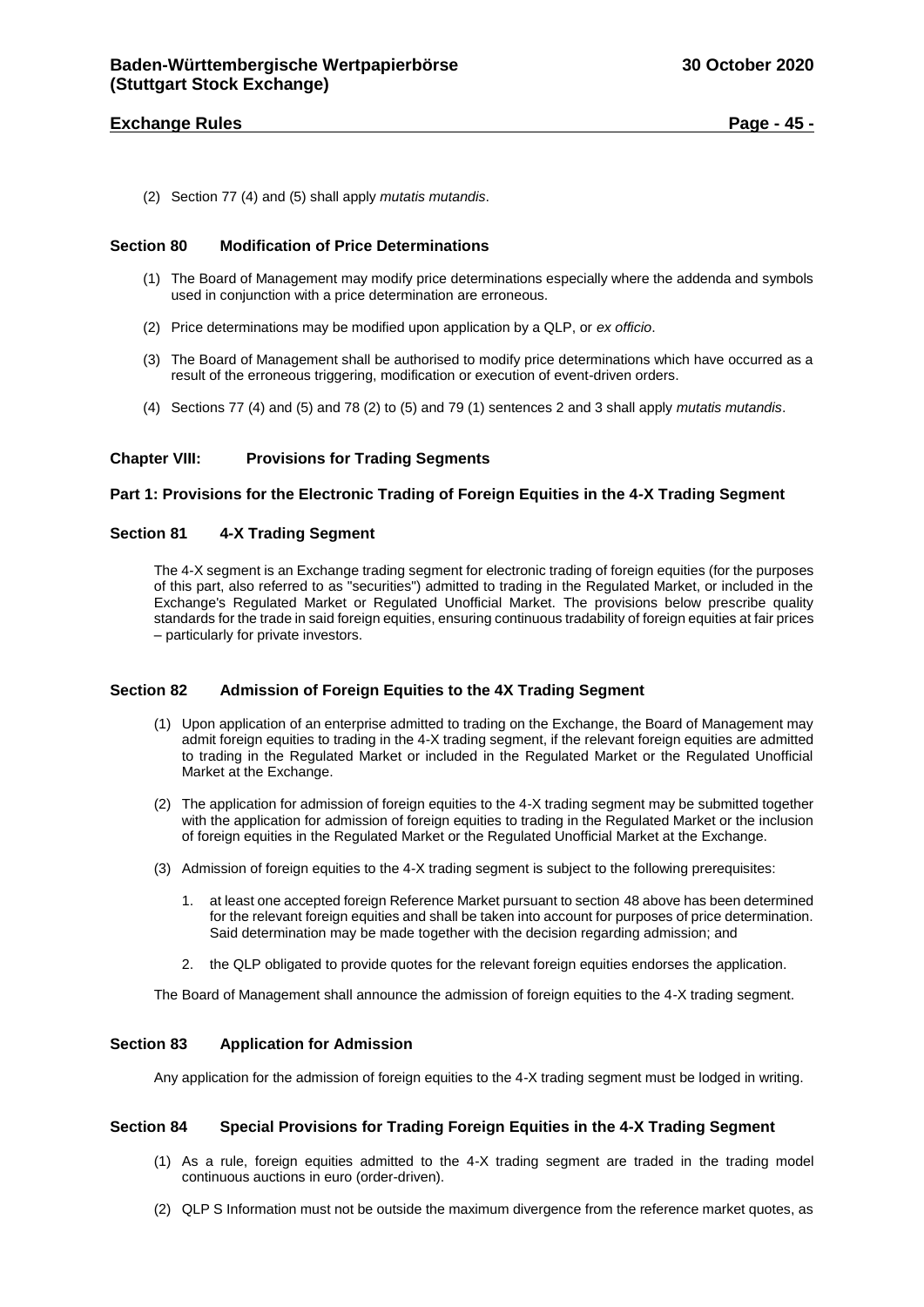## **Exchange Rules Page - 46 -**

defined by the Board of Management. Exchange prices shall not be determined outside the QLP S Information.

## <span id="page-45-0"></span>**Section 85 Withdrawal and Revocation of Admission of Foreign Equities to the 4-X Trading Segment**

- (1) The Applicant may submit an application to the Board of Management, requesting the revocation of admission of foreign equities to the 4-X trading segment, within a period of four weeks from the submission of the application. In individual cases, the Board of Management may permit the shortening of said period anywhere down to one trading day.
- (2) The Board of Management may withdraw the admission of foreign equities to the 4-X trading segment if admission was granted without all conditions being fulfilled. The Board of Management may revoke the admission of foreign equities to trading in the 4-X trading segment if one of the prerequisites subsequently ceased to exist.
- (3) The Board of Management may revoke the admission of foreign equities to the 4-X trading segment if orderly Exchange trading is not ensured on a sustainable basis and the Board of Management has discontinued the quotation in the Regulated Market or the Applicant has failed to meet its obligations, even after having been given an appropriate period of time. The Board of Management decides upon the revocation of admission of foreign equities to the 4-X trading segment, *ex officio* or upon application by the QLP.
- (4) A withdrawal or revocation of the admission of foreign equities to the 4-X trading segment shall not affect the admission of foreign equities to trading in the Regulated Market or the inclusion of foreign equities to trading in the Regulated Market or the Regulated Unofficial Market.
- (5) The Board of Management shall make public any withdrawals or revocations. In the case of paragraph (1), the revocation shall be made public in advance, stating the time at which revocation will enter into effect.

## <span id="page-45-1"></span>**Section 86 Implementation Rules**

In order to provide more detailed provisions for trading and price determination as well as the requirements and duties of the QLP in the 4-X Trading segment, the Board of Management may adopt supplementary provisions Implementation Rules.

## <span id="page-45-2"></span>**Chapter IX: Monitoring of Electronic Trading**

#### <span id="page-45-3"></span>**Section 87 Trading Participants' Duty to Provide Information**

In addition to the duty to provide information in accordance with the BörsG, trading participants are under the obligation to disclose, upon request of the Trading Surveillance Office and the Board of Management, the precise details regarding the fulfilment of any and all obligations arising from these Exchange Rules and any Implementation Rules adopted.

## <span id="page-45-4"></span>**Section 88 Market-Makers' Record-Keeping and Disclosure Duties**

Market-Makers shall be obliged to record their communications (in particular, all telephone conversations) with QLPs regarding trading activities. Such records shall be kept for at least three months, and shall be provided to the Board of Management or the Trading Surveillance Office upon request.

## <span id="page-45-5"></span>**Section 89 Record-Keeping and Disclosure Duties of QLPs**

- (1) Section 88 sentence 1 shall apply to QLPs accordingly.
- (2) In addition, both the Board of Management and the Trading Surveillance Office may require QLPs to record communications between themselves and the electronic trading system.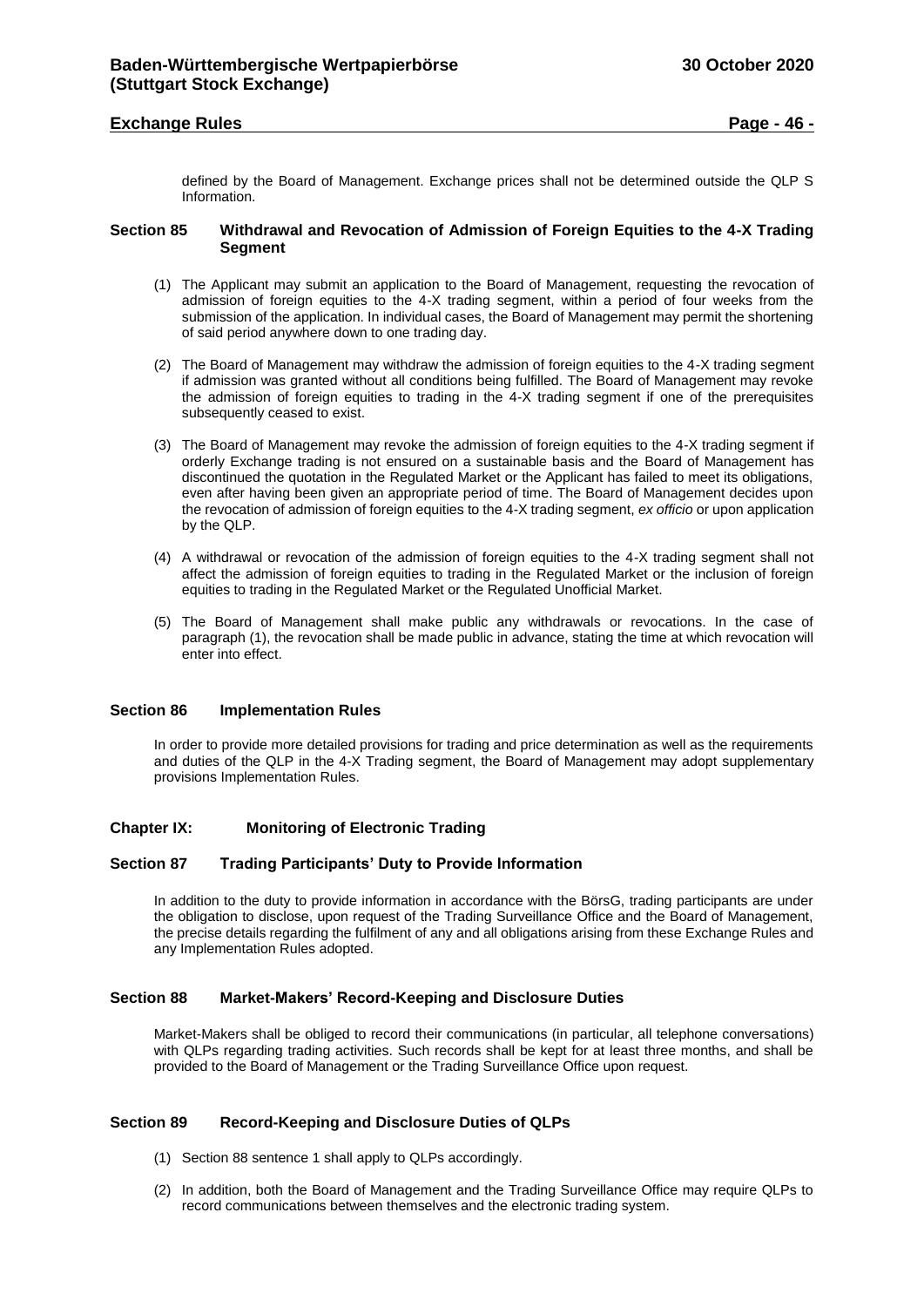## **Exchange Rules Page - 47 -**

(3) QLPs shall be obliged to keep the records pursuant to paragraphs (1) and (2) above for at least three months, and to provide them to the Board of Management or the Trading Surveillance Office upon request.

#### <span id="page-46-0"></span>**Chapter X: Regulated Unofficial Market**

## <span id="page-46-1"></span>**Section 90 Regulated Unofficial Market**

- (1) For securities which are neither admitted to nor included in the Regulated Market on the Exchange, the Exchange may permit the Administration Institution to operate a Regulated Unofficial Market, provided that the Trading Rules and Regulations (*Handelsordnung*) as well as the Terms and Conditions (*Geschäftsbedingungen*) of the Administration Institution, as approved by the Board of Management, appear to ensure orderly conduct of trading and settlement at the Exchange. Issuers whose securities have been included in trading in the Regulated Unofficial Market without their consent cannot be obligated, via the Terms and Conditions of the Regulated Unofficial Market, to issue information with regard to such securities.
- (2) The Trading Rules and Regulations govern the course of trading. The Trading Rules and Regulations for the Regulated Unofficial Market are adopted by the Exchange Council. The Terms and Conditions of the Regulated Unofficial Market govern the participation in trading and the inclusion of securities into trading. The Terms and Conditions for Trading in the Regulated Unofficial Market are adopted by the Administration Institution.
- (3) The prices determined in the Regulated Unofficial Market are exchange prices within the meaning of section 24 of the BörsG. They are subject to the supervision of the Exchange Supervisory Authority and the Trading Surveillance Office.

#### <span id="page-46-2"></span>**Chapter XI: Final Provisions**

#### <span id="page-46-3"></span>**Section 91 Use of the EDP Facilities**

- (1) The Administration Institution shall make available EDP facilities to the extent resolved by the Exchange Council and the Board of Management; these facilities shall be operated within a computer centre. The Administration Institution may outsource the operation of EDP facilities in accordance with the provisions of the German Exchange Act, without prejudice to the Administration Institution's sphere of responsibility. EDP facilities, data transmission lines and programs that are placed in service by the Exchange participants for the use of the Exchange's systems, and that are neither owned by the Exchange nor within its disposition do not fall within the area of responsibility of the Exchange.
- (2) The general instructions issued by the Board of Management shall apply for computer failures, system bottlenecks, failures of software and similar system interruptions of Exchange systems or EDP facilities, or of the trading participants which interfere with, jeopardise or interrupt orderly trading. The Board of Management is authorised to take the necessary measures to guarantee or implement orderly market conditions.
- (3) The Administration Institution shall select the operator of the IT centre in line with the Exchange's specifications. As a general rule, the Administration Institution shall not be liable for any losses incurred as a consequence of force majeure, riot, acts of war, natural disasters or other events for which it is not responsible (including, but not limited to, industrial action, lock-outs, disruption of communications, actions by governmental authorities in the Federal Republic of Germany or abroad) or as a consequence of technical problems caused other than by negligence or by act or omission of the Exchange.

## <span id="page-46-4"></span>**Section 92 Arbitration Tribunal of General Jurisdiction**

(1) To the extent agreed between the parties, an Arbitration Tribunal shall have jurisdiction over any disputes arising out of trades that were entered or were to be entered into the Exchange Trade Settlement System of the Exchange, including the question of whether a trade was consummated between the parties.